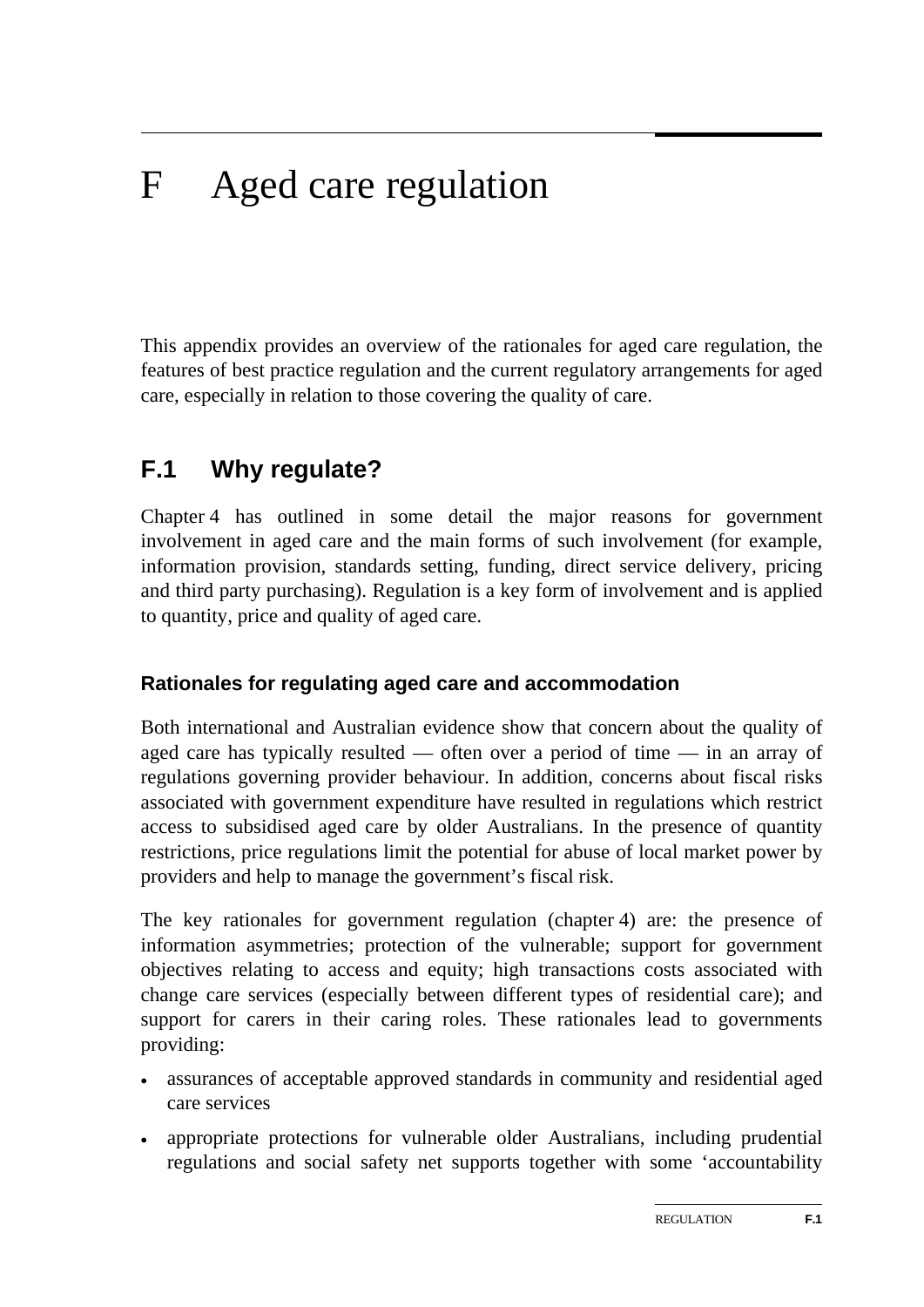rules' around this support (for example, eligibility conditions attaching to subsidies) to allay concerns associated with taxpayer financed expenditures and fiscal risk

 ease of access to information in a digestible format (for example, explaining complex financing options and public reporting of performance measures, and best practice).

### **Regulation and risk**

Government action associated with the management of various risks underlies a number of these rationales. Indeed, a distinctive feature of regulation across social and economic infrastructure services revolves around governments responding to risk and trying to manage risk (PC 2009a). These risks include: prudential risk; the risk of fraud and inappropriate use of taxpayer monies; fiscal risks for all levels of government; and health and safety risks to consumers and the workforce.

However, it is important to note that governments are not best placed to manage all risks. For example, consumers can manage some of the risks they face by acquiring relevant information to help them make decisions which are right for them and their circumstances. Further, providers can also manage some of the risks they face through implementing appropriate internal risk management processes and strategies. Even so, many risks cannot be eliminated, even at great cost.

Risks (for example, of poor quality care) to any one individual can pose a political risk to government as well as a risk to the reputation of service providers. In managing one-off events arising from poor quality care, governments need to assess whether the event reflects a systemic risk or simply a one-off idiosyncratic occurrence. Regulation is ideally aimed at addressing systemic risk; it cannot address idiosyncratic risk without creating undue burden and limiting choice and flexibility.

Governments should allocate risk to where it is best managed — most efficiently and cost effectively. As a guide, providers are best placed to manage operational risks and their own financial risks that, in turn, can pose risks to the quality and continuity of services to clients. But they need appropriate incentives to do so and also active consumers who assess quality before entry and monitor quality in delivery. Government may have a role in providing the infrastructure to support consumers in this role, and remove constraints on consumers to play their role and for providers to respond. Beyond this, because of the vulnerable nature of consumers and the high level of government funding, government has a responsibility for oversight of the system. Governments are best placed to manage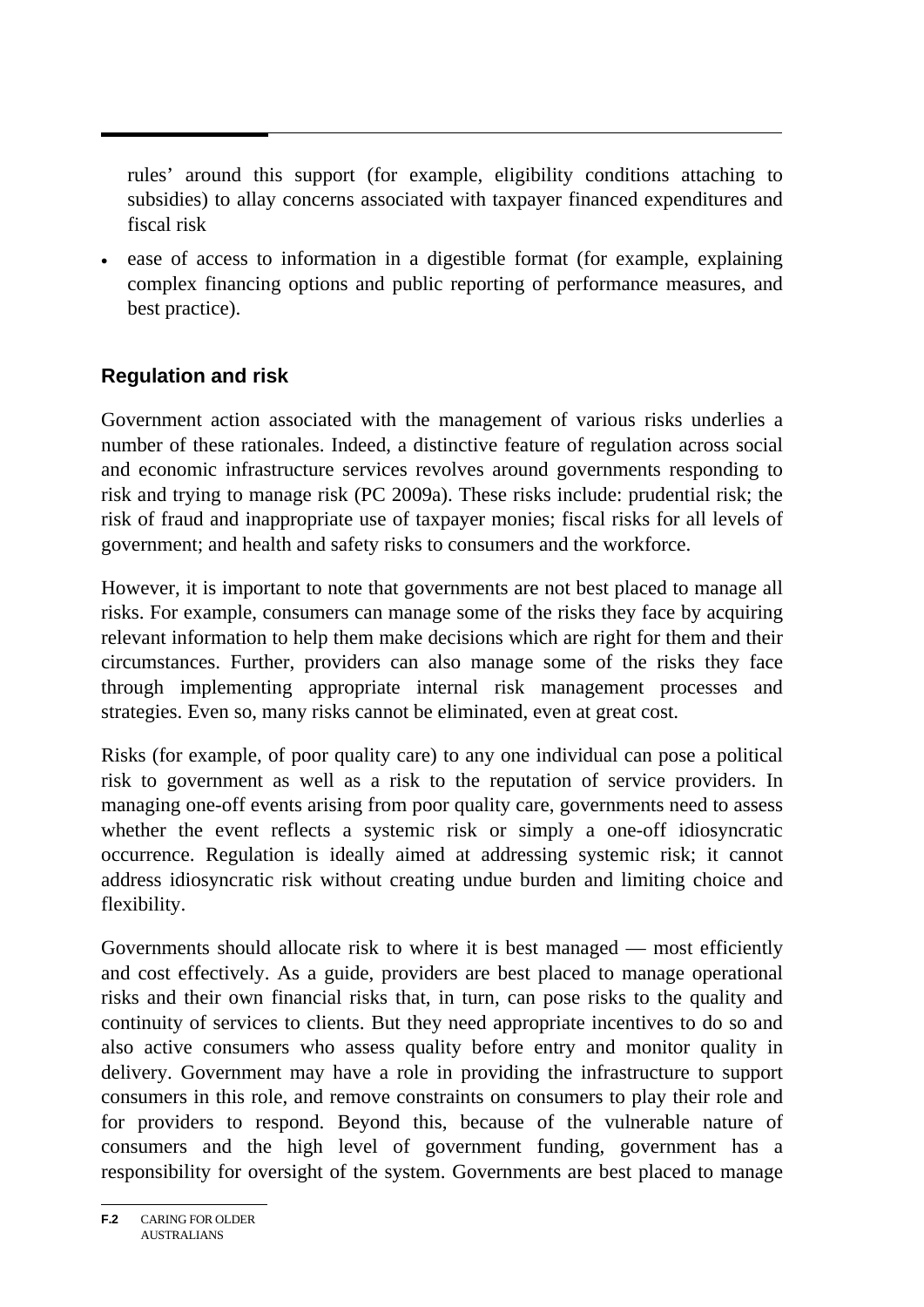the fiscal risks posed by their own expenditure programs. However, managing the prudential financial risks might best be achieved through a joint effort, as this risk is associated with holding a client's assets in trust rather than being a 'taxpayer funded' risk.

Reducing risk can be costly and the incentives for providers and consumers to actively manage risk depends on the magnitude of the costs the risks may impose. The challenge for government is to get the regulatory balance right.

Regulation to reduce risk can add unnecessarily to costs, have unintended consequences and may not be effective.

Examples of regulation which can add to costs include overly prescriptive regulations, 'black letter law' interpretation of regulations by regulators and excessive (and often multiple) reporting requirements.

The sector-wide consequences of applying additional regulation as a visible and public 'solution' to deal with a small — and often isolated — number of businesses is also an issue of concern. This led the Commission recently:

The intrinsically heavy burden of regulation on the social and economic infrastructure services sector places an additional responsibility on policy makers designing the regulation and those administering the regulation to be cognisant of the additional burdens they may be placing on businesses. Unfortunately, as submissions to this review reveal, this is not always the case. (PC 2009a, p. XXV)

The Commission also noted that ill-considered interventions can often have significant unintended consequences:

… excessive risk management can impede innovations in service delivery, increase costs, undermine staff morale and commandeer resources for compliance purposes away from the core aspects of service delivery. In some cases, it can lead to major ethical concerns regarding the rights of service recipients … Also, the risk being managed appears to be not always that of the service recipient or to public funding, but that of the regulators and government agencies. (PC 2009a, p. XXIV)

Moreover, excessive regulation can also inhibit innovation and efficient production (Ergas 1999). This side-effect of excessive regulation was raised by a number of participants including Blake Dawson:

Regulating in detail every aspect of the care services provision stifles the ability of providers to deliver innovative yet high quality services. (sub. 465, p. 38)

Many participants representing the industry argued that the current regulatory environment is overly burdensome and, at the margin, is actually reducing rather than improving the quality of care (chapter 5). A key issue for this inquiry is the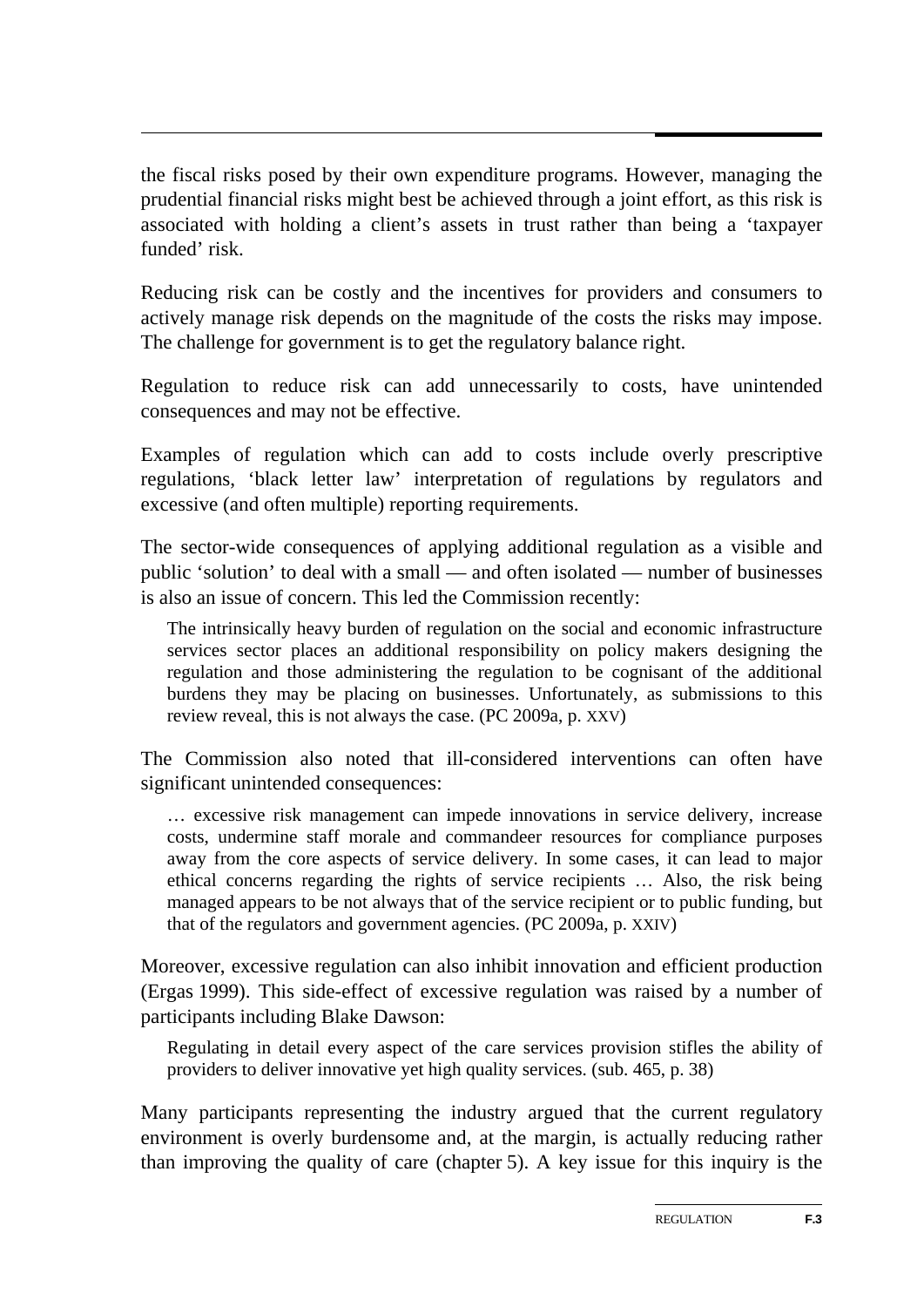scope to improve the efficiency and effectiveness of regulation while continuing to achieve its objectives, such as maintaining an acceptable standard of quality for aged care (including the protection of consumer rights).

## **F.2 What are the features of best practice regulation?**

As alluded to in chapter 5, the historical development of aged care regulation has appeared to show little recognition of and adherence to the Principles of Best Practice Regulation, which have been recently reaffirmed and revised in the Australian Government's *Best Practice Regulation Handbook* (2010e).

Using the *Best Practice Regulation Handbook* as a foundation, this inquiry has adopted a wider perspective and identified a broad set of features that make up best practice regulation. These include:

- establishing good governance arrangements
- choosing appropriate standards
- implementing a 'responsive' regulatory model which encourages and enforces compliance
- developing streamlined reporting arrangements.

These features are discussed in further detail below.

### **Good governance**

Establishing good governance arrangements involves:

- *clarity in jurisdictional responsibilities* making clear 'which level of government regulates what' is required for good governance. This helps minimise the costs of regulatory overlap and the possibility that responsibility for regulation 'falls through the cracks'. As Australia's Constitution does not explicitly assign responsibility for aged care to the Australian Government, agreement about which level of government is responsible for regulating various aspects of aged care is made by the Council of Australian Governments (COAG).
- *separation of policy advice from regulation and interactions with individual recipients* — the broad lesson from the history of regulation suggests that best practice governance arrangements ideally should separate the policy advice agency from the independent regulator or the body which administers the law. Moreover, where government also provides substantial funding or subsidies to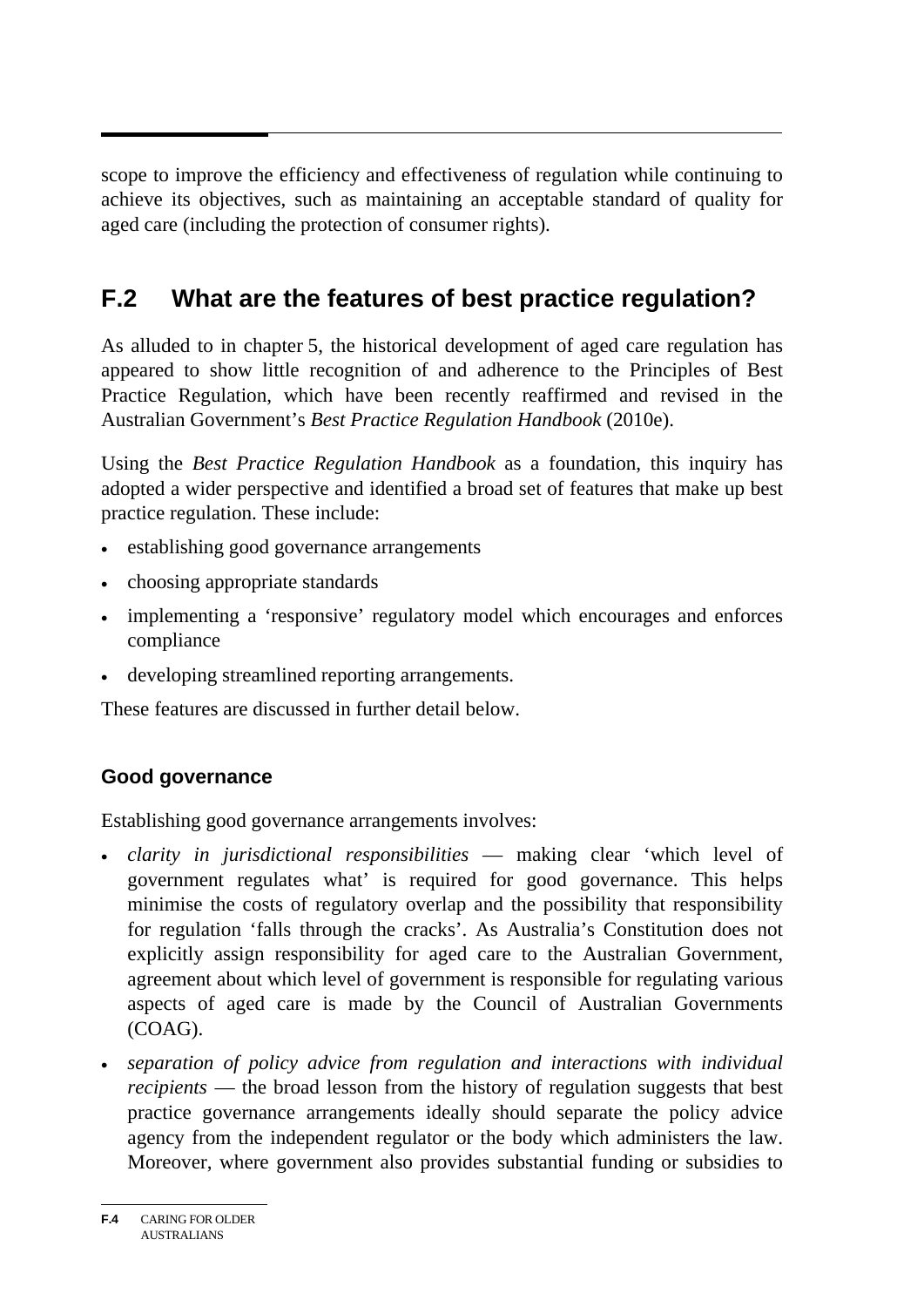individuals and families, emerging best practice also points to governance arrangements that separate the policy agency from the 'consumer interface' agency. This already occurs in a number of Government arrangements (for example, Australian Tax Office, Centrelink, Medicare and the Families Assistance Office).

- *well structured complaints handling with the right of independent appeal* well structured complaints handling and appeals processes are also features of good governance arrangements. They can encourage openness and transparency, act as a lever for quality improvement for both the providers of services and the regulator (Office of the Aged Care Commissioner, sub. 364) and build confidence and credibility in the system as a whole.
	- Typically, consumer complaints are handled by a regulator (ACCC 2006, ASIC 2008 and NCAC 2009) and indeed feed into a regulator's armoury of information on businesses within the 'responsive regulation' model (outlined below). In the first instance, the regulator will often encourage the consumer to raise any concerns about a service in the first instance with the business in question. However, where the consumer's concern remains unresolved then the regulator will have a clear and transparent process for the consumer to lodge a formal complaint. Consumers' complaints will then be escalated, with the urgency of the complaints handling depending on the regulator's initial evaluation using a risk-based assessment tool.
	- To ensure that businesses do not feel that enforcement decisions are arbitrary and without recourse, as well as to provide clarity around the way regulations are enforced and how effective this is, regulatory arrangements in any industry must be transparent and the regulators need to be held appropriately accountable for their actions (OECD 2002). Appeals in relation to the regulator's or the decision-maker's determinations are best done transparently and at arm's length from both the policy and regulation agencies. Set up in this way, appeal mechanisms can increase the likelihood that businesses (and individuals) avoid costs that should not be imposed on them. The Government has provided these appeal mechanisms through organisations such as the Administrative Appeals Tribunal (AAT) and the Social Security Appeals Tribunal (SSAT).
- *freedom for advocacy* this freedom covers both personal and policy advocacy.
	- Personal advocacy involves standing alongside a person who is disadvantaged and speaking on their behalf in a way that represents the best interests of that person. Advocacy agencies provide an independent, free and confidential service to consumers through the delivery of information, referral, support, advice and/or representation to both individuals and groups.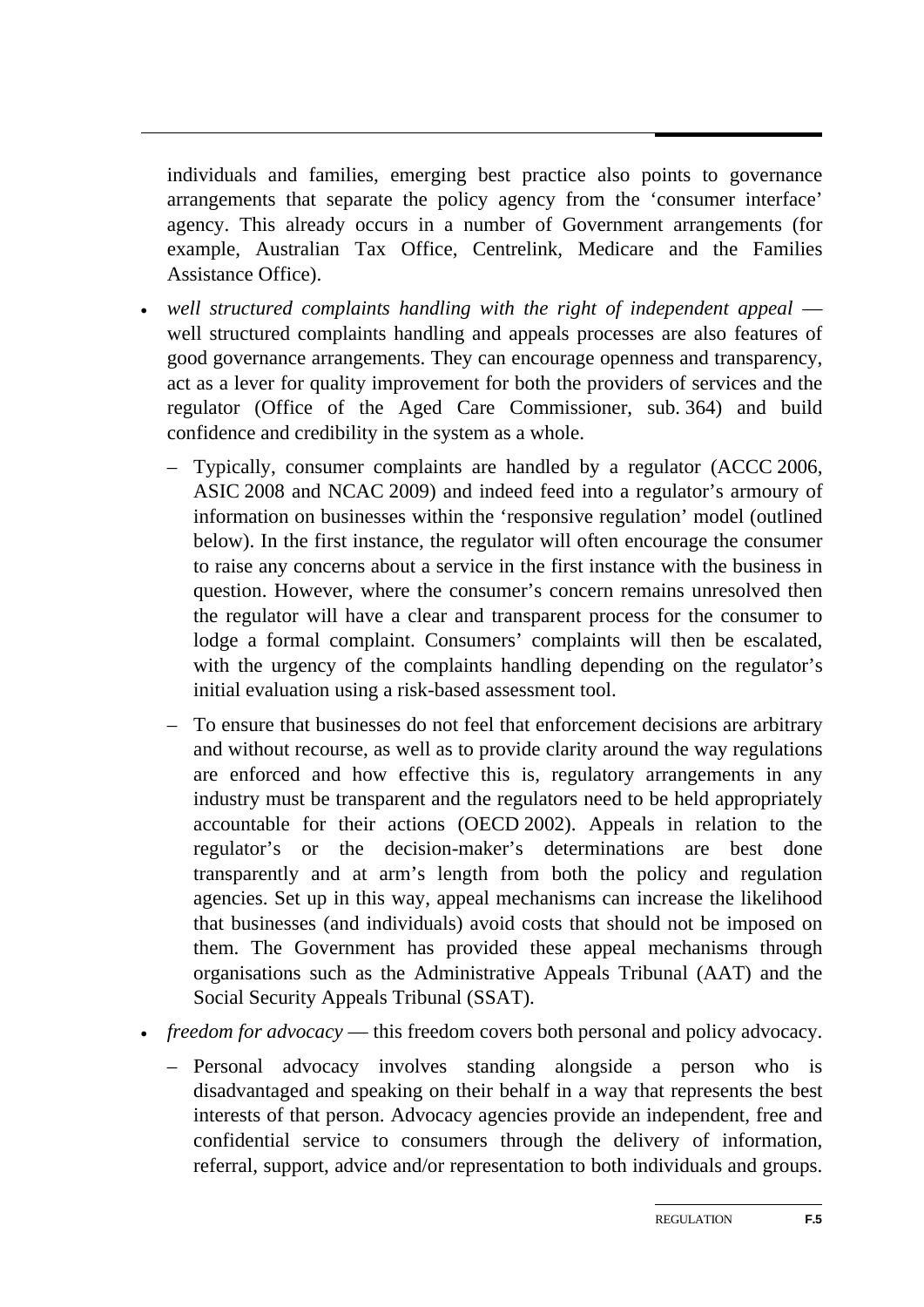Due to the presence of vulnerable elderly (such as frailty and dementia), advocacy services are an important element of best practice consumer protection. Appropriate government involvement includes funding their services as well as establishing appropriate governance arrangements to ensure that they are independent of government, including any regulator.

- There is also a broader role for peak industry and consumer organisations to advocate for their constituencies to influence policy development.
- *effective and regular review mechanisms* a final element of good governance involves establishing mechanisms which allow regular reviews of existing regulations as well as appropriate assessments of any new regulatory proposals.

### **Appropriate choice of standards**

The Commission's recent regulation benchmarking report on occupational health and safety (OHS) noted that there are generally four main types of standards aimed at influencing behaviour (box F.1).

These different standards are not mutually exclusive and the choice of standard depends on the nature of the rationale behind the regulation and the nature of the industry. Whether an outcome is able to be assessed in practice also matters. The challenge is to adopt the most appropriate mix of approaches to the circumstances so as to achieve the desired policy outcome while avoiding the creation of a counterproductive regulatory overload. In this context, Bluff and Gunningham note the following:

Coglianese and Lazar (2002) have argued that the optimal choice will depend upon a number of circumstances. When objectives can be clearly defined and are easily measured (or assessed), they suggest that performance-based regulations are desirable, on the basis that duty holders can be assumed to have superior knowledge to regulators about how best to achieve a given result. Such an outcome-based approach will, accordingly, be the most cost-effective. However, when objectives are not easily defined and measured, but the target group is relatively homogenous (that is, most enterprises have similar operations and technology tends to be stable over time), then a prescriptive approach may be both effective and efficient. In contrast, where it is difficult for government to measure performance and the target group is made up of heterogeneous firms facing heterogeneous conditions, then they argue that systemsbased (or what they call management-based) regulation will probably be preferable to its alternatives. (2004, p. 40)

In developing detailed regulation, including national standards, the foundations should be based on the principles of good regulatory process agreed by COAG in 2007 (box F.2).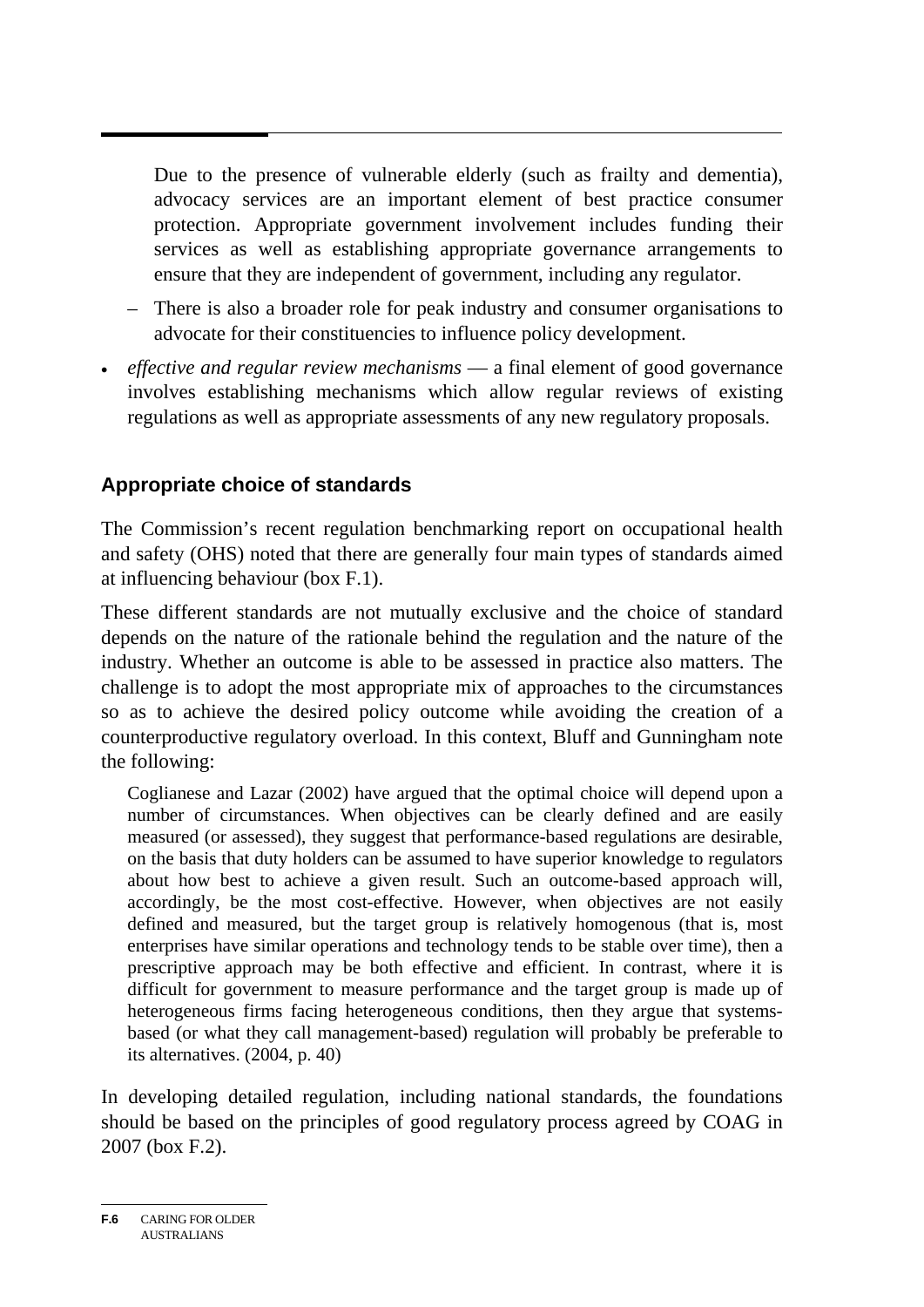### Box F.1 **Four types of regulatory standards**

#### *Prescriptive standards*

These are regulations which specify precisely what measures to take. Such a standard identifies 'inputs', that is, the specific preventive action required in a particular situation.

These standards often provide greater certainty and information to businesses and are especially valued by small and medium sized enterprises. However, they can also: limit flexibility; lead to regulatory overload; increase apathy and encourage a minimum compliance mentality by both management and workers (Bardach and Kagan 1982); impose costs on companies without commensurate improvements in safety (PC 2010c); and inhibit innovation and potentially slow productivity growth.

#### *General duties*

These are regulations which set out principles which duty holders must follow, leaving it to the discretion of the 'duty holder' as to how they satisfy those principles or goals. For example, in OHS, employers are empowered to determine, in consultation with their employees, how they will comply with general duties to ensure OHS in the workplace.

These standards create a flexible system which provides incentives for organisations to move beyond prescription and either meet or exceed the basic standards laid out in regulations. This provides opportunities for enterprises (usually medium or large) to develop their own cost effective and efficient practices which best suit their individual circumstances. Greater levels of prescription may provide more certainty to small businesses as to their obligations under legislation but it can reduce flexibility and stifle opportunities for more cost effective practices for other organisations. Broad general duties that impose responsibilities can also create significant burdens irrespective of any specific requirements.

#### *Performance-based standards*

These are regulations which specify the outcome of the improvement or desired level of performance but leave the concrete measures to achieve them open for the 'duty holder' to adapt to varying local circumstances. Performance-based standards can be either targets or outcomes, both of which need to be measurable.

Performance standards are attractive because they focus on the outcomes to be achieved rather than the means of achieving them. They can accommodate changes in technology and organisation of work (unlike process standards) and allow firms to determine the most cost effective means of achieving compliance and permit innovation. Although they do not provide an incentive for continuous improvement or best practice, they do not preclude it.

(Continued next page)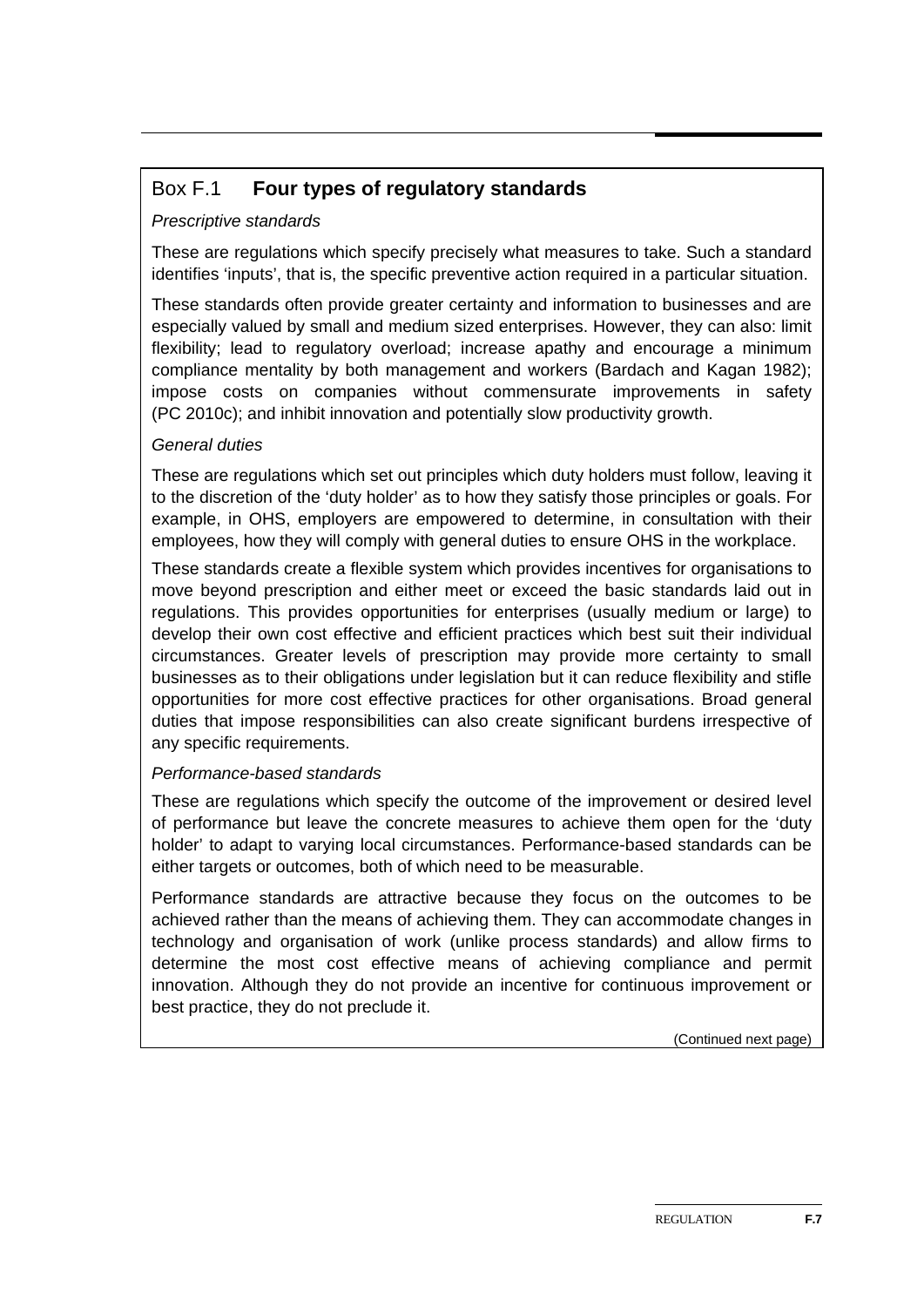#### Box F.1 **(continued)**

#### *Systematic process-based standards*

These are regulations which identify a process, or series of steps, to be followed in pursuit of achieving a desired outcome. For example, in OHS, these type of standards include the requirement to identify hazards and assess and control risks (found in many national standards). This 'identify, assess, control' approach is one example but other examples can include more detailed and onerous risk based requirements (such as obligations to establish major hazard management plans including specified critical controls) and a more holistic and systemic approach to managing safety through the creation of safety and health management systems.

The desirability of the 'identify, assess, control' approach is broadly recognised. However, in OHS, there remains debate about whether the introduction of management systems should be left to the discretion of employers or mandated by regulation. Many policy-makers in the general field of safety, health and environmental regulation remain unconvinced that the latter approach is necessary.

*Sources*: Bluff and Gunningham (2004); Gunningham (2006); PC (2010c).

### Box F.2 **Principles of Best Practice Regulation**

COAG has agreed that all governments will ensure that regulatory processes in their jurisdiction are consistent with the following principles:

- 1. establishing a case for action before addressing a problem
- 2. a range of feasible policy options must be considered, including self-regulatory, coregulatory and non-regulatory approaches, and their benefits and costs assessed
- 3. adopting the option that generates the greatest net benefit for the community
- 4. in accordance with the Competition Principles Agreement, legislation should not restrict competition unless it can be demonstrated that: a. the benefits of the restrictions to the community as a whole outweigh the costs and

b. the objectives of the regulation can only be achieved by restricting competition

- 5. providing effective guidance to relevant regulators and regulated parties in order to ensure that the policy intent and expected compliance requirements of the regulation are clear
- 6. ensuring that regulation remains relevant and effective over time
- 7. consulting effectively with affected key stakeholders at all stages of the regulatory cycle
- 8. government action should be effective and proportional to the issue being addressed.

*Source*: COAG (2007).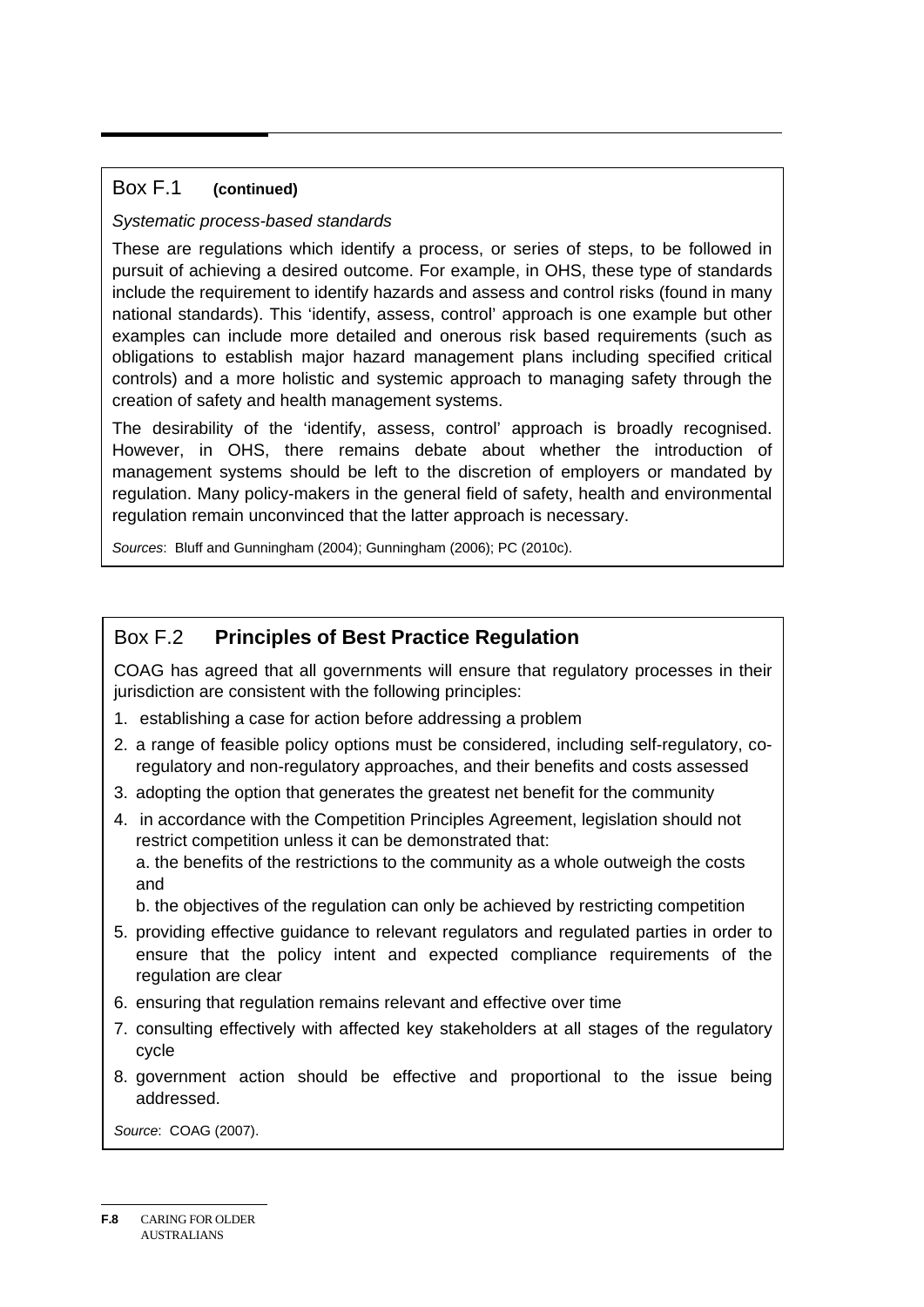### **'Responsive regulation' to encourage and enforce compliance**

A regulator plays an important role in regulatory regimes by encouraging compliance through education and advice, as well as enforcing laws and regulations through disciplinary means.

The approach to regulation that encapsulates both deterrence and persuasive strategies is known as '*responsive regulation*'. It recommends that a regulator's compliance and enforcement policy is based on a pyramid-shaped escalation of sanctions (Ayres and Braithwaite 1992; Gilligan et al. 1999; Gunningham and Sinclair 2007). The less severe (more often used) advice and persuasion options are reflected in the lower half of the pyramid while the more severe (but less often used) punitive strategies are represented at the peak of the enforcement pyramid (figure F.1).

Figure F.1 **Example of a compliance and enforcement pyramida**



**a** Adapted from Gilligan, Bird and Ramsay (1999). *Source*: PC (2010c).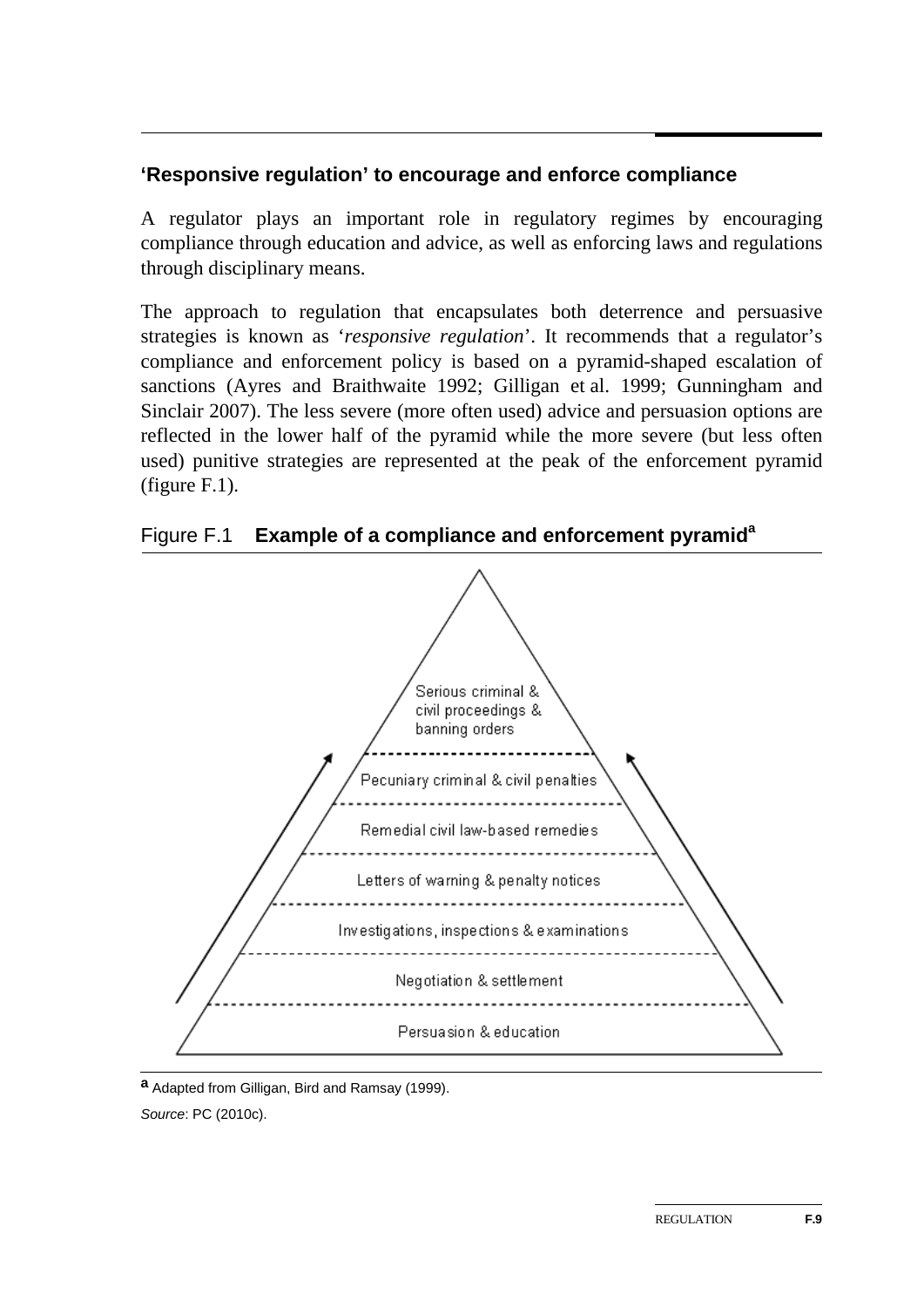'Responsive regulation' involves a graduated strategy ranging from tools which encourage and reward compliance, to reminding and nudging businesses to comply to credible punitive enforcement sanctions.

- *Encouraging and rewarding compliance* **—** the first step by a regulator is to support business compliance through the dissemination of information and education, the provision of incentives and other forms of support.
	- Depending on the circumstances of the market and industry sector, regulators are able to adopt a number of different strategies to encourage business compliance. These include: using various *modes* of communication; providing *measures* to encourage a culture of compliance; conducting *education campaigns* and workshops; and providing *targeted assistance* to small business with limited resources, those who are remote from information sources and employers from non-English speaking backgrounds.
- *Reminding and nudging compliance* this stage is at the lower to middle level of the pyramid where compliance has not been achieved voluntarily but where a presumption of 'compliant virtue' may still be justified. This restorative justice approach gives the offending business the chance to put things right.
	- The types of strategies which can be adopted at this stage can include bringing problems to the employers attention (especially where a problem may not have yet become sufficiently visible or urgent to gain corporate attention), improvement and prohibition notices, a slight slap on the wrist in the form of 'on-the-spot fines', enforceable undertakings and restorative orders.
- *Punitive sanctions to enforce compliance* **—** this stage is at the top end of the pyramid for the minority of cases of (recalcitrant and uncooperative) businesses who are only likely to respond where the (mostly financial) costs of not complying outweigh the benefits.
	- The main tools here are a few credible 'big sticks' (as opposed to 'carrots and small sticks' used in other stages of the pyramid), including criminal sanctions, penalties against individuals and/or threat of closure.

The Commission explains how this mix of strategies can be used to ensure compliance and achieve the potential benefits of regulation:

This sliding scale of enforcement options allows for a 'tit-for-tat' strategy where a regulator is initially cooperative and adopts a soft approach to encourage business compliance. But, if a business remains uncompliant, the regulator can adopt more severe enforcement options. When a business chooses to comply, the regulator can revert to its cooperative position (Ayers and Braithwaite 1992). Thus a regulator can be both confrontational and forgiving and, with a mix of options, can apply a variety of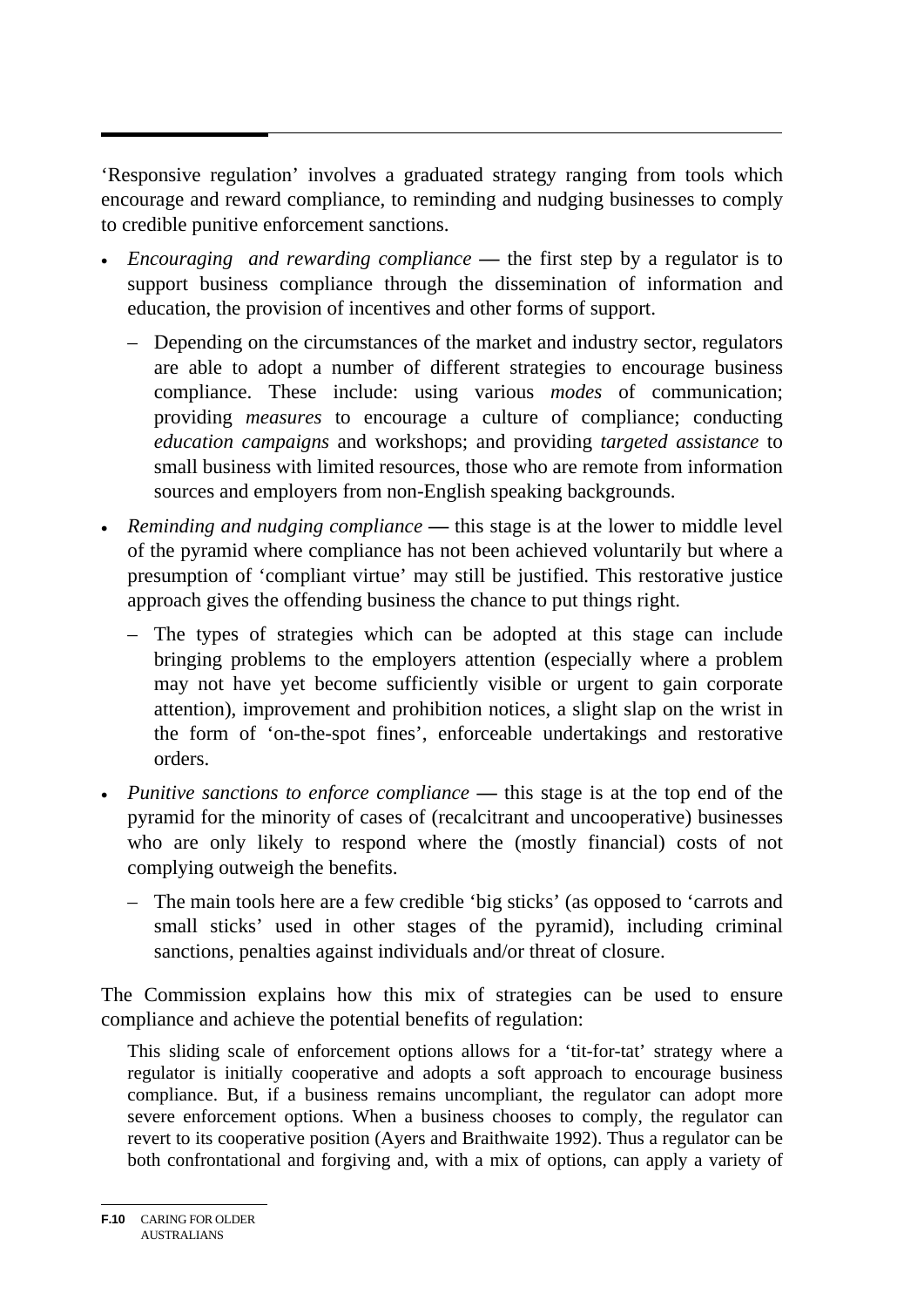enforcement tools and approaches to promote compliance and deter non-compliance. (PC 2010c, p. 111)

Needless to say, for the 'responsive regulation' model to work well, a range of tools is necessary and assessors/inspectors need clear guidance on how, and in what circumstances, to use the various enforcement tools. This is difficult to achieve when one aspect of the regulatory responsibility is structurally separate from the regulator (for example, compliance checking and enforcement decisions in the regulation of quality in residential aged care). The emphasis in this model is on a risk-based approach to compliance and enforcement, where those doing the compliance checking are also able to carry out compliance and enforcement actions.

Other best practice actions in a 'responsive regulation' model include the three principles of '*consistency*', '*proportionality*' and '*transparency*' (PC 2010c). The principle of consistency ensures that similar workplace circumstances lead to similar enforcement outcomes. The proportionality principle focuses on the need for responses to be proportional to the seriousness of non-compliance. Finally, the principle of transparency is about the regulator demonstrating impartiality and balance in the decisions it makes.

While a greater range of enforcement instruments is consistent with the approach of 'responsive regulation' and the compliance and enforcement pyramid, this is not necessarily a straightforward process for regulators. The size of the financial penalty can have unintended consequences for some businesses. Accordingly, additional measures, such as criminal liability, may be used.

In addition, where regulators determine that the operations of a business are considered to have high risks to either employees or clients, a number of different options may be available. These can range from shutdown and evacuation to the take-over of the management of a business by an external team appointed by the regulator (see PC 2010c; APRA 2009).

'Responsive regulation' also suggests that regulators need to be responsive to different industry structures as well as opportunities for the effective self-regulation of businesses. An unnecessary compliance burden can be created when the regulator fails to take these private self regulatory systems into account (PC 2010c).

Finally, in achieving a consistent approach to compliance and enforcement, regulators (including across different jurisdictions) need to undertake a variety of activities to enable uniformity in the interpretation of regulation(s). These can take the form of supervisory oversight and structured training activities within the regulator as well as regular liaison (to discuss regulatory overlap and gaps etc) by the regulator with other regulatory agencies that deal with the same industry.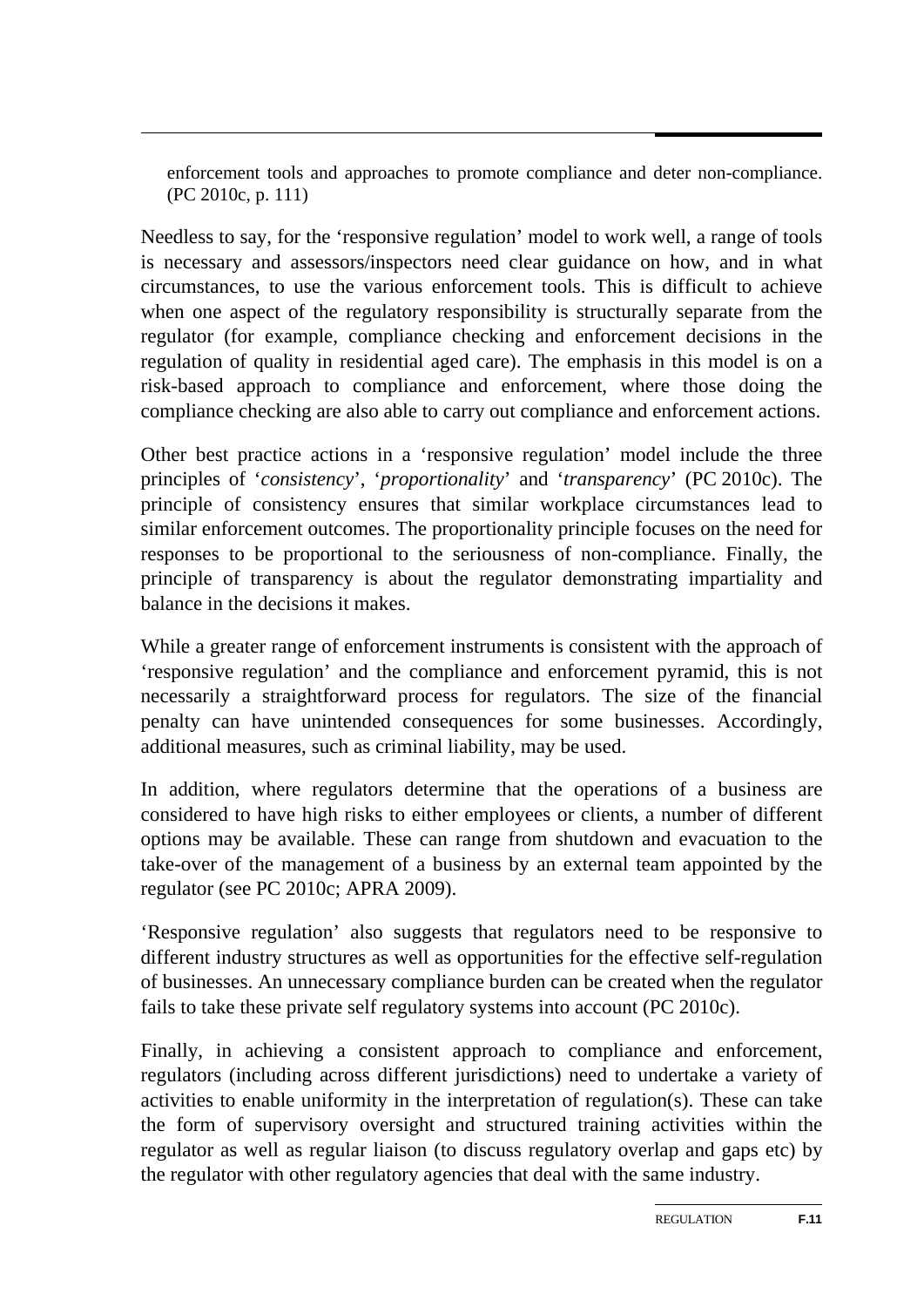### **Streamlined reporting**

The Banks Review found that regulatory compliance cost Australian businesses tens of millions of dollars each year and divert time and resources from core business activities (Banks 2006). Accordingly, streamlined and efficient reporting arrangements from business to the government are an important consideration in the implementation of best practice regulation.

For example, in response to the Banks Review, the Government approved the development of Standard Business Reporting (SBR) for business to report financial information to government. SBR (which follows the lead taken by the Netherlands) involves collaborating across agencies to agree to develop a single set of definitions and language for the information reported by business to government (box F.3). SBR has been endorsed by COAG and commenced operation in May 2010.

### Box F.3 **Standard Business Reporting (SBR): an overview**

SBR relies on a collaborative methodology which will deliver capabilities that, when incorporated in businesses software, will reduce the reporting burden. SBR is simplifying business-to-government reporting by:

- removing unnecessary or duplicated information from government forms
- using business software to automatically pre-fill forms
- adopting a common reporting language, based on international standards and best practice
- making financial reporting a by-product of natural business processes
- providing an electronic interface to agencies directly from accounting software, which will also provide validation and confirm receipt of reports
- providing a single secure sign-on for users to all agencies involved.

#### **The future scope of SBR**

While the current scope of SBR is to reduce the burden of business-to-government financial reporting, there is broad potential for SBR methodologies to ease regulatory burdens in other areas.

A number of reviews and reports have indicated that SBR could potentially be applied to other business reporting. Similarly, the SBR Program Board is working with other government agencies to understand the potential application for SBR in their business reporting requirements. However, at this stage, no decision has been made as to whether SBR will be expanded and if so how. The SBR Program Board will evaluate a range of options over the coming months and provide, for consideration by government, advice about future directions.

*Source*: Australian Government (2010l).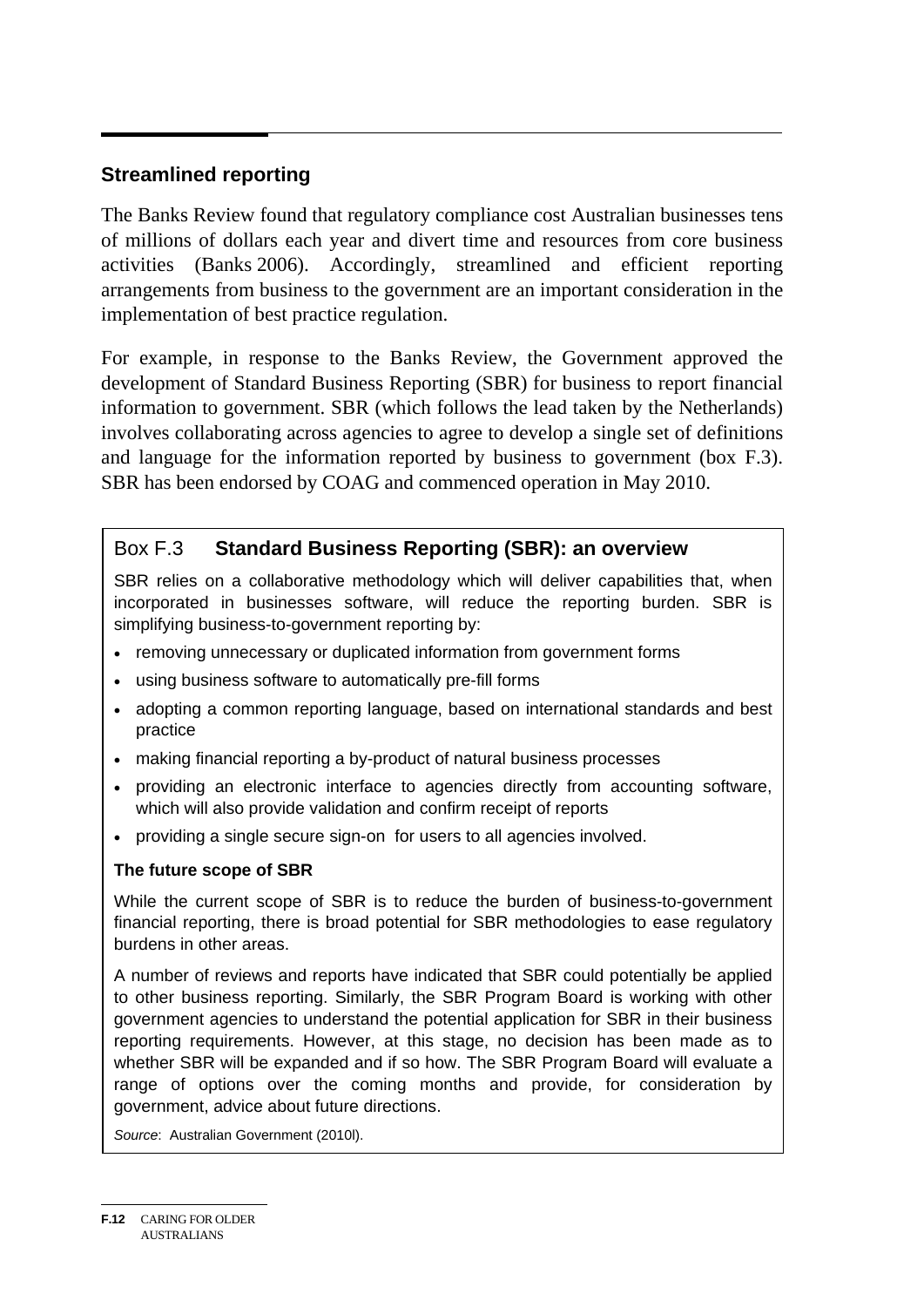## **F.3 What are the regulations?**

As the Australian Government is the primary regulator of aged care (currently covering residential aged care and, in future, community aged care for most jurisdictions) much of the material contained in this section focuses on Australian Government regulations. Nonetheless, where relevant, state and territory regulations are also discussed, especially in relation to the quality of community aged care.

### **Australian Government**

An overview of the two main Australian Government acts — the *Aged Care Act 1997* (the Act) and the *Home and Community Care (HACC) Act 1985* (the HACC Act) — which govern aged care are provided below.

Three other related Australian Government Acts are the *Aged or Disabled Persons Care Act 1954*, the *[Aged Care \(Bond Security\) Act 2006](http://www.comlaw.gov.au/comlaw/management.nsf/lookupindexpagesbyid/IP200613905?OpenDocument)*, and the *[Aged Care \(Bond](http://www.comlaw.gov.au/comlaw/management.nsf/lookupindexpagesbyid/IP200613906?OpenDocument)  [Security\) Levy Act 2006](http://www.comlaw.gov.au/comlaw/management.nsf/lookupindexpagesbyid/IP200613906?OpenDocument)* (DoHA 2009e). However, these are not discussed in this section.

The following summary draws heavily on reports and guides prepared the Department of Health and Ageing (DoHA) (2009e, 2009f and 2010n).

### *The Aged Care Act 1997*

The Act (comprising 476 pages), its associated 22 Aged Care Principles (box F.4) (totalling around 500 pages) and Determinations provide the regulatory framework for Australian Government funded aged care providers and provides protection for aged care recipients. These arrangements determine:

- who can provide care, and their roles and responsibilities
- who can receive care, and their rights and responsibilities
- what types of aged care services are available
- how aged care is funded.

The Act and its 22 Principles are administered by DoHA.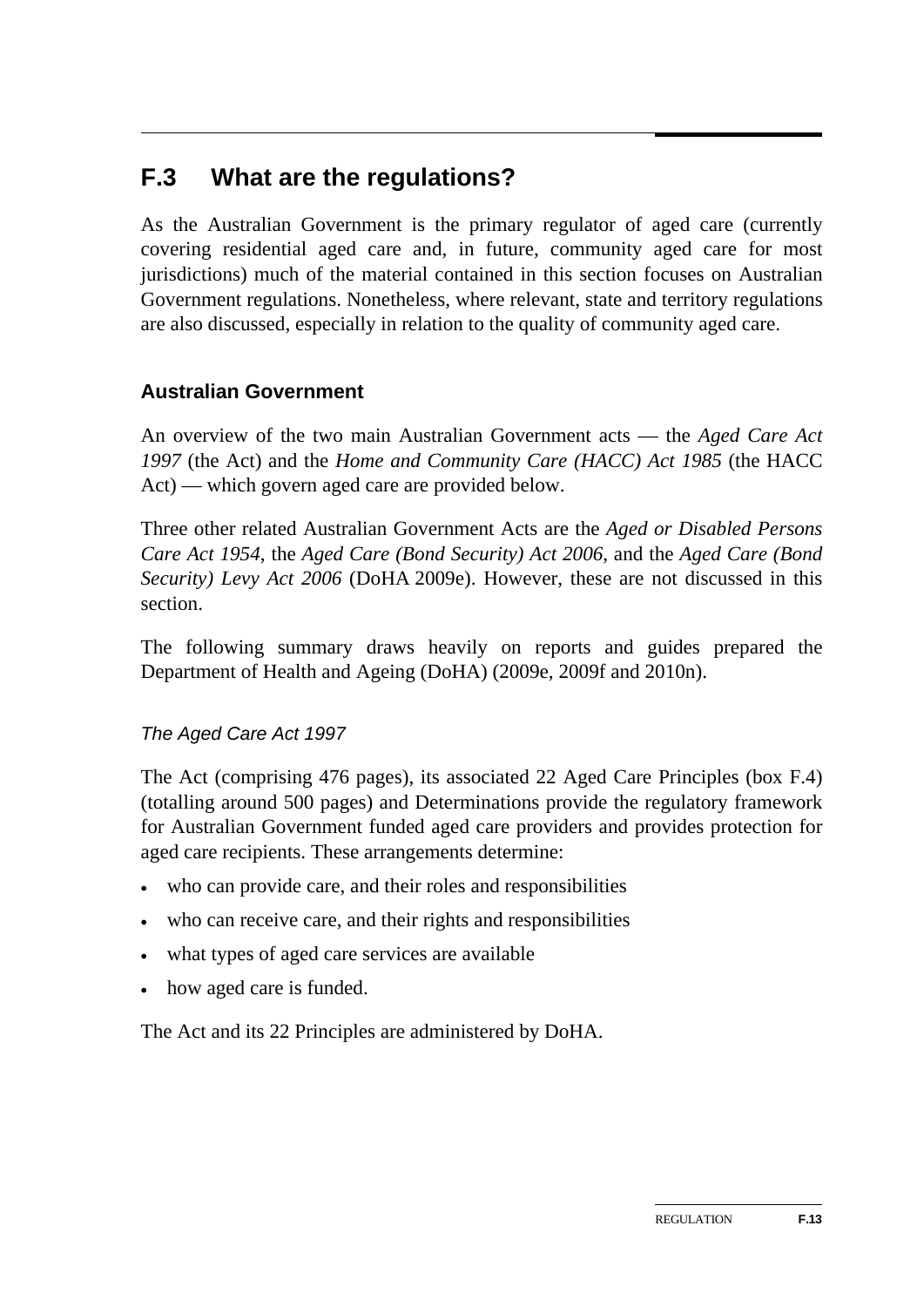### Box F.4 **The 22 Aged Care Principles**

- Accountability Principles 1998
- Accreditation Grant Principles 2011
- Advocacy Grant Principles 1997
- Allocation Principles 1997
- Approval of Care Recipients Principles 1997
- Approved Provider Principles 1997
- Certification Principles 1997
- Classification Principles 1997
- Community Care Grant Principles 1997
- Community Care Subsidy Principles 1997
- Community Visitors Grant Principles 1997
- Extra Service Principles 1997
- Flexible Care Grant Principles 2008
- Flexible Care Subsidy Principles 1997
- Information Principles 1997
- Investigation Principles 2007
- Quality of Care Principles 1997
- Records Principles 1997
- Residential Care Grant Principles 1997
- Residential Care Subsidy Principles 1997
- Sanctions Principles 1997
- User Rights Principles 1997

*Residential, community and flexible care* 

*Sources*: DoHA (2009e,); Australian Government (2011b).

The Act primarily regulates residential aged care. However, other types of care namely Community Aged Care Package (CACP), Extended Aged Care at Home (EACH), Extended Aged Care at Home Dementia (EACH-D), Transition Care, Multi-Purpose Service (MPS) places, and Innovative Care — are also provided for under the Act. Arrangements for the various types of flexible care (excluding CACP) are set out in the Flexible Care Subsidy Principles 1997.

#### *Determinations*

Chapter 3 of the Act empowers the Minister to determine, in writing (by legislative instruments or 'Determinations'), the daily amounts of residential care, community care and flexible care subsidies that are payable to approved aged care providers. Accommodation subsidies are indexed in March and September each year and all other subsidies are indexed annually in July.

While the majority of Determinations relate to the amount of Government subsidies, the Act also empowers the Minister and/or the Secretary of DoHA to determine other matters, such as conditions on the allocation of aged care places. Determinations made in each are published in an annual *Report on the Operation of the Aged Care Act 1997*. Unless they have been rescinded, Determinations made in previous years are also in effect during current years.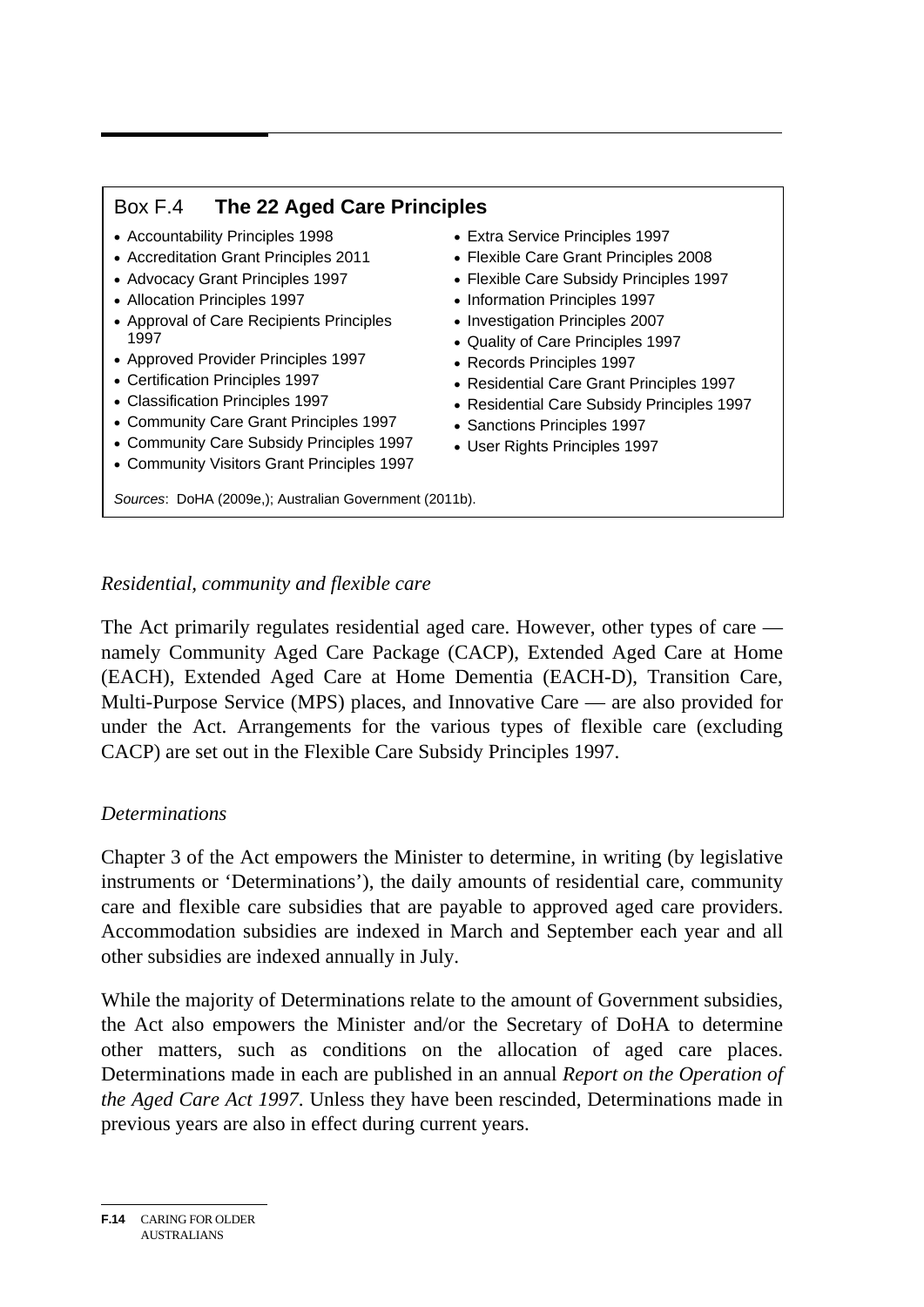The 27 Determinations made during 2008-09 are listed in Appendix A of DoHA (2009e). 27 Determinations were also made during 2009-10 (DoHA 2010n).

### *Approved providers*

To receive Australian Government subsidies for providing aged care, an aged care service must be operated by an organisation that has been approved under the provisions of the Act, and hold an allocation of places in respect of care recipients occupying those places in a service.

The amount of aged care that an aged care provider can deliver depends on the number of aged care places allocated to it under Part 2.2 of the Act. Under these arrangements, an Approved Provider can only receive payment for care (subsidies) for the specified number and type of aged care places allocated through the Government's allocation process.

Approved Providers are required to comply with a wide range of on-going responsibilities under the Act. These include meeting their responsibilities in relation to: quality of care; user rights; accountability requirements; and allocation of places. Appendix C in DoHA (2010n) sets out these requirements in detail.

DoHA monitors compliance by Approved Providers with their responsibilities and should the Approved Provider cease to be suitable, DoHA is required to revoke its Approved Provider status under the provisions set out in the Act.

Further details on the Act's requirements for the quality of residential aged care (accreditation) are provided below. In addition, Approved Providers are subject to Certification requirements. Certification focuses on the building quality of aged care homes. A home must be certified to be able to receive accommodation payments and levy Extra Service charges. DoHA (2009e) also notes that the requirements of the 1999 Certification Assessment Instrument do not override the building and fire safety regulations within each state and territory. The state and territory building regulations, through the Building Code of Australia, set the minimum community standard for safety, health and amenity of buildings.)

All Approved Providers are accountable for the subsidies they receive. In the case of residential aged care, subsidies are based on the Aged Care Funding Instrument (ACFI) appraisals they complete to show the assessed care needs of the residents in their care. As it is the care staff in the home that complete the appraisals on which a funding classification is determined, DoHA checks the accuracy of the appraisals to protect taxpayer funding and ensure that the funding for a sample of residents reflects their assessed care needs.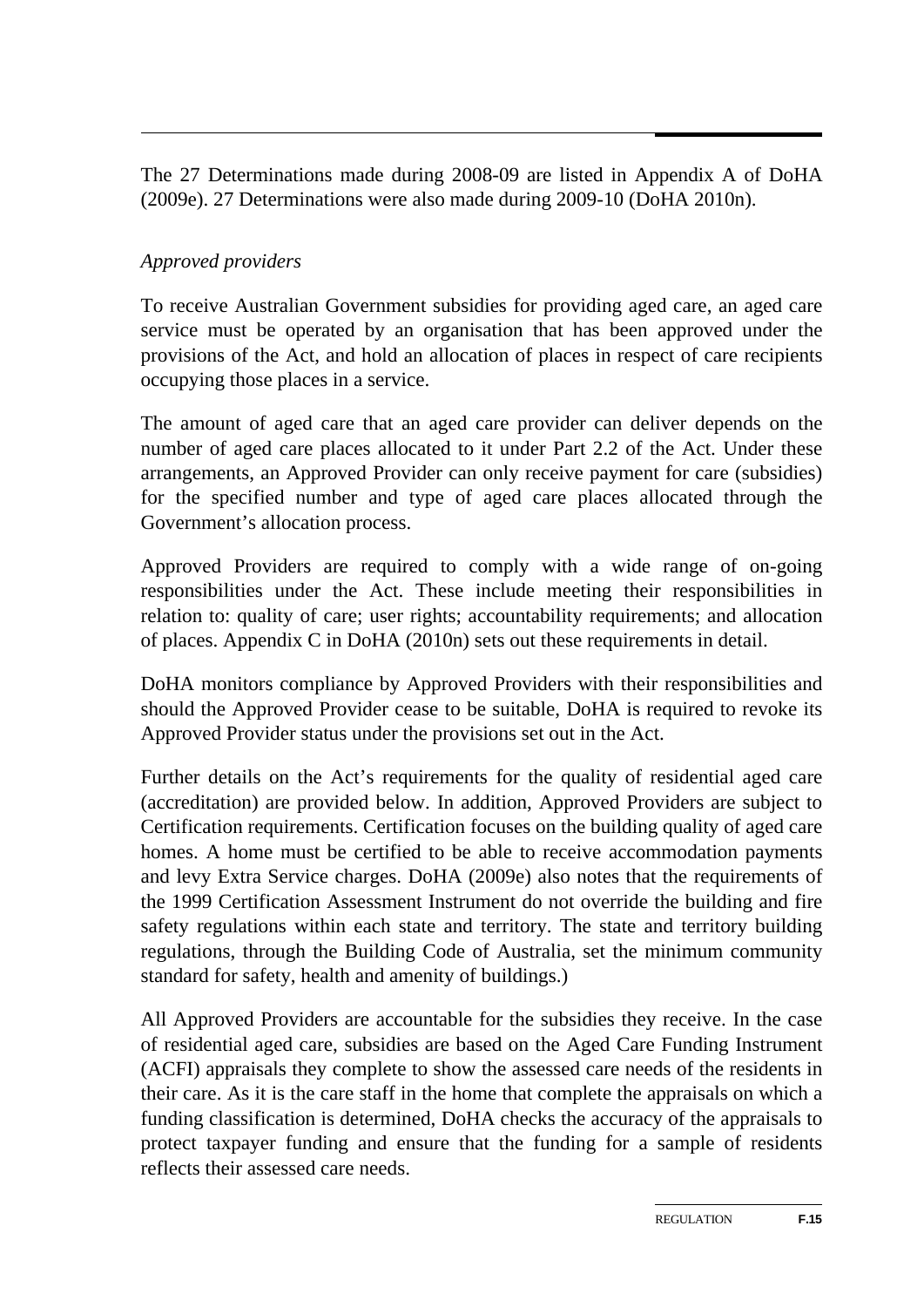### *Prudential requirements*

All Approved Providers of residential care and Multi-Purpose Service flexible care services that hold accommodation bonds and entry contributions are required to comply with the prudential requirements set out in the Act and the User Rights Principles 1997.

The prudential requirements are supplemented by the Accommodation Bond Guarantee Scheme established under the *Aged Care (Bond Security) Act 2006*.

Approved Providers holding accommodation bonds or entry contributions must comply with three Prudential Standards: the Liquidity Standard, the Records Standard and the Disclosure Standard.

On 26 May 2011, the Australian Government introduced amendments to the Act designed to enhance the prudential framework around accommodation bonds. Many of these were previously announced as part of a 2010-11 Budget measure (\$21.8 million over four years) to strengthen protections for accommodation bonds held by aged care providers (Australian Government 2010c and 2011c).

### *Care recipients and assessments of need*

People entering into Australian Government subsidised residential care must first be approved as a care recipient under Part 2.3 of the Act. Under these arrangements, comprehensive assessments are conducted to take account of the restorative, physical, medical, psychological, cultural and social dimensions of the person's care needs. This assessment is undertaken by an Aged Care Assessment Team (ACAT or Aged Care Assessment Service in Victoria). In emergency situations, a person in need of care may be placed in an aged care home before an ACAT assessment is conducted.

These assessments, however, can be over-ridden by an Approved Provider with the approval of DoHA.

### *Complaints*

The Aged Care Complaints Investigation Scheme (CIS) commenced operation on 1 May 2007 and was established through changes to the Act and the introduction of regulations under the Act (that is, the Investigation Principles 2007). The CIS covers both residential and community aged care services subsidised under the Act.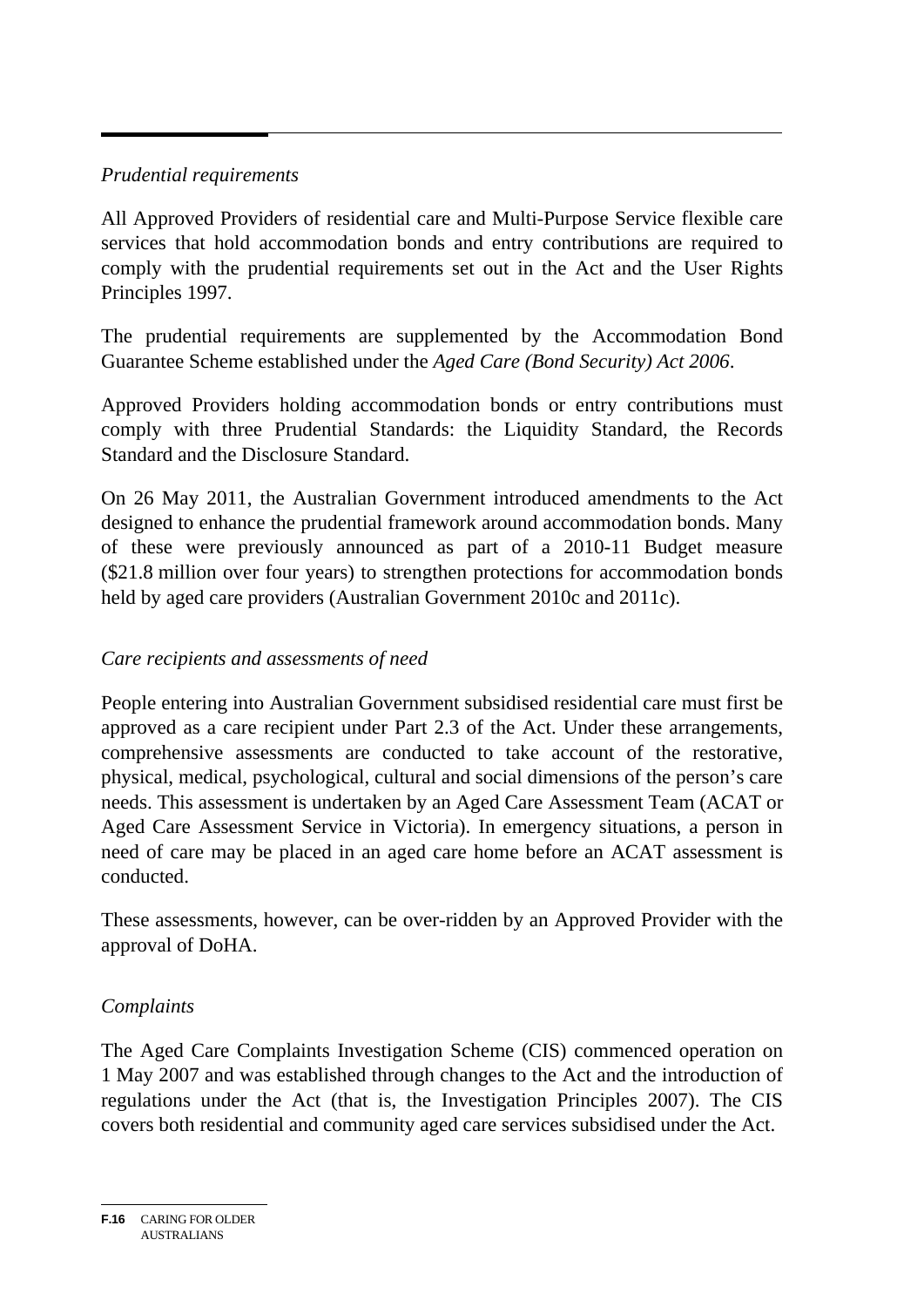In addition to receiving and dealing with complaints, the CIS has the power to conduct investigations on its own initiative and issue Notices of Required Action (NRA), where an Approved Provider is found to be in breach of their responsibilities under the Act.

CIS officers may visit either the Approved Provider's premises or the aged care service during the course of investigating a case. Visits may be announced or unannounced.

An NRA is issued when an Approved Provider is found to be in breach of their responsibilities under the Act or Principles and has not already taken action to address the breach. Each NRA sets out the details of the breach, what the provider must do to address the breach and the timeframe in which this action must be taken. The intention of a NRA is to give the provider an opportunity to address the breach before compliance action is considered. An NRA may cover more than one breach.

### *External review*

The Aged Care Commissioner is a statutory office created under the Act. The functions of the Commissioner are outlined in the Act and include:

- examining, in response to a complaint or on their own initiative, the Secretary's processes for handling matters under the Investigation Principles 2007
- examining decisions made by the Secretary under the Investigation Principles 2007 which are identified, by those Principles, as being examinable by the Commissioner
- making recommendations arising from the Commissioner's examinations, to either confirm DoHA's original decision, or set aside the original decision (and replace it) or vary the original decision (and replace part of it)
- examining complaints about the Aged Care Standards and Accreditation Agency (ACSAA) with regard to the accreditation of Australian Government subsidised aged care services. This includes the power to examine complaints about the conduct of a person carrying out an accreditation audit or support contact, but does not include the power to examine complaints about accreditation decisions.

The Aged Care Commissioner can also conduct an 'own motion' examination, that is, to undertake a review of CIS's processes or the conduct of the CIS even when a request for a review has not been received.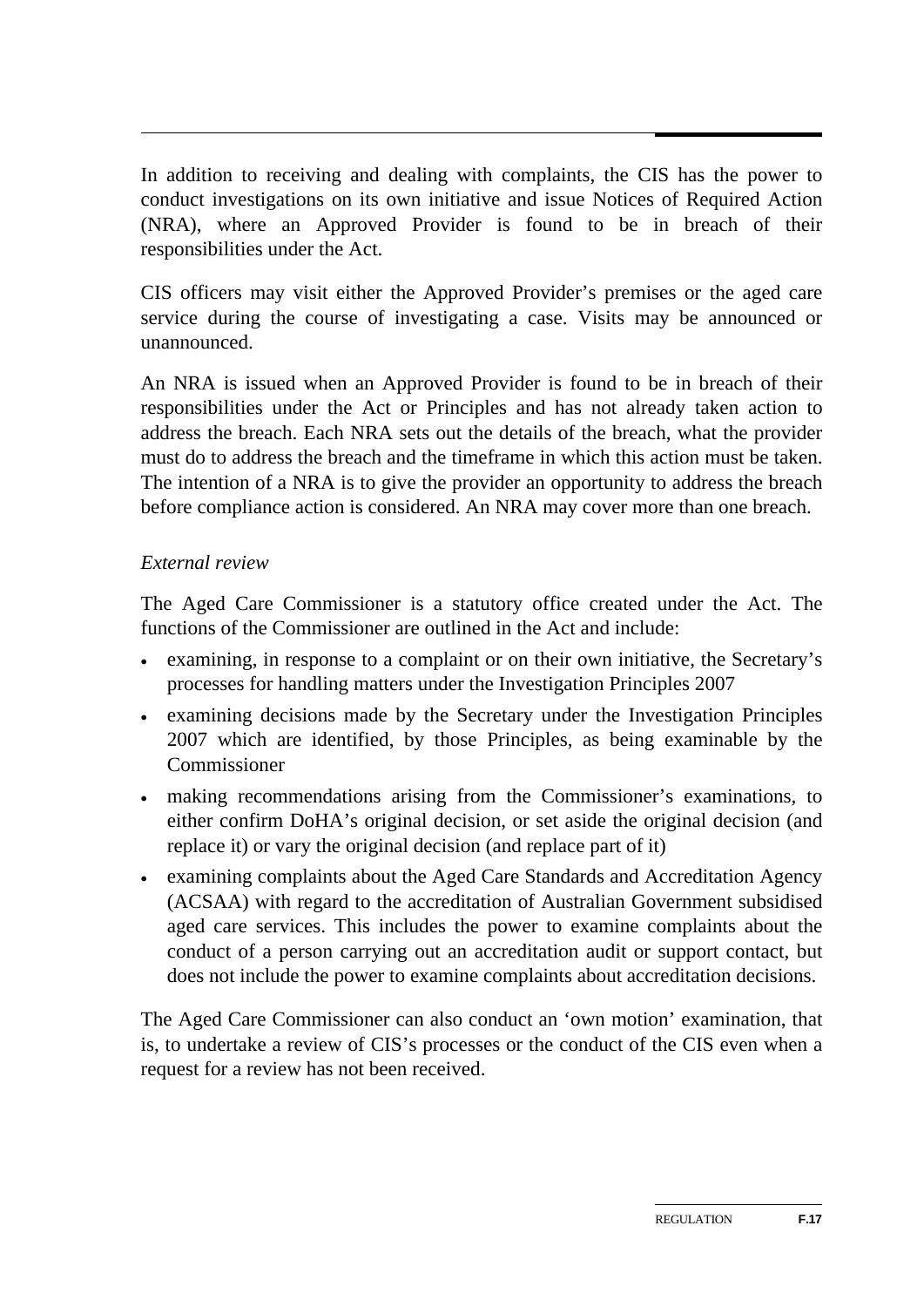### *The HACC Act 1985*

The largest part of the Australian Government's support for community care is provided outside of the Act, through the joint Australian Government, state and territory government funded HACC program. The HACC program is administered under the HACC Act. At the time of writing, the Australian Government provided 60 per cent of funding and maintains a broad strategic policy role with day-to-day management provided by state and territory governments.

Following the COAG's federal financial framework reforms, Australian Government funding for the HACC program is paid to states and territories by the Australian Government's Department of the Treasury under a National Partnership Agreement.

The HACC Review Agreement is a bilateral funding agreement between the Australian Government and state and territory governments, and took effect on 1 July 2007 (replacing the 1999 HACC Amending Agreement). It is the legal basis on which funds are provided by the Australian Government and state and territory governments for the operation of the HACC program.

Determining who provides care services through the HACC program is the responsibility of individual state and territory governments. All HACC service providers must provide services in accordance with the HACC National Service Standards and the National HACC Program Guidelines 2007.

Following the agreement of all state and territory ministers responsible for the HACC Program, the National Service Standards were gazetted on 17 May 1995.

State and territory governments are now required to include the Standards in all service contracts. Monitoring and compliance with the Standards is now a major part of service reviews.

### **Quality of residential aged care**

An overview of residential aged care quality regulations is outlined below (largely sourced from Weiner et al. 2007, ACSAA's website, DoHA 2009e and the Act).

### *Accreditation standards*

Schedule 2 of the Quality of Care Principles 1997 under the Act also specifies Accreditation Standards for residential aged care, covering four areas:

management systems, staffing, and organisational development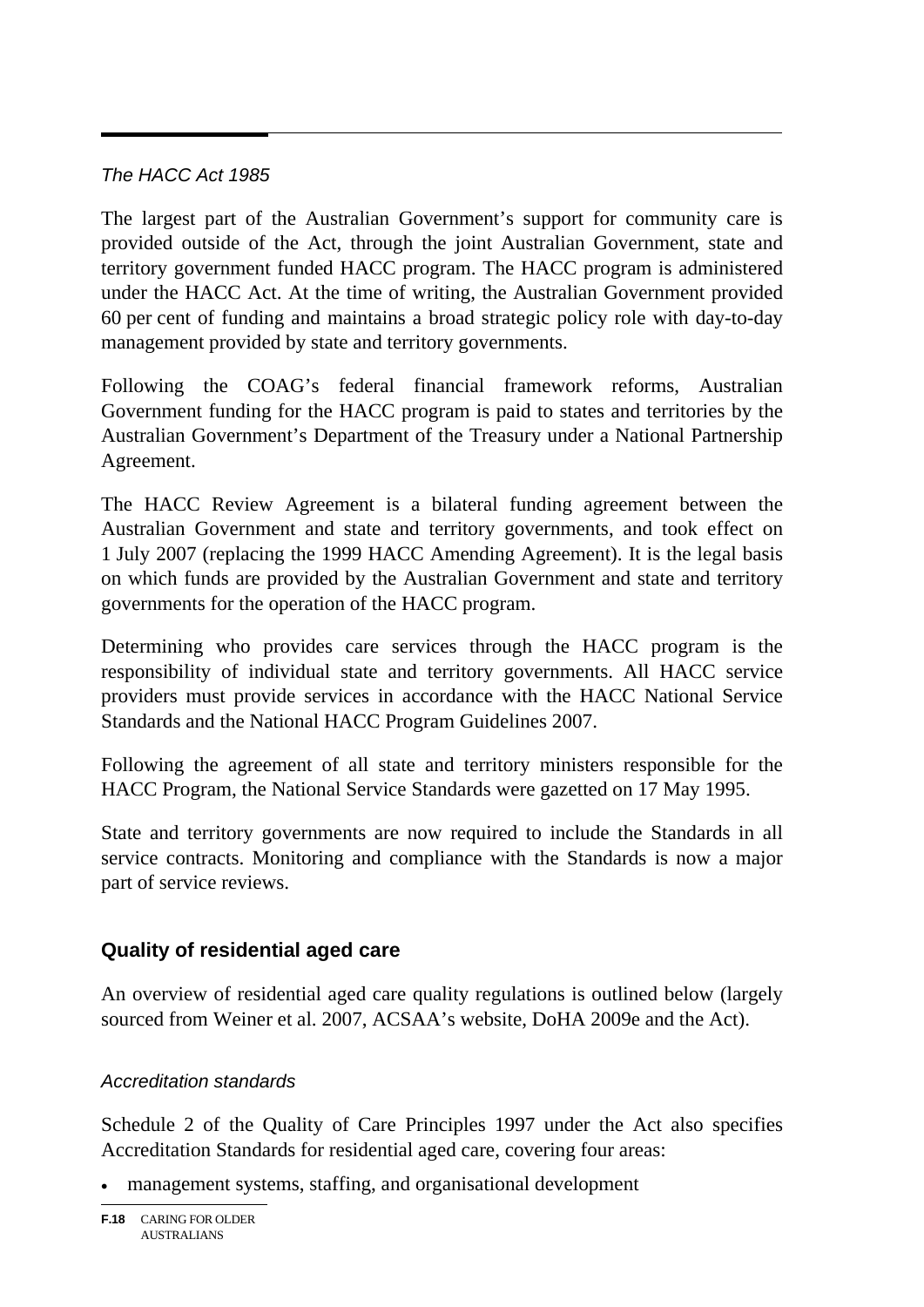- health and personal care
- residential lifestyle
- physical environment and safe systems.

Each standard consists of a statement of a principle, a set of indicators, and expected outcomes. The first standard also has an 'intention' which indicates it acts as the umbrella for the other three standards. In total, there are 44 indicators and associated expected outcomes (table F.1). The standards and associated indicators and expected outcomes are general statements; they do not constitute a checklist, and they do not tell providers how to meet expected outcomes. Furthermore, the standards are not measurement tools, but rather a framework around which ACSAA builds evidence to determine whether a home complies with each standard.

According to Weiner et al. (2007), flexibility is used to apply the standards in recognition of the fact that not all providers respond to standards in the same way. An accreditation guide for providers and a handbook for assessors provide advice on the expected performance and the opportunities that providers can use to demonstrate that they have achieved each outcome.

The standards call for attention to the special needs of different population groups, including people with dementia, people from CALD backgrounds, Indigenous Australians and people living in remote areas.

The accreditation standards do not set ratios for nursing or other staff to residents. Instead, the standard for human resource management requires that skilled and qualified staff be sufficient to ensure that services are delivered in accordance with the standards and the residential care facility's philosophy and objectives. The standard for regulatory compliance requires staffing to be in accordance with separate legislation and regulation of nursing practice, particularly in relation to the management of medication and technical nursing procedures.

Weiner et al. (2007) also note four broad steps are used in the accreditation of quality of care. First, homes complete a self-assessment to demonstrate how the facility is meeting the standards and submit it to ACSAA. Second, quality assessors perform a desk audit of the self-assessment information, to check compliance with reporting standards and to gather more information if necessary. Third, assessors visit each facility to conduct an on-site assessment. Fourth, assessors prepare a detailed report following a standard format, and a staff member from ACSAA outside the audit team decides whether the facility should be accredited and for how long. Meeting 40 of the 44 indicators and associated expected outcomes is an informal benchmark for accreditation.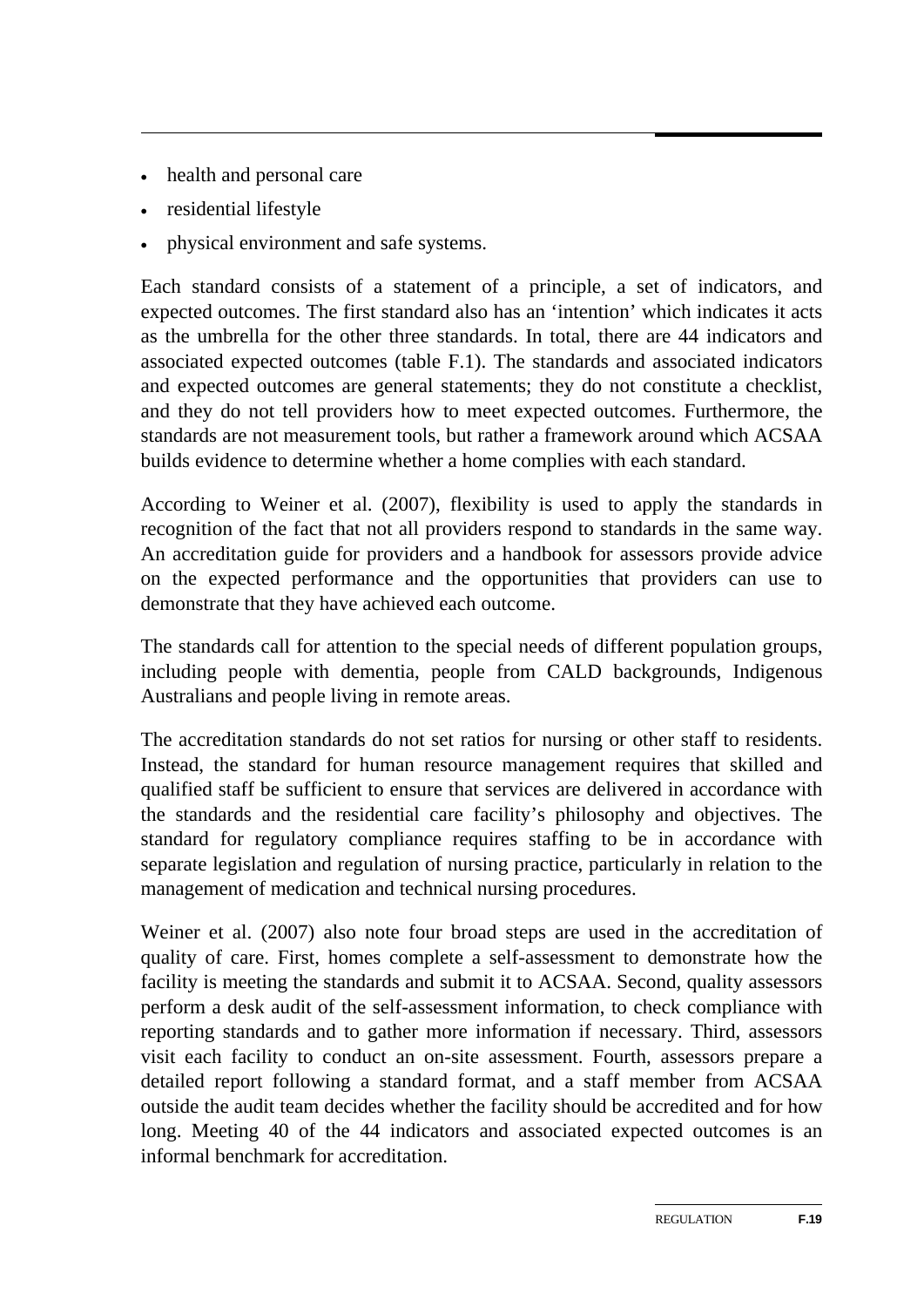### *Residential care standards*

Schedule 3 of the Quality of Care Principles 1997 under the Act also specifies Residential Care Standards, covering three areas:

- health and personal care
- residential lifestyle
- physical environment and safe systems.

Similar to the Accreditation Standards, each standard consists of a statement of a principle, a set of indicators, and expected outcomes. In total, there are 35 indicators and associated expected outcomes (table F.2)

#### *Other specified services*

Schedule 1 of the Quality of Care Principles 1997 under the Act also set out Specified Care and Services for Residential Care Services. Sub-section 18.6 (1A) of the Act provides that the care and services listed in Schedule 1 are to be provided in a way that meets the standards set out in Schedule 2 (Accreditation Standards) or Schedule 3 (Residential Care Standards), as the case requires. In addition, the services in Part 3 of Schedule 1 only apply to residents receiving high level care (sub-section 18.6 (3)).

Schedule 1 is set out differently to Schedules 2 and 3, for each element of care or service provided outlined in column 2, column 3 specifies in the content of the care or service to be provided (table F.3).

### **Quality of packaged community aged care**

Schedule 4 of the Quality of Care Principles 1997 under the Act also specifies quality standards for packaged community care (including aged care) (table F.4).

Packaged community aged care providers are required to report against program standards and complete a 'Quality Review' at least once during a three year cycle (DoHA 2010q). The Quality Review is a four step process involving the initial selfassessment report, a desk review, site visit and appropriate follow-up including compliance action where necessary. The results of these reviews do not appear to be publicly available.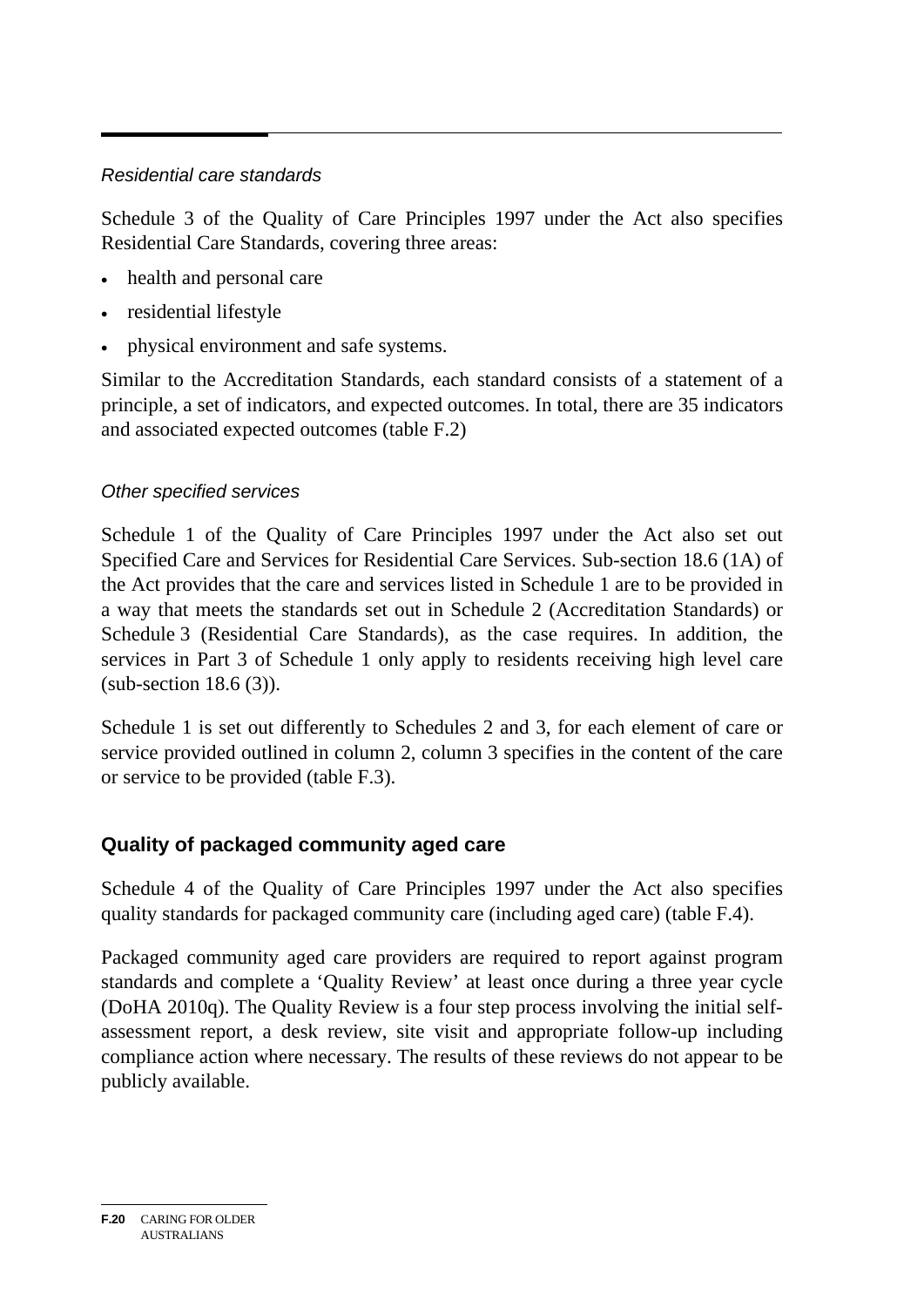### **Quality of basic community care (HACC)**

States and territories have day-to-day regulatory responsibility for basic community care funded through the HACC program. Basic community care (HACC) is also regulated by the Australian Government under both the Act and the HACC Act.

Prior to Community Care Common Standards, quality standards for HACC were set out in the *HACC Standards Instrument* (HACC 1998a). The instrument, which is sent to all providers, is designed to measure quality of services against outcomes for consumers in seven areas encompassing 27 national standards — each of which is stated as an expected consumer outcome (table F.5).

According to Weiner et al. (2007, Appendix B), states and territories implement the instrument using one of two methods. The joint assessment method allows service providers to supply answers against the performance information. The ratings and provider appraisal summary form are then completed in conjunction with the visiting assessor, who is appointed by the state or territory department administering the program. The self-assessment and verification method enables the service provider to complete the standards instrument, including their ratings, transfer this information to the appraisal summary form, and complete an action plan. The appraisal is then discussed and verified by a visiting assessor (box F.6).

There was also a *HACC Consumer Survey Instrument* (HACC 1998b), which ran in parallel with the HACC Standards Instrument. Different methods (mail-out, telephone, face-to-face surveys and focus groups) sought information in three areas:

- consumers' experiences of service provision
- respect for clients' rights and receipt of information
- satisfaction with services.

Although there is a HACC minimum data set (DoHA 2010k) there appears to be no comprehensive data publicly available on the extent to which HACC services meet these (previous and new) national standards.

### **New quality standards for all community care: Community Care Common Standards**

The Community Care Common Standards (DoHA 2010n) have been developed jointly by the Australian Government and State and Territory Governments as part of broader community care reforms to develop common arrangements that help to simplify and streamline the way community care is delivered.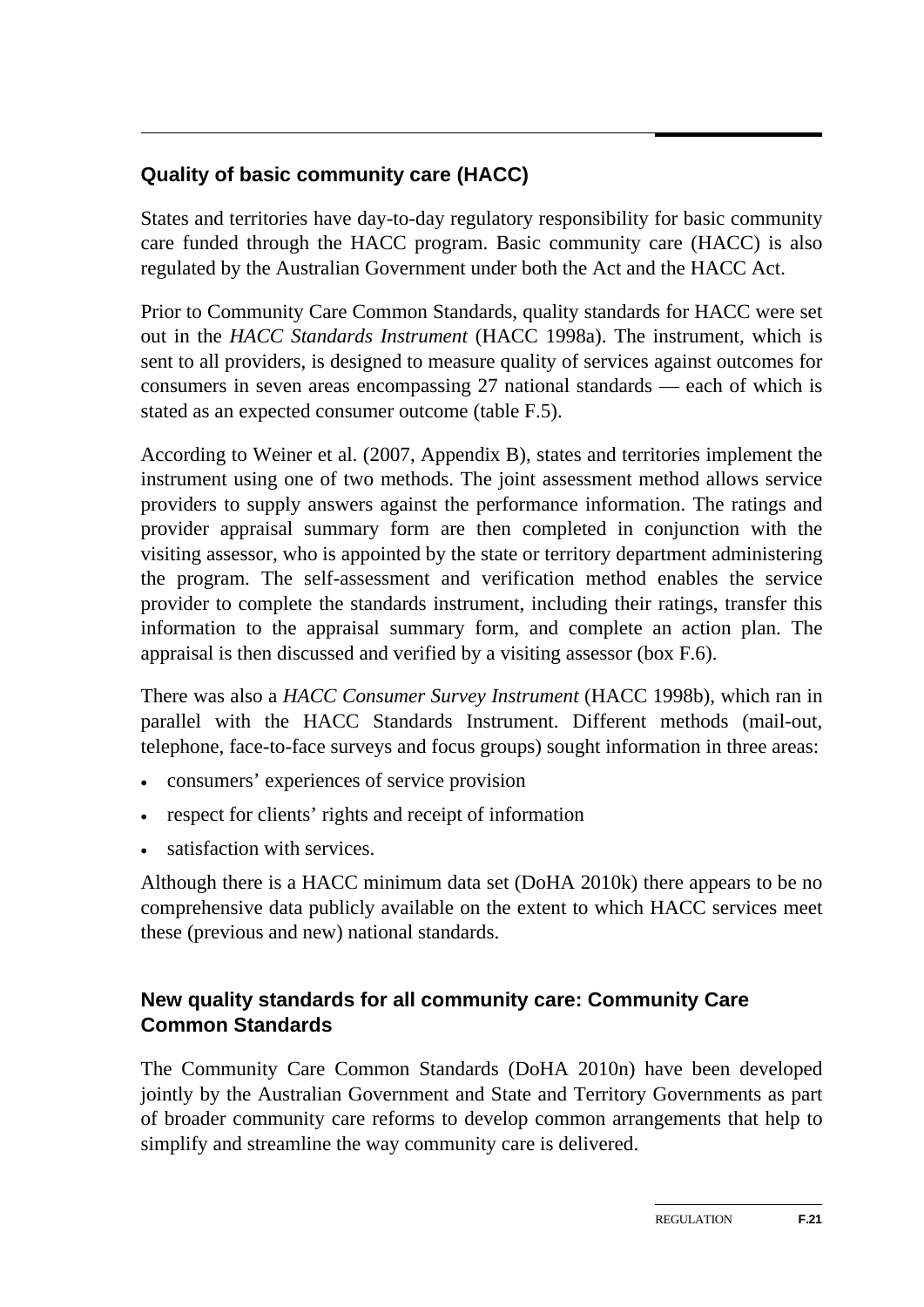From 1 March 2011, Community Care Common Standards applied to basic and packaged community care as well as the National Respite for Carers Program (NRCP). All Ministers endorsed the standards and all, with the exception of Queensland, agreed on the implementation date of 1 March 2011 (DoHA, pers. comm. 11 November 2011).

 However, if care is provided through a community care service before 1 March 2011, the Community Care Common Standards (set out in Schedule 4 of the Quality of Care Principles 1997) apply.

Under the new quality standards for community care (Community Care Common Standards), there are three standards with 18 expected outcomes (table F.6). The three standards are:

- effective management
- appropriate access and service delivery
- service user rights and responsibilities.

It is anticipated that the quality review process will be conducted at least once in a three year cycle. Quality reviews for packaged care and NRCP will be undertaken at the service outlet level, however arrangements for HACC program services vary between jurisdictions. The components of the quality review process are outlined in table F.7

It is unclear whether the results of the quality review process will be made publicly available.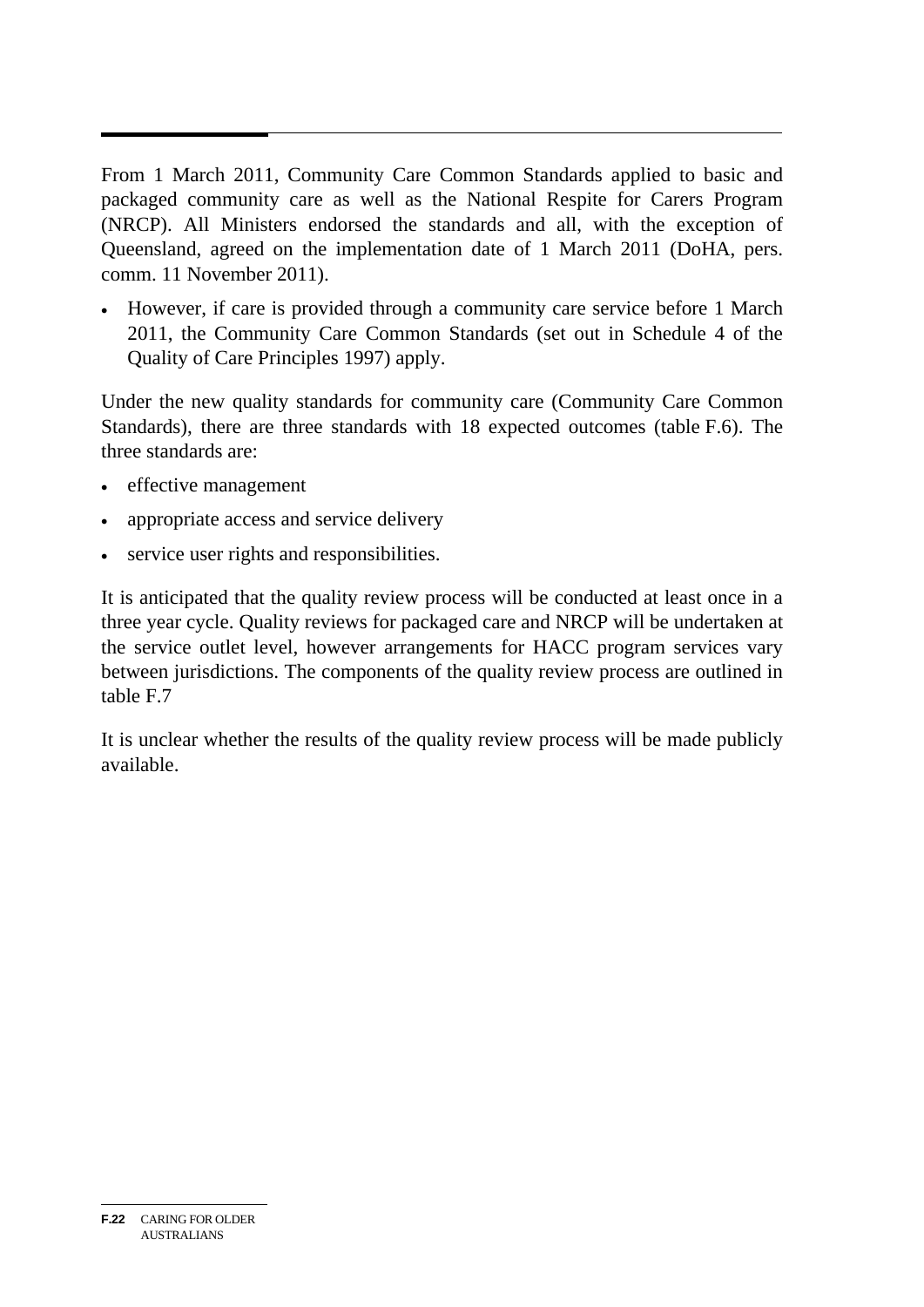#### Table F.1 **Accreditation Standards for residential aged care**

#### *Part 1: Management systems, staffing, and organisational development*

*Principle:* Within the philosophy and level of care offered in the residential care service, management systems are responsive to the needs of residents, their representatives, staff and stakeholders, and the changing environment in which the service operates.

*Intention of standard:* This standard is intended to enhance the quality of performance under all Accreditation Standards, and should not be regarded as an end in itself. It provides opportunities for improvement in all aspects of service delivery and is pivotal to the achievement of overall quality.

| <b>Item</b> | Matter Indicator                   | <b>Expected Outcome</b>                                                                                                                                                                                        |
|-------------|------------------------------------|----------------------------------------------------------------------------------------------------------------------------------------------------------------------------------------------------------------|
| 1.1         | Continuous improvement             | The organisation actively pursues continuous improvement.                                                                                                                                                      |
| 1.2         | Regulatory compliance              | The organisation's management has systems in place to<br>identify and ensure compliance with all relevant legislation,<br>regulatory requirements, professional standards and<br>guidelines.                   |
| 1.3         | Education and staff<br>development | Management and staff have appropriate knowledge and skills<br>to perform their roles effectively.                                                                                                              |
| 1.4         | Comments and complaints            | Each resident (or his or her representative) and other<br>interested parties have access to internal and external<br>complaints mechanisms.                                                                    |
| 1.5         | Planning and leadership            | The organisation has documented the residential care<br>service's vision, values, philosophy, objectives and<br>commitment to quality throughout the service.                                                  |
| 1.6         | Human resource<br>management       | There are appropriately skilled and qualified staff sufficient to<br>ensure that services are delivered in accordance with these<br>standards and the residential care service's philosophy and<br>objectives. |
| 1.7         | Inventory and equipment            | Stocks of appropriate goods and equipment for quality service<br>delivery are available.                                                                                                                       |
| 1.8         | Information systems                | Effective information management systems are in place.                                                                                                                                                         |
| 1.9         | <b>External services</b>           | All externally sourced services are provided in a way that<br>meets the residential care service's needs and service quality<br>goals.                                                                         |

#### *Part 2: Health and personal care*

*Principle:*Residents' physical and mental health will be promoted and achieved at the optimum level, in partnership between each resident (or his or her representative) and the health care team.

| Item | Matter Indicator                   | <b>Expected Outcome</b>                                                                                                                                                                                                       |
|------|------------------------------------|-------------------------------------------------------------------------------------------------------------------------------------------------------------------------------------------------------------------------------|
| 2.1  | Continuous improvement             | The organisation actively pursues continuous improvement.                                                                                                                                                                     |
| 2.2  | Regulatory compliance              | The organisation's management has systems in place to<br>identify and ensure compliance with all relevant legislation,<br>regulatory requirements, professional standards, and<br>guidelines, about health and personal care. |
| 2.3  | Education and staff<br>development | Management and staff have appropriate knowledge and skills<br>to perform their roles effectively.                                                                                                                             |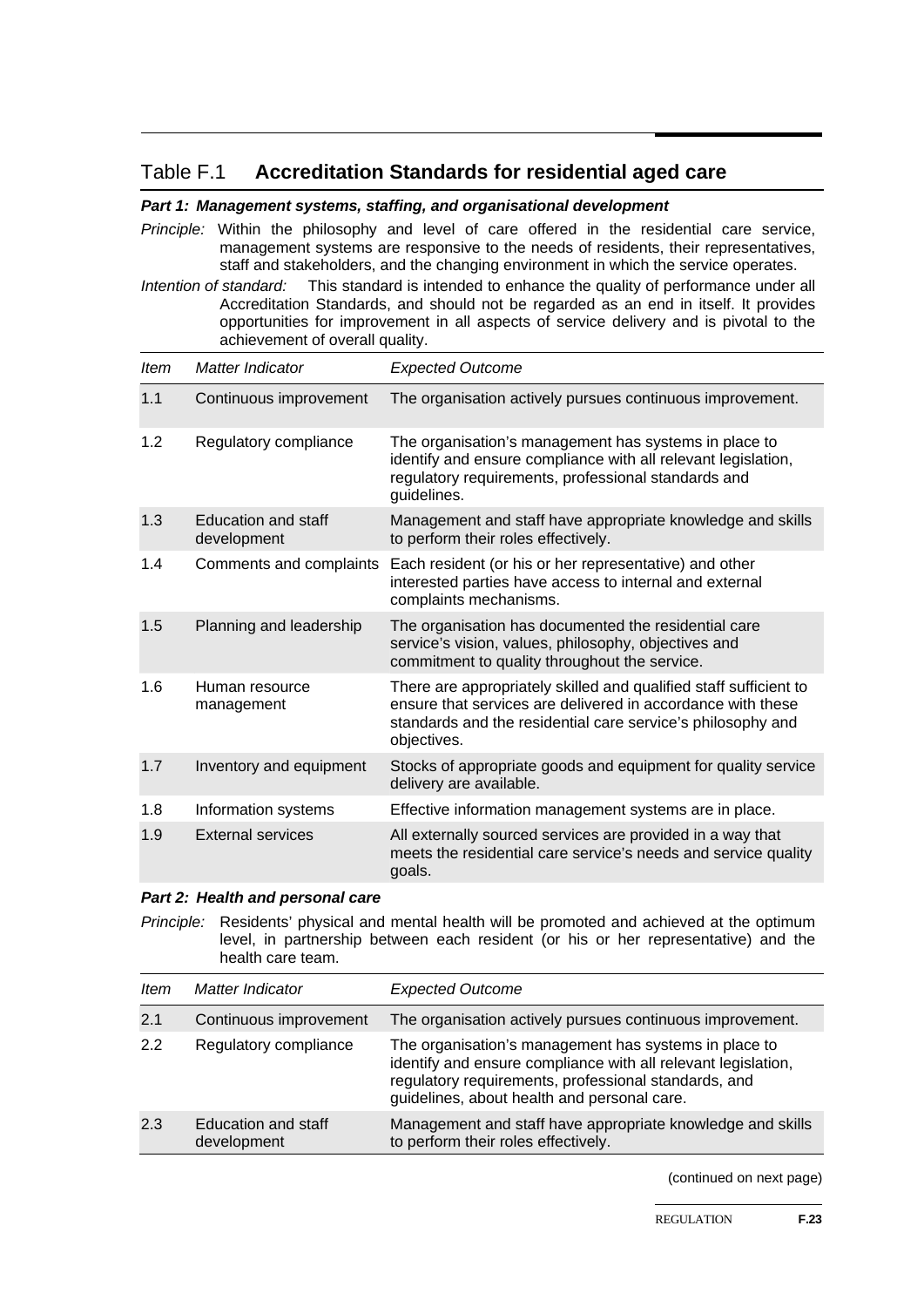#### Table F.1 **(continued)**

#### *Part 2: (continued) Item Matter Indicator Expected Outcome*  2.4 Clinical care Residents receive appropriate clinical care. 2.5 Specialised nursing care needs Residents' specialised nursing care needs are identified and met by appropriately qualified nursing staff. 2.6 Other health and related services Residents are referred to appropriate health specialists in accordance with the resident's needs and preferences. 2.7 Medication management Residents' medication is managed safely and correctly. 2.8 Pain management All residents are as free as possible from pain. 2.9 Palliative care The comfort and dignity of terminally ill residents is maintained. 2.10 Nutrition and hydration Residents receive adequate nourishment and hydration. 2.11 Skin care Residents' skin integrity is consistent with their general health. 2.12 Continence management Residents' continence is managed effectively. 2.13 Behavioural management The needs of residents with challenging behaviours are managed effectively. 2.14 Mobility, dexterity and rehabilitation Optimum levels of mobility and dexterity are achieved for all residents. 2.15 Oral and dental care Residents' oral and dental health is maintained. 2.16 Sensory loss Residents' sensory losses are identified and managed effectively. 2.17 Sleep Residents are able to achieve natural sleep patterns.

#### *Part 3: Residential lifestyle*

*Principle:* Residents retain their personal, civic, legal and consumer rights, and are assisted to achieve active control of their own lives within the residential care service and in the community.

| ltem | Matter Indicator                   | <b>Expected Outcome</b>                                                                                                                                                                                                 |
|------|------------------------------------|-------------------------------------------------------------------------------------------------------------------------------------------------------------------------------------------------------------------------|
| 3.1  | Continuous improvement             | The organisation actively pursues continuous improvement.                                                                                                                                                               |
| 3.2  | Regulatory compliance              | The organisation's management has systems in place to<br>identify and ensure compliance with all relevant legislation,<br>regulatory requirements, professional standards, and<br>guidelines, about resident lifestyle. |
| 3.3  | Education and staff<br>development | Management and staff have appropriate knowledge and<br>skills to perform their roles effectively.                                                                                                                       |
| 3.4  | <b>Emotional support</b>           | Each resident receives support in adjusting to life in the new<br>environment and on an ongoing basis.                                                                                                                  |
| 3.5  | Independence                       | Residents are assisted to achieve maximum independence,<br>maintain friendships and participate in the life of the<br>community within and outside the residential care service.                                        |
| 3.6  | Privacy and dignity                | Each resident's right to privacy, dignity and confidentiality is<br>recognised and respected.                                                                                                                           |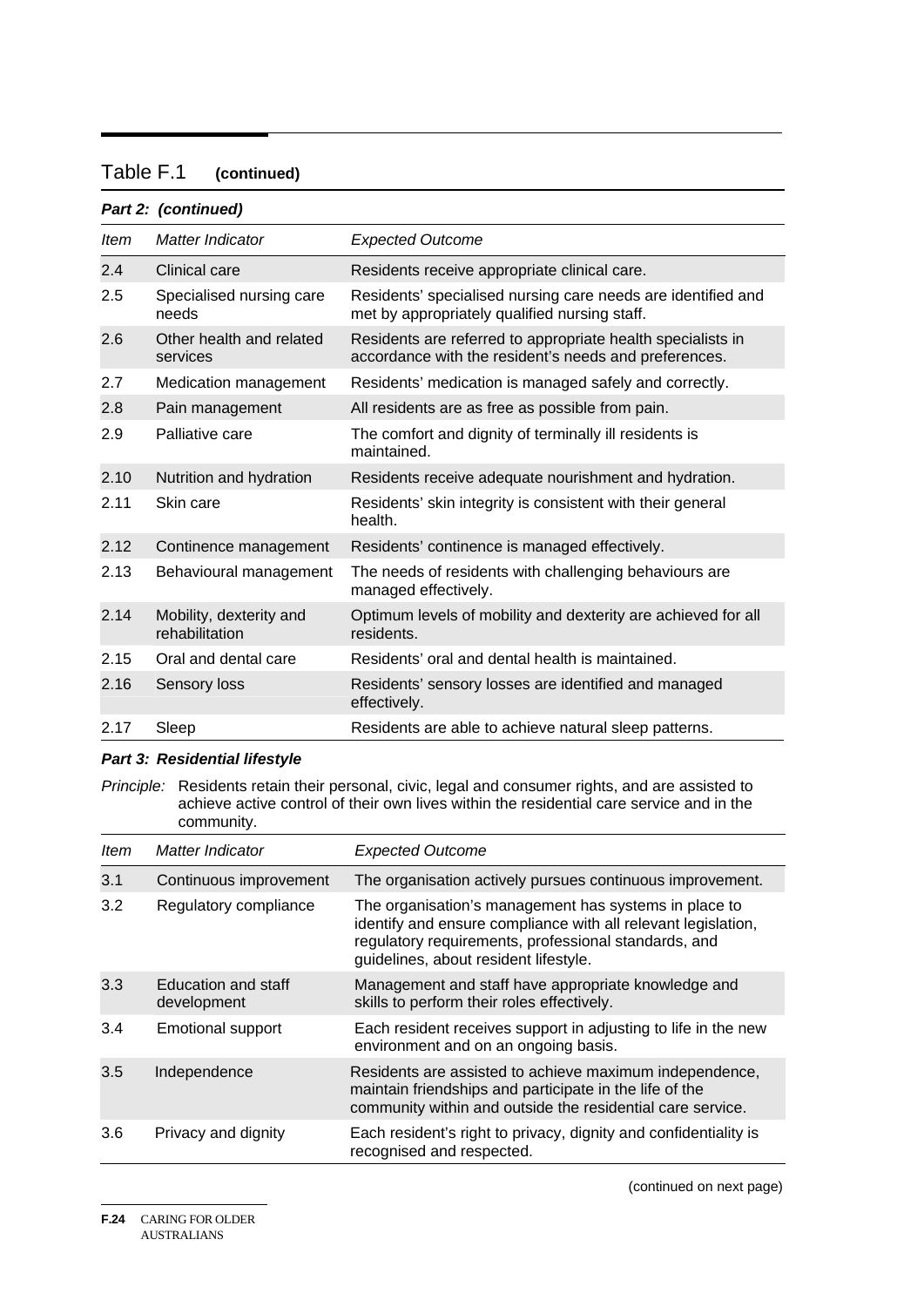#### Table F.1 **(continued)**

#### *Part 3: (continued)*

| <b>Item</b> | Matter Indicator                    | <b>Expected Outcome</b>                                                                                                                                                                                                                               |
|-------------|-------------------------------------|-------------------------------------------------------------------------------------------------------------------------------------------------------------------------------------------------------------------------------------------------------|
| 3.7         | Leisure interests and<br>activities | Residents are encouraged and supported to participate in a<br>wide range of interests and activities of interest to them.                                                                                                                             |
| 3.8         | Cultural and spiritual life         | Individual interests, customs, beliefs and cultural and ethnical<br>backgrounds are valued and fostered.                                                                                                                                              |
| 3.9         | Choice and decision-<br>making      | Each resident (or his or her representative) participates in<br>decisions about the services the resident receives, and is<br>enabled to exercise choice and control over his or her lifestyle<br>while not infringing on the rights of other people. |
| 3.10        | and responsibilities                | Resident security of tenure Residents have secure tenure within the residential care<br>service, and understand their rights and responsibilities.                                                                                                    |

|  |  |  | Part 4: Physical environment and safe systems |  |  |  |
|--|--|--|-----------------------------------------------|--|--|--|
|--|--|--|-----------------------------------------------|--|--|--|

*Principle:* Residents live in a safe and comfortable environment that ensures the quality of life and welfare of residents, staff and visitors.

| <b>Item</b> | Matter Indicator                           | <b>Expected Outcome</b>                                                                                                                                                                                                                    |
|-------------|--------------------------------------------|--------------------------------------------------------------------------------------------------------------------------------------------------------------------------------------------------------------------------------------------|
| 4.1         | Continuous improvement                     | The organisation actively pursues continuous improvement.                                                                                                                                                                                  |
| 4.2         | Regulatory compliance                      | The organisation's management has systems in place to<br>identify and ensure compliance with all relevant legislation,<br>regulatory requirements, professional standards, and<br>guidelines, about physical environment and safe systems. |
| 4.3         | Education and staff<br>development         | Management and staff have appropriate knowledge and<br>skills to perform their roles effectively.                                                                                                                                          |
| 4.4         | Living environment                         | Management of the residential care service is actively<br>working to provide a safe and comfortable environment<br>consistent with residents' care needs.                                                                                  |
| 4.5         | Occupational health and<br>safety          | Management is actively working to provide a safe work<br>environment that meets regulatory requirements.                                                                                                                                   |
| 4.6         | Fire, security and other<br>emergencies    | Management and staff are actively working to provide an<br>environment and safe systems of work that minimise fire,<br>security and emergency risks.                                                                                       |
| 4.7         | Infection control                          | An effective infection control program.                                                                                                                                                                                                    |
| 4.8         | Catering, cleaning and<br>laundry services | Hospitality services are provided in a way that enhances<br>residents' quality of life and the staff's working environment.                                                                                                                |

*Source:* Schedule 2, Quality of Care Principles 1997 made under sub-section 96-1 (1) of the *Aged Care Act 1997*.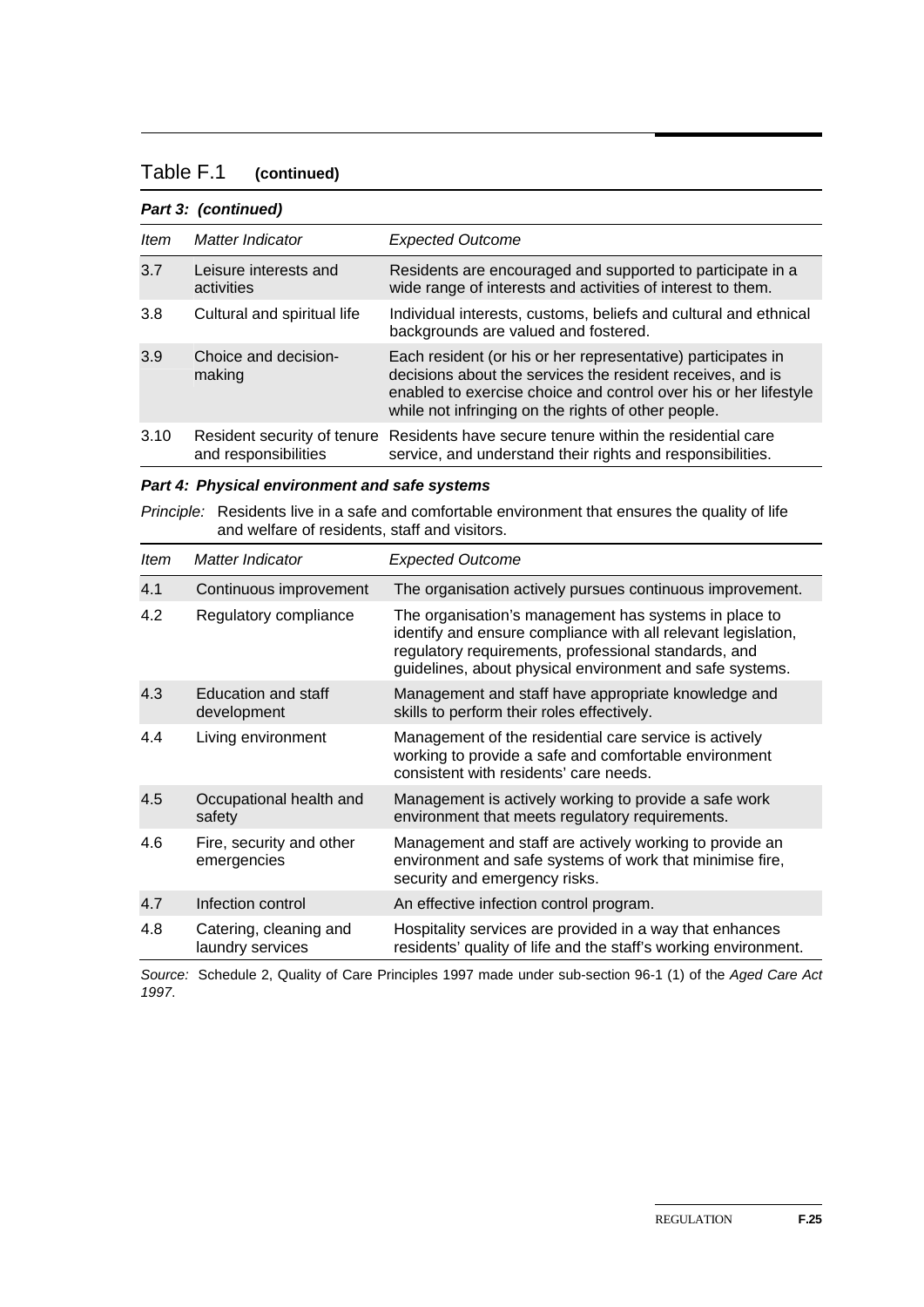### Table F.2 **Residential Care Standards**

#### *Part 1: Health and personal care*

*Principle:* Residents' physical and mental health will be promoted and achieved at the optimum level in partnership between each resident (or his or her representative) and the health care team.

| <b>Item</b> | Matter Indicator                          | <b>Expected Outcome</b>                                                                                                                                                                                                       |
|-------------|-------------------------------------------|-------------------------------------------------------------------------------------------------------------------------------------------------------------------------------------------------------------------------------|
| 1.1         | Continuous improvement                    | The organisation actively pursues continuous improvement.                                                                                                                                                                     |
| 1.2         | Regulatory compliance                     | The organisation's management has systems in place to<br>identify and ensure compliance with all relevant legislation,<br>regulatory requirements, professional standards, and<br>guidelines, about health and personal care. |
| 1.3         | <b>Education and staff</b><br>development | Management and staff have appropriate knowledge and skills<br>to perform their roles effectively.                                                                                                                             |
| 1.4         | Clinical care                             | Residents receive appropriate clinical care.                                                                                                                                                                                  |
| 1.5         | Specialised nursing care<br>needs         | Residents' specialised nursing care needs are identified and<br>met by appropriately qualified nursing staff.                                                                                                                 |
| 1.6         | Other health and related<br>services      | Residents are referred to appropriate health specialists in<br>accordance with the resident's needs and preferences.                                                                                                          |
| 1.7         | Medication management                     | Residents' medication is managed safely and correctly.                                                                                                                                                                        |
| 1.8         | Pain management                           | All residents are as free as possible from pain.                                                                                                                                                                              |
| 1.9         | Palliative care                           | The comfort and dignity of terminally ill residents is<br>maintained.                                                                                                                                                         |
| 1.10        | Nutrition and hydration                   | Residents receive adequate nourishment and hydration.                                                                                                                                                                         |
| 1.11        | Skin care                                 | Residents' skin integrity is consistent with their general<br>health.                                                                                                                                                         |
| 1.12        | Continence management                     | Residents' continence is managed effectively.                                                                                                                                                                                 |
| 1.13        | Behavioural management                    | The needs of residents with challenging behaviours are<br>managed effectively.                                                                                                                                                |
| 1.14        | Mobility, dexterity and<br>rehabilitation | Optimum levels of mobility and dexterity are achieved for all<br>residents.                                                                                                                                                   |
| 1.15        | Oral and dental care                      | Residents' oral and dental health is maintained.                                                                                                                                                                              |
| 1.16        | Sensory loss                              | Residents' sensory losses are identified and managed<br>effectively.                                                                                                                                                          |
| 1.17        | Sleep                                     | Residents are able to achieve natural sleep patterns.                                                                                                                                                                         |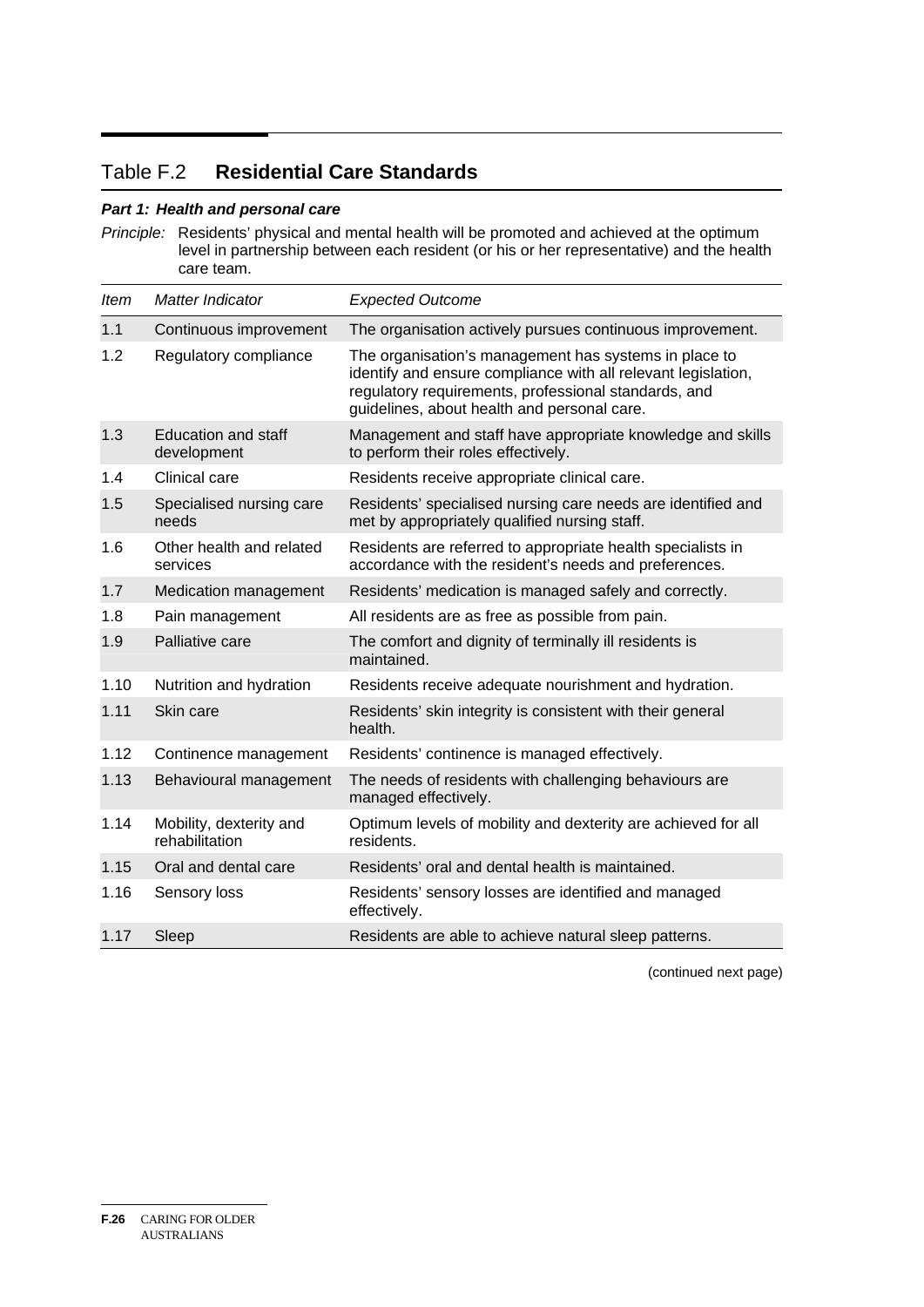#### Table F.2 **(continued)**

#### *Part 2: Residential lifestyle*

*Principle:* Residents retain their personal, civic, legal and consumer rights, and are assisted to achieve active control of their own lives within the residential care service and in the community.

| <b>Item</b> | <b>Matter Indicator</b>                             | <b>Expected Outcome</b>                                                                                                                                                                                                                               |
|-------------|-----------------------------------------------------|-------------------------------------------------------------------------------------------------------------------------------------------------------------------------------------------------------------------------------------------------------|
| 2.1         | Continuous improvement                              | The organisation actively pursues continuous improvement.                                                                                                                                                                                             |
| 2.2         | Regulatory compliance                               | The organisation's management has systems in place to<br>identify and ensure compliance with all relevant legislation,<br>regulatory requirements, professional standards, and<br>guidelines, about resident lifestyle.                               |
| 2.3         | <b>Education and staff</b><br>development           | Management and staff have appropriate knowledge and skills<br>to perform their roles effectively.                                                                                                                                                     |
| 2.4         | <b>Emotional support</b>                            | Each resident receives support in adjusting to life in the new<br>environment and on an ongoing basis.                                                                                                                                                |
| 2.5         | Independence                                        | Residents are assisted to achieve maximum independence,<br>maintain friendships and participate in the life of the<br>community within and outside the residential care service.                                                                      |
| 2.6         | Privacy and dignity                                 | Each resident's right to privacy, dignity and confidentiality is<br>recognised and respected.                                                                                                                                                         |
| 2.7         | Leisure interests and<br>activities                 | Residents are encouraged and supported to participate in a<br>wide range of interests and activities of interest to them.                                                                                                                             |
| 2.8         | Cultural and spiritual life                         | Individual interests, customs, beliefs and cultural and ethnic<br>backgrounds are valued and fostered.                                                                                                                                                |
| 2.9         | Choice and<br>decision-making                       | Each resident (or his or her representative) participates in<br>decisions about the services the resident receives, and is<br>enabled to exercise choice and control over his or her lifestyle<br>while not infringing on the rights of other people. |
| 2.10        | Resident security of tenure<br>and responsibilities | Residents have secure tenure within the residential care<br>service, and understand their rights and responsibilities.                                                                                                                                |

*Part 3: Physical environment and safe systems* 

*Principle:* Residents live in a safe and comfortable environment that ensures the quality of life and welfare of residents, staff and visitors.

| <b>Item</b> | Matter Indicator                   | <b>Expected Outcome</b>                                                                                                                                                                                                                    |
|-------------|------------------------------------|--------------------------------------------------------------------------------------------------------------------------------------------------------------------------------------------------------------------------------------------|
| 3.1         | Continuous improvement             | The organisation actively pursues continuous improvement.                                                                                                                                                                                  |
| 3.2         | Regulatory compliance              | The organisation's management has systems in place to<br>identify and ensure compliance with all relevant legislation,<br>regulatory requirements, professional standards, and<br>guidelines, about physical environment and safe systems. |
| 3.3         | Education and staff<br>development | Management and staff have appropriate knowledge and<br>skills to perform their roles effectively.                                                                                                                                          |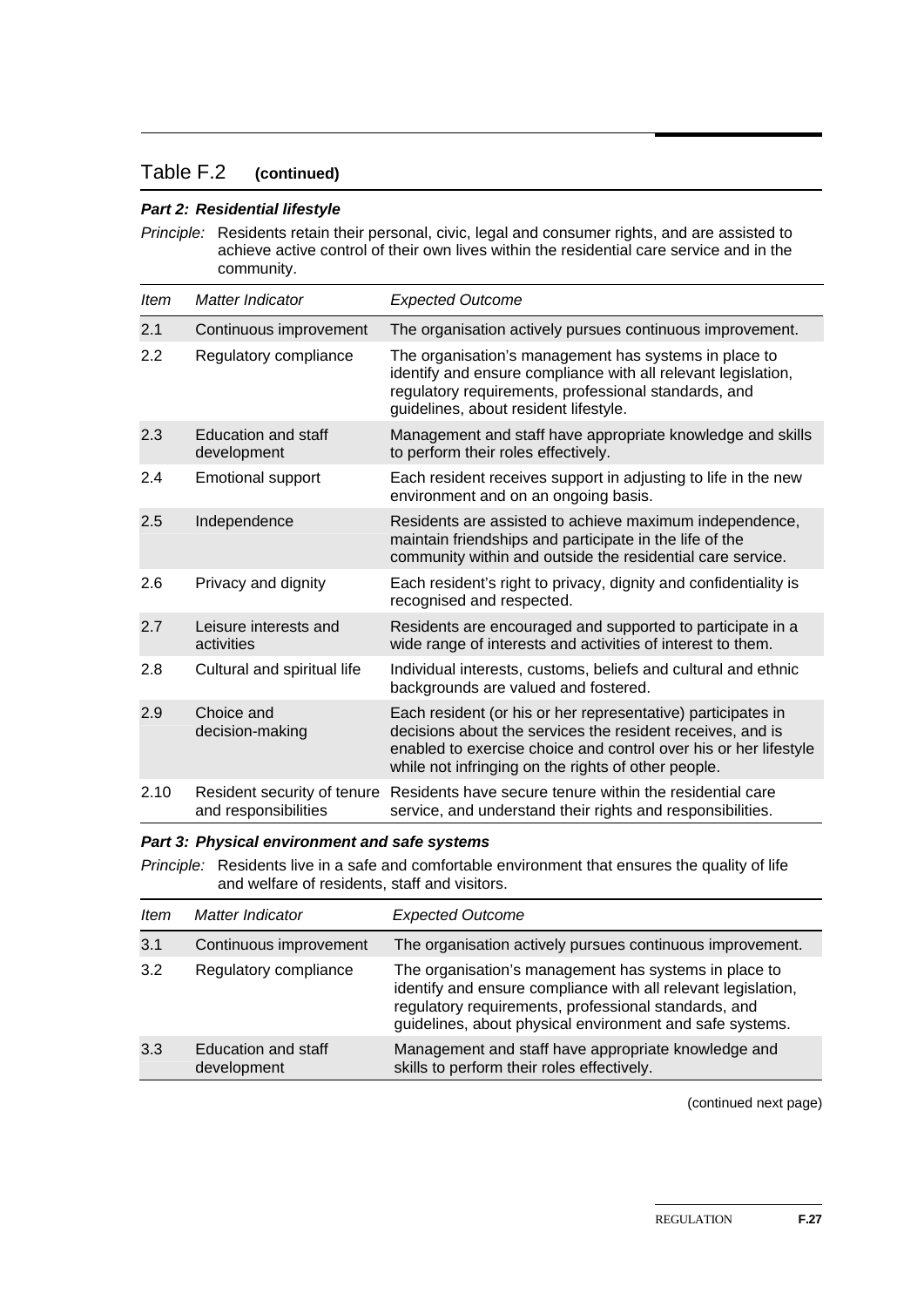### Table F.2 **(continued)**

#### *Part 3: (continued)*

| Item | Matter Indicator                           | <b>Expected Outcome</b>                                                                                                                                   |
|------|--------------------------------------------|-----------------------------------------------------------------------------------------------------------------------------------------------------------|
| 3.4  | Living environment                         | Management of the residential care service is actively<br>working to provide a safe and comfortable environment<br>consistent with residents' care needs. |
| 3.5  | Occupational health and<br>safety          | Management is actively working to provide a safe working<br>environment that meets regulatory requirements.                                               |
| 3.6  | Fire, security and other<br>emergencies    | Management and staff are actively working to provide an<br>environment and safe systems of work that minimise fire,<br>security and emergency risks.      |
| 3.7  | Infection control                          | An effective infection control program.                                                                                                                   |
| 3.8  | Catering, cleaning and<br>laundry services | Hospitality services are provided in a way that enhances<br>residents' quality of life and the staff's working environment.                               |

*Source:* Schedule 3, Quality of Care Principles 1997 made under sub-section 96-1 (1) of the *Aged Care Act 1997*.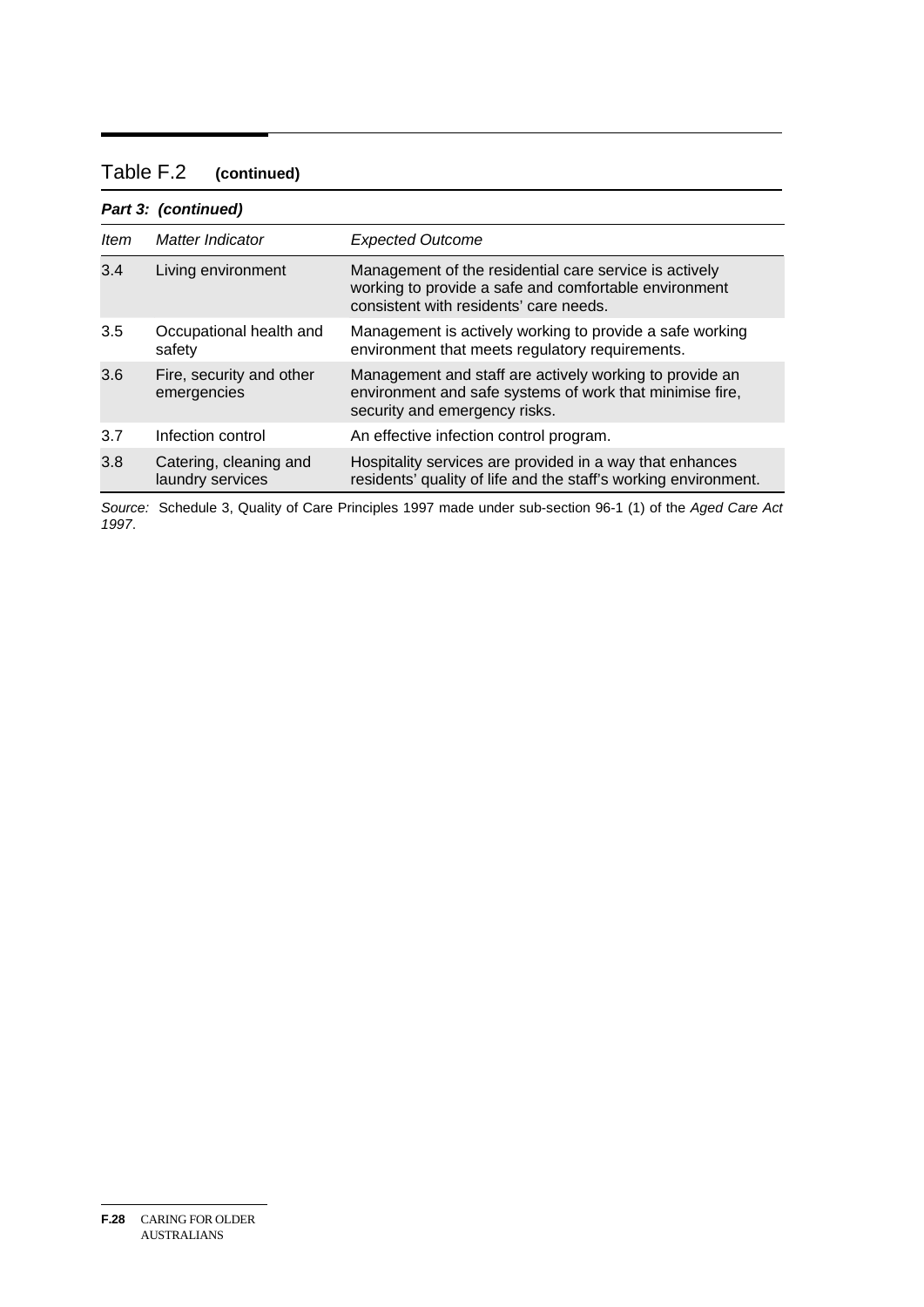## Table F.3 **Specified care and services for residential care services a**

*Part 1: Hotel services — to be provided for all residents who need them* 

| Item | Matter Indicator                        | <b>Expected Outcome</b>                                                                                                                                                                                                                                    |
|------|-----------------------------------------|------------------------------------------------------------------------------------------------------------------------------------------------------------------------------------------------------------------------------------------------------------|
| 1.1  | Administration                          | General operation of the residential care service, including<br>resident documentation.                                                                                                                                                                    |
| 1.2  | Maintenance of buildings<br>and grounds | Adequately maintained buildings and grounds.                                                                                                                                                                                                               |
| 1.3  | Accommodation                           | Utilities such as electricity and water.                                                                                                                                                                                                                   |
| 1.4  | Furnishings                             | Bed-side lockers, chairs with arms, containers for personal<br>laundry, dining, lounge and recreational furnishings,<br>draw-screens (for shared rooms), resident wardrobe space,<br>and towel rails.                                                      |
|      |                                         | Excludes furnishings a resident chooses to provide.                                                                                                                                                                                                        |
| 1.5  | <b>Bedding</b>                          | Beds and mattresses, bed linen, blankets, and absorbent or<br>waterproof sheeting.                                                                                                                                                                         |
| 1.6  | Cleaning services, goods                | Cleanliness and tidiness of the entire residential care service.                                                                                                                                                                                           |
|      | and facilities                          | Excludes a resident's personal area if the resident chooses<br>and is able to maintain it himself or herself.                                                                                                                                              |
| 1.7  | Waste disposal                          | Safe disposal of organic and inorganic waste material.                                                                                                                                                                                                     |
| 1.8  | General laundry                         | Heavy laundry facilities and services, and personal laundry<br>services, including laundering of clothing that can be machine<br>washed.                                                                                                                   |
|      |                                         | Excludes cleaning of clothing requiring dry cleaning or<br>another special cleaning process, and personal laundry if a<br>resident chooses and is able to do this himself or herself.                                                                      |
| 1.9  | Toiletry goods                          | Bath towels, face washers, soap, and toilet paper.                                                                                                                                                                                                         |
| 1.10 | Meals and refreshments                  | (a) Meals of adequate variety, quality and quantity for each<br>resident, served each day at times generally acceptable<br>to both residents and management, and generally<br>consisting of 3 meals per day plus morning tea, afternoon<br>tea and supper. |
|      |                                         | (b) Special dietary requirements, having regard to either<br>medical need or religious or cultural observance.                                                                                                                                             |
|      |                                         | (c) Food, including fruit of adequate variety, quality and<br>quantity, and non-alcoholic beverages, including fruit<br>juice.                                                                                                                             |
| 1.11 | <b>Resident social activities</b>       | Programs to encourage residents to take part in social<br>activities that promote and protect their dignity, and to take<br>part in community life outside the residential care service.                                                                   |
| 1.12 | Emergency assistance                    | At least one responsible person is continuously on call and in<br>reasonable proximity to render emergency assistance.                                                                                                                                     |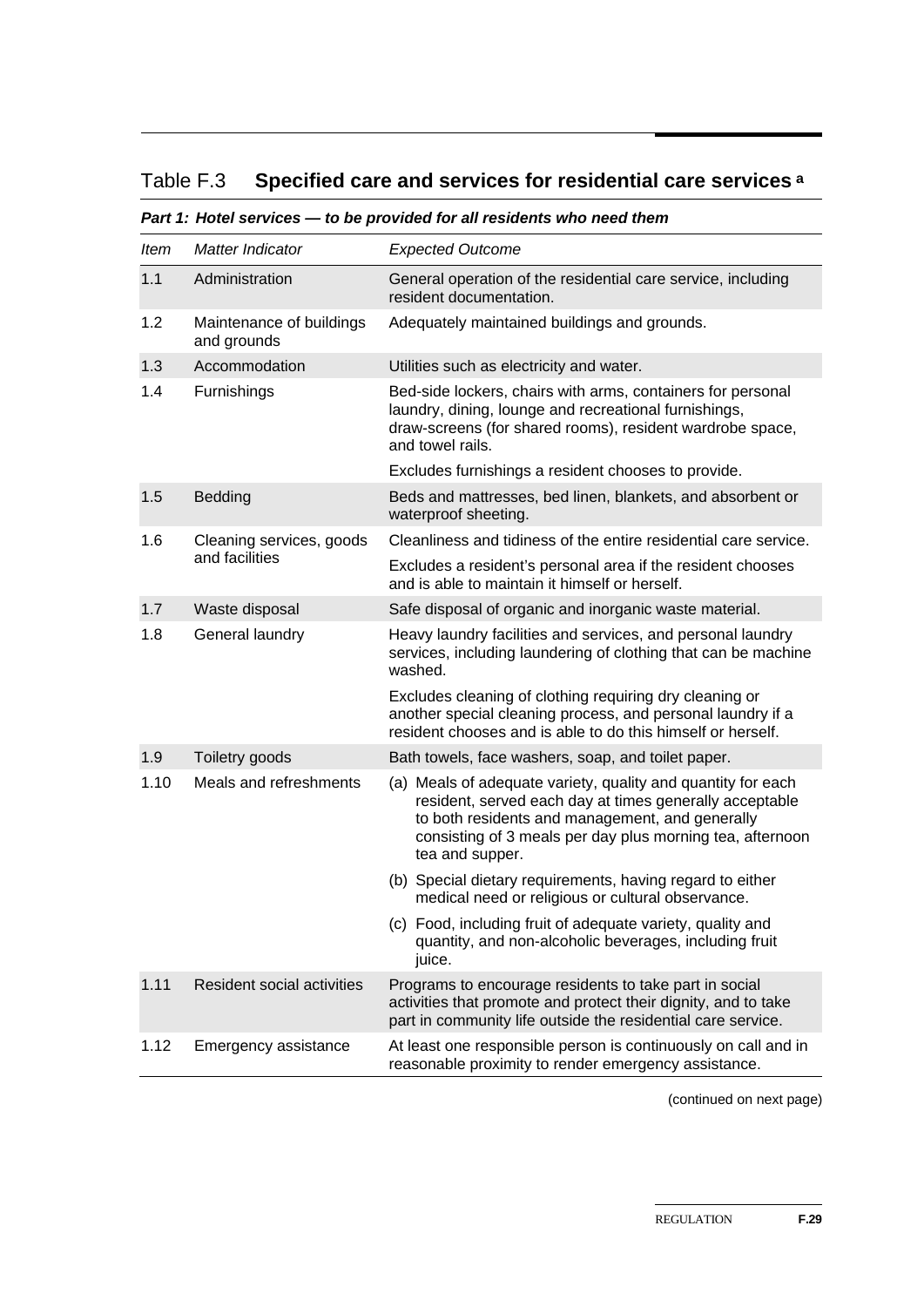#### Table F.3 Table F.3 **(continued)**

| Item | Matter Indicator                                                     | <b>Expected Outcome</b>                                                                                                                                                                                                                                                                                                                                         |
|------|----------------------------------------------------------------------|-----------------------------------------------------------------------------------------------------------------------------------------------------------------------------------------------------------------------------------------------------------------------------------------------------------------------------------------------------------------|
| 2.1  | Daily living activities<br>assistance                                | Personal assistance, including individual attention, individual<br>supervision, and physical assistance, with:                                                                                                                                                                                                                                                  |
|      |                                                                      | (a) bathing, showering, personal hygiene and grooming                                                                                                                                                                                                                                                                                                           |
|      |                                                                      | (b) maintaining continence or managing incontinence, and<br>using aids and appliances designed to assist continence<br>management                                                                                                                                                                                                                               |
|      |                                                                      | (c) eating and eating aids, and using eating utensils and<br>eating aids (including actual feeding if necessary)                                                                                                                                                                                                                                                |
|      |                                                                      | (d) dressing, undressing, and using dressing aids                                                                                                                                                                                                                                                                                                               |
|      |                                                                      | (e) moving, walking, wheelchair use, and using devices and<br>appliances designed to aid mobility, including the fitting of<br>artificial limbs and other personal mobility aids                                                                                                                                                                                |
|      |                                                                      | communication, including to address difficulties arising<br>(f)<br>from impaired hearing, sight or speech, or lack of<br>common language (including fitting sensory<br>communication aids), and checking hearing aid batteries<br>and cleaning spectacles.                                                                                                      |
|      |                                                                      | Excludes hairdressing.                                                                                                                                                                                                                                                                                                                                          |
| 2.2  | Meals and refreshments                                               | Special diet not normally provided.                                                                                                                                                                                                                                                                                                                             |
| 2.3  | <b>Emotional support</b>                                             | Emotional support to, and supervision of, residents.                                                                                                                                                                                                                                                                                                            |
| 2.4  | <b>Treatments and</b><br>procedures                                  | Treatments and procedures that are carried out according to<br>the instructions of a health professional or a person<br>responsible for assessing a resident's personal care needs,<br>including supervision and physical assistance with taking<br>medications, and ordering and reordering medications,<br>subject to requirements of State or Territory law. |
| 2.5  | Recreational therapy                                                 | Recreational activities suited to residents, participation in the<br>activities, and communal recreational equipment.                                                                                                                                                                                                                                           |
| 2.6  | Rehabilitation support                                               | Individual therapy programs designed by health professionals<br>that are aimed at maintaining or restoring a resident's ability<br>to perform daily tasks for himself or herself, or assisting<br>residents to obtain access to such programs.                                                                                                                  |
| 2.7  | Assistance in obtaining<br>health practitioner services              | Arrangements for aural, community health, dental, medical,<br>psychiatric and other health practitioners to visit residents,<br>whether the arrangements are made by residents, relatives or<br>other persons representing the interests of residents, or are<br>made direct with a health practitioner.                                                        |
| 2.8  | Assistance in obtaining<br>access to specialised<br>therapy services | Making arrangements for speech therapy, podiatry,<br>occupational or physiotherapy practitioners to visit residents,<br>whether the arrangements are made by residents, relatives or<br>other persons representing the interests of residents.                                                                                                                  |

### *Part 2: Care and services — to be provided for all residents who need them*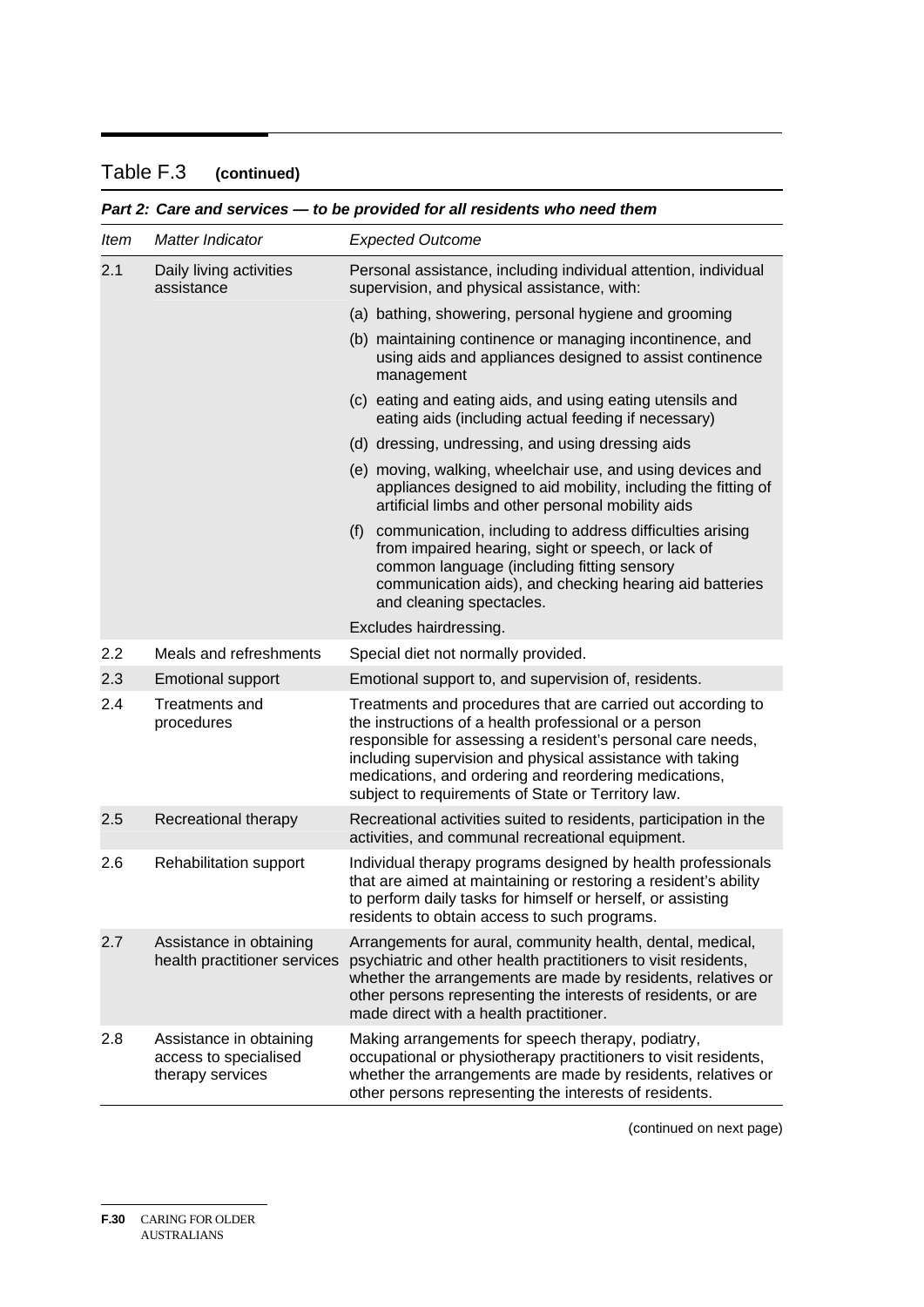### Table F.3 **(continued)**

#### *Part 2: (continued)*

| <b>Item</b> | Matter Indicator                                      | <b>Expected Outcome</b>                                                                                                                                                                                                                                                                                                                                                                                                                                                                                                           |
|-------------|-------------------------------------------------------|-----------------------------------------------------------------------------------------------------------------------------------------------------------------------------------------------------------------------------------------------------------------------------------------------------------------------------------------------------------------------------------------------------------------------------------------------------------------------------------------------------------------------------------|
| 2.9         | Support for residents<br>with cognitive<br>impairment | Individual attention and support to residents with<br>cognitive impairment (eg dementia, and other<br>behavioural disorders), including individual therapy<br>activities and specific programs designed and carried<br>out to prevent or manage a particular condition or<br>behaviour and to enhance the quality of life and care for<br>such residents and ongoing support (including specific<br>encouragement) to motivate or enable such residents to<br>take part in general activities of the residential care<br>service. |

#### *Part 3: Care and services — to be provided for residents receiving a high level of residential care*

| <b>Item</b> | Matter Indicator                                                    | <b>Expected Outcome</b>                                                                                                                                                                                                                                 |
|-------------|---------------------------------------------------------------------|---------------------------------------------------------------------------------------------------------------------------------------------------------------------------------------------------------------------------------------------------------|
| 3.1         | Furnishings                                                         | Over-bed tables.                                                                                                                                                                                                                                        |
| 3.2         | <b>Bedding materials</b>                                            | Bed rails, incontinence sheets, restrainers, ripple<br>mattresses, sheepskins, tri-pillows, and water and air<br>mattresses appropriate to each resident's condition.                                                                                   |
| 3.3         | Toiletry goods                                                      | Sanitary pads, tissues, toothpaste, denture cleaning<br>preparations, shampoo and conditioner, and talcum<br>powder.                                                                                                                                    |
| 3.4         | Goods to assist<br>residents to move                                | Crutches, quadruped walkers, walking frames, walking<br>sticks, and wheelchairs.                                                                                                                                                                        |
|             | themselves                                                          | Excludes motorised wheelchairs and custom made aids.                                                                                                                                                                                                    |
| 3.5         | Goods to assist staff to<br>move residents                          | Mechanical devices for lifting residents, stretchers, and<br>trolleys.                                                                                                                                                                                  |
| 3.6         | Goods to assist with<br>toileting and<br>incontinence<br>management | Absorbent aids, commode chairs, disposable bed pans<br>and urinal covers, disposable pads, over-toilet chairs,<br>shower chairs and urodomes, catheter and urinary<br>drainage appliances, and disposable enemas.                                       |
| 3.7         | Basic medical and<br>pharmaceutical<br>supplies<br>and equipment    | Analgesia, anti-nausea agents, bandages, creams,<br>dressings, laxatives and aperients, mouthwashes,<br>ointments, saline, skin emollients, swabs, and urinary<br>alkalising agents.                                                                    |
|             |                                                                     | Excludes goods prescribed by a health practitioner for a<br>particular resident and used only by the resident.                                                                                                                                          |
| 3.8         | Nursing services                                                    | Initial and on-going assessment, planning and<br>management of care for residents, carried out by a<br>registered nurse.                                                                                                                                |
|             |                                                                     | Nursing services carried out by a registered nurse, or<br>other professional appropriate to the service (eg medical<br>practitioner, stoma therapist, speech pathologist,<br>physiotherapist or qualified practitioner from a palliative<br>care team). |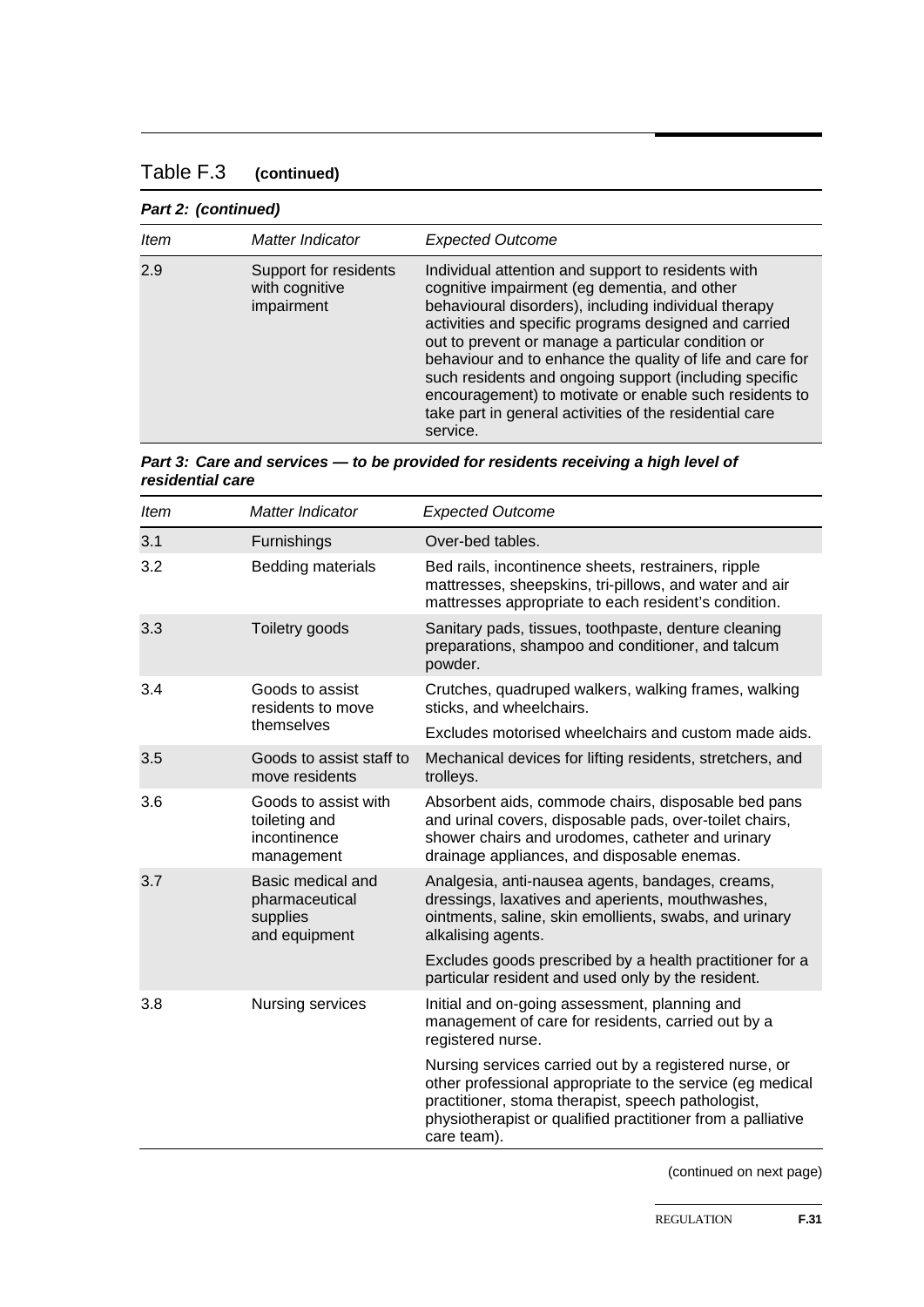#### Table F.3 **(continued)**

#### *Part 3: (continued)*

| Item         | Matter Indicator                                                                                                           | <b>Expected Outcome</b>                                                                                                                                                                                                                                                    |
|--------------|----------------------------------------------------------------------------------------------------------------------------|----------------------------------------------------------------------------------------------------------------------------------------------------------------------------------------------------------------------------------------------------------------------------|
| $3.8$ (cont) | Nursing services (cont)                                                                                                    | Services may include, but are not limited to, the<br>following:                                                                                                                                                                                                            |
|              |                                                                                                                            | (a) establishment and supervision of a complex pain<br>management or palliative care program, including<br>monitoring and managing any side effects                                                                                                                        |
|              |                                                                                                                            | (b) insertion, care and maintenance of tubes, including<br>intravenous and naso-gastric tubes                                                                                                                                                                              |
|              |                                                                                                                            | (c) establishing and reviewing a catheter care program,<br>including the insertion, removal and replacement of<br>catheters                                                                                                                                                |
|              |                                                                                                                            | (d) establishing and reviewing a stoma care program                                                                                                                                                                                                                        |
|              |                                                                                                                            | (e) complex wound management                                                                                                                                                                                                                                               |
|              |                                                                                                                            | insertion of suppositories<br>(f)                                                                                                                                                                                                                                          |
|              |                                                                                                                            | (g) risk management procedures relating to acute or<br>chronic infectious conditions                                                                                                                                                                                       |
|              |                                                                                                                            | (h) special feeding for care recipients with dysphagia<br>(difficulty with swallowing)                                                                                                                                                                                     |
|              |                                                                                                                            | suctioning of airways<br>(i)                                                                                                                                                                                                                                               |
|              |                                                                                                                            | (i)<br>tracheostomy care                                                                                                                                                                                                                                                   |
|              |                                                                                                                            | (k) enema administration                                                                                                                                                                                                                                                   |
|              |                                                                                                                            | (1)<br>oxygen therapy requiring ongoing supervision<br>because of a care recipient's variable need                                                                                                                                                                         |
|              |                                                                                                                            | (m) dialysis treatment.                                                                                                                                                                                                                                                    |
| 3.10         | <b>Medications</b>                                                                                                         | Medications subject to requirements of State or Territory<br>law.                                                                                                                                                                                                          |
| 3.11         | Therapy services, such<br>as, recreational,<br>speech therapy,<br>podiatry, occupational,<br>and physiotherapy<br>services | (a) Maintenance therapy delivered by health<br>professionals, or care staff as directed by health<br>professionals, designed to maintain residents' levels<br>of independence in activities of daily living.                                                               |
|              |                                                                                                                            | (b) More intensive therapy delivered by health<br>professionals, or care staff as directed by health<br>professionals, on a temporary basis that is designed<br>to allow residents to reach a level of independence<br>at which maintenance therapy will meet their needs. |
|              |                                                                                                                            | Excludes intensive, long-term rehabilitation services<br>required following, for example, serious illness or injury,<br>surgery or trauma.                                                                                                                                 |
| 3.12         | Oxygen and oxygen<br>equipment                                                                                             | Oxygen and oxygen equipment needed on a short-term,<br>episodic or emergency basis.                                                                                                                                                                                        |

**a** Sub-section 18.6 (1A) provides that the care and services listed in Schedule 1 of the Quality of Care Principles 1997 are to be provided in a way that meets the standards set out in Schedule 2 or 3 (as the case requires).

*Source:* Schedule 1, Quality of Care Principles 1997 made under sub-section 96-1 (1) of the *Aged Care Act 1997*.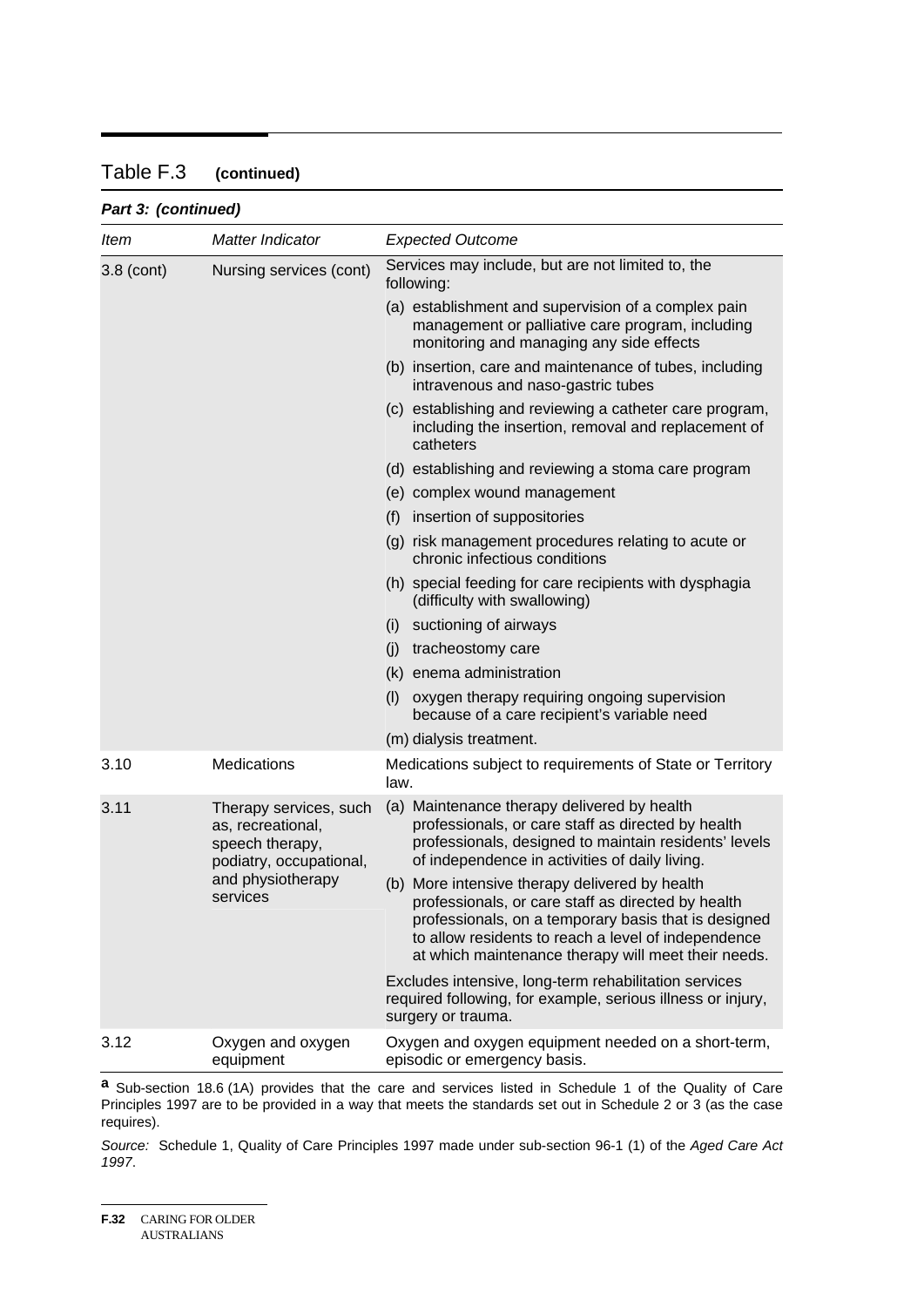### Table F.4 **Community Care Standards**

#### *Part 1: Information and consultation*

*Principle:* Each care recipient and prospective care recipient (or his or her representative) is to have access to information to assist in making an informed choice about available community care services.

| <b>Item</b> | Matter Indicator            | <b>Expected Outcome</b>                                                                                                                                                                                                                                                                                                               |
|-------------|-----------------------------|---------------------------------------------------------------------------------------------------------------------------------------------------------------------------------------------------------------------------------------------------------------------------------------------------------------------------------------|
| 1.1         | Assistance                  | Each prospective care recipient (or his or her representative)<br>is assisted to make informed choices about the community<br>care services.                                                                                                                                                                                          |
| 1.2         | Rights and responsibilities | Each care recipient and prospective care recipient (or his or<br>her representative) is informed of the rights and<br>responsibilities of care recipients and approved providers in<br>relation to community care services, and given the<br>opportunity to discuss with the provider the recipient's rights<br>and responsibilities. |
| 1.3         | Fees                        | Each care recipient and prospective care recipient (or his or<br>her representative) is assisted to understand the fees<br>applying to services.                                                                                                                                                                                      |

#### *Part 2: Identifying care needs*

*Principle:* Each care recipient is to receive quality services that meet his or her assessed needs.

| ltem | Matter Indicator       | <b>Expected Outcome</b>                                                                                                                                                           |
|------|------------------------|-----------------------------------------------------------------------------------------------------------------------------------------------------------------------------------|
| 2.1  | Identifying care needs | Each care recipient receives an initial assessment and<br>on-going monitoring that takes all of his or her support needs<br>into account and identifies any changes in the needs. |

#### *Part 3: Coordinated, planned and reliable service delivery*

*Principle:* Each care recipient (or his or her representative) is enabled to take part in the development of a package of services that meets the care recipient's needs.

| ltem | Matter Indicator      | <b>Expected Outcome</b>                                                                                                                                                                                         |
|------|-----------------------|-----------------------------------------------------------------------------------------------------------------------------------------------------------------------------------------------------------------|
| 3.1  | Service delivery plan | Each care recipient has a documented service delivery or<br>care plan outlining the services the care recipient can expect<br>to receive.                                                                       |
| 3.2  | Referral arrangements | Each care recipient benefits from the establishment of<br>appropriate referral arrangements to ensure continuity in best<br>meeting his or her needs when community care services are<br>no longer appropriate. |

#### *Part 4: Social independence*

*Principle:* Each care recipient should be enabled where possible, and encouraged, to exercise his or her preferred level of social independence.

| Matter Indicator       | <b>Expected Outcome</b>                                                                             |
|------------------------|-----------------------------------------------------------------------------------------------------|
| Social independence    | Each care recipient is encouraged to exercise his or her<br>preferred level of social independence. |
| Financial independence | Each care recipient is encouraged to maintain financial<br>independence.                            |
|                        |                                                                                                     |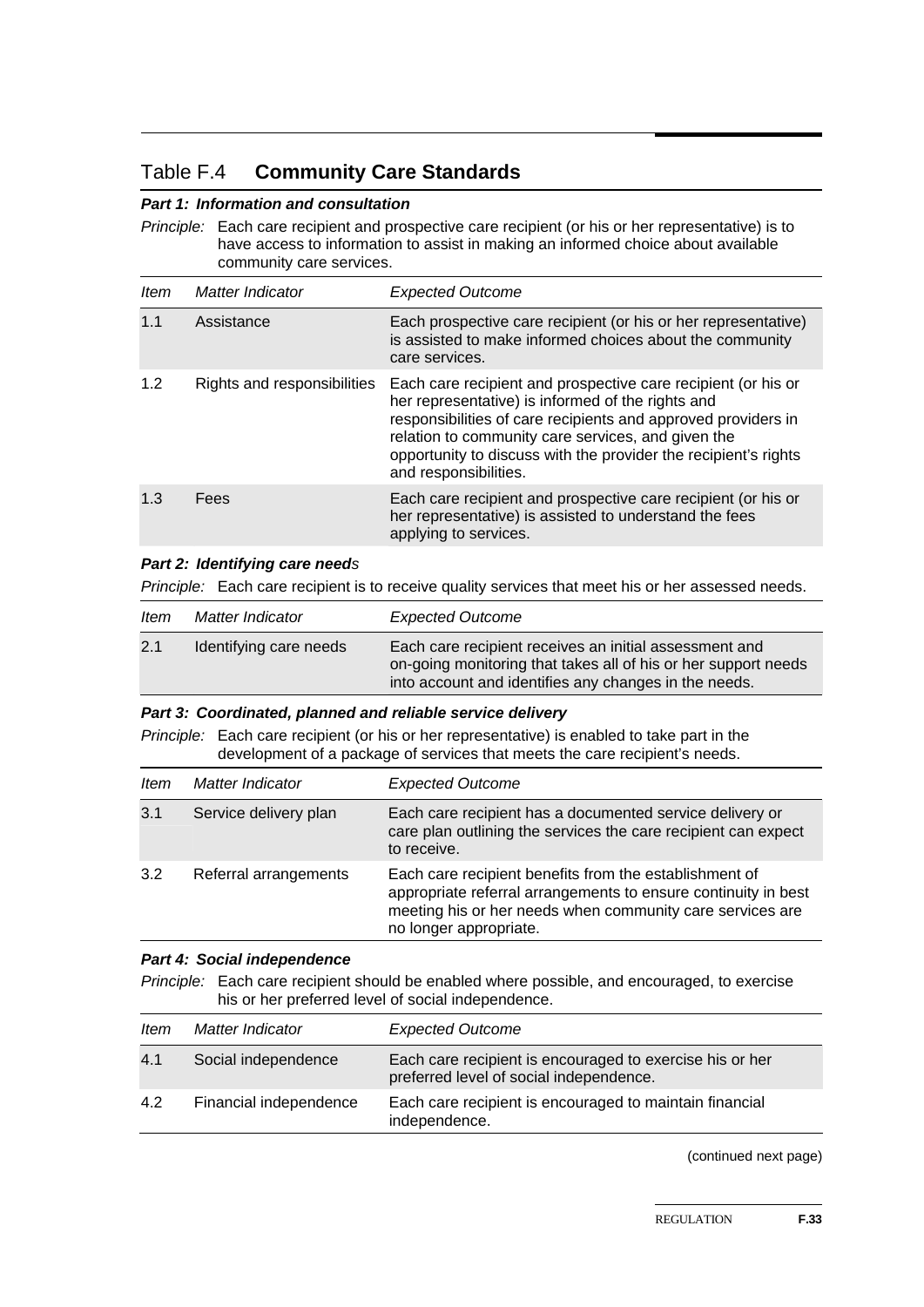#### Table F.4 **(continued)**

#### *Part 5: Privacy, dignity, confidentiality and access to personal information*

*Principle:* The dignity and privacy of each care recipient are to be respected, and each care recipient (or his or her representative) will have access to his or her personal information held by the provider.

| <b>Item</b> | Matter Indicator      | <b>Expected Outcome</b>                                                                                                                             |
|-------------|-----------------------|-----------------------------------------------------------------------------------------------------------------------------------------------------|
| 5.1         | Privacy and dignity   | Each care recipient's dignity and privacy is respected.                                                                                             |
| 5.2         | <b>Procedures</b>     | Each care recipient is told of the service provider's privacy<br>and confidentiality procedures and his or her rights under the<br>procedures.      |
| 5.3         | Access to information | Each care recipient (or his or her representative) has access<br>to personal information about the care recipient held by the<br>approved provider. |

#### *Part 6: Complaints and disputes*

*Principle:* Each care recipient (or his or her representative) has access to fair and effective procedures for dealing with complaints and disputes.

| ltem | Matter Indicator     | <b>Expected Outcome</b>                                                                                                                          |
|------|----------------------|--------------------------------------------------------------------------------------------------------------------------------------------------|
| 6.1  | Complaint procedures | Each comment or complaint about a service, or access to a<br>service, is dealt with fairly, promptly, confidentially and<br>without retribution. |

#### *Part 7: Advocacy*

*Principle:* Each care recipient will have access to an advocate of his or her choice.

| <i>Item</i> | Matter Indicator   | <b>Expected Outcome</b>                                                                                                                              |
|-------------|--------------------|------------------------------------------------------------------------------------------------------------------------------------------------------|
| 7.1         | Choice of advocate | The care recipient's choice and involvement of an advocate<br>to represent his or her interests at any time is accepted by<br>the approved provider. |

*Source:* Schedule 4, Quality of Care Principles 1997 made under sub-section 96-1 (1) of *the Aged Care Act 1997*.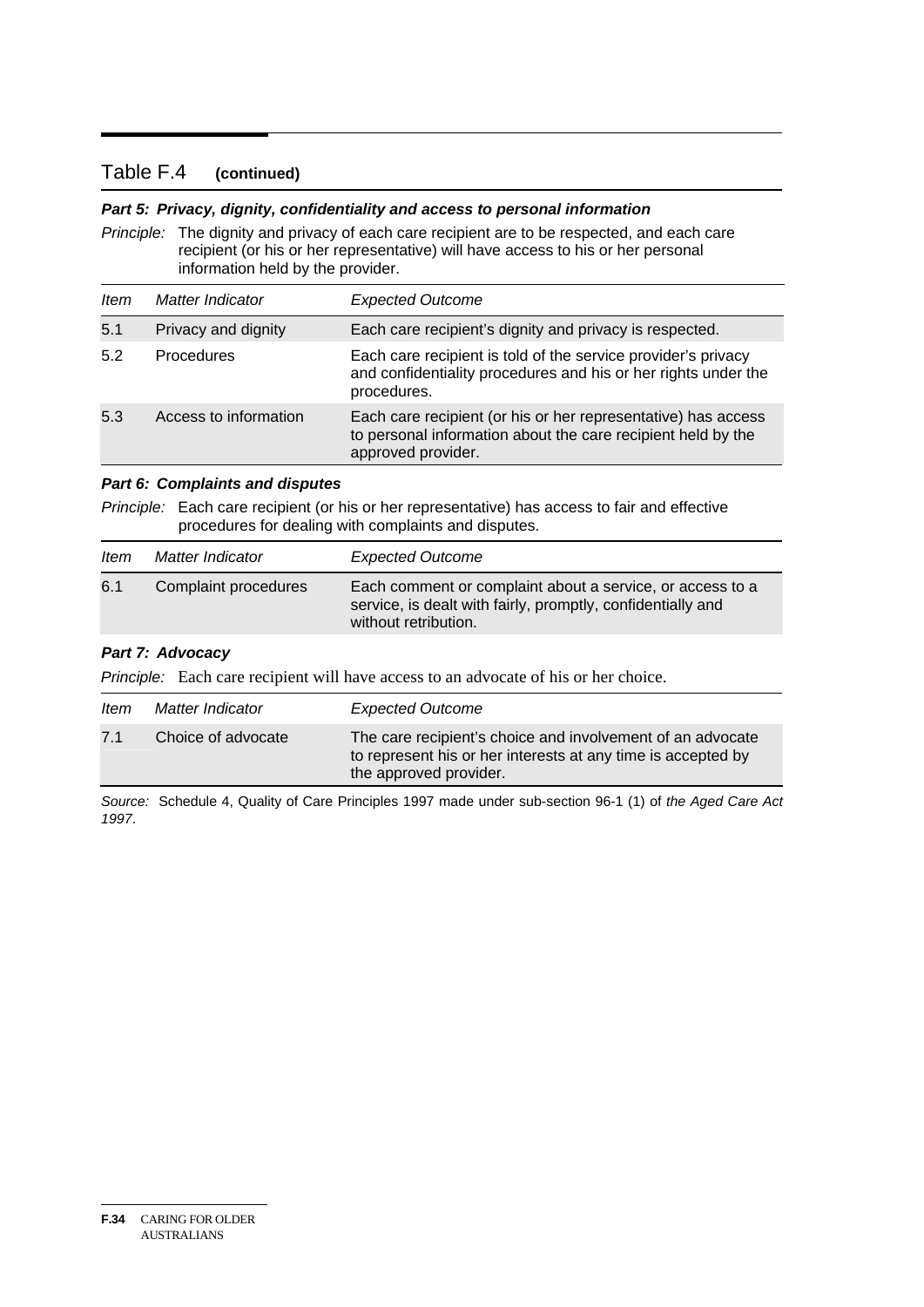### Table F.5 **The HACC National Service Standards**

#### *Objective 1: Access to services*

To ensure that each consumer's access to a service is decided only on the basis of relative need.

| ltem | Consumer outcome                                                                                  |
|------|---------------------------------------------------------------------------------------------------|
| 1.1  | Formal assessment occurs for each consumer.                                                       |
| 1.2  | Consumers are allocated available resources according to prioritised need.                        |
| 1.3  | Access to services by consumers with special needs is decided on a non-discriminatory<br>basis.   |
| 1.4  | Consumers in receipt of other services are not discriminated in receiving additional<br>services. |
| 1.5  | Consumers who reapply for services are assessed with needs being prioritised.                     |
|      | <b>Objective 2: Information and consultation</b>                                                  |

To ensure that each consumer is informed about his or her rights and responsibilities and the services available, and consulted about any changes required.

| ltem          | Consumer outcome                                                                               |
|---------------|------------------------------------------------------------------------------------------------|
| 2.1           | Consumers are aware of their rights and responsibilities.                                      |
| $2.2^{\circ}$ | Consumers are aware of services available.                                                     |
| 2.3           | Consumers are informed of the basis of service provision, including changes that may<br>occur. |

#### *Objective 3: Efficient and effective management*

To ensure that consumers receive the benefit of well-planned, efficient and accountable management.

| ltem | Consumer outcome                                                                                                                     |
|------|--------------------------------------------------------------------------------------------------------------------------------------|
| 3.1  | Consumers receive appropriate services provided through the processes of ongoing<br>planning, monitoring and evaluation of services. |
| 3.2  | Consumers receive services from agencies that adhere to accountable management<br>practises.                                         |

3.3 Consumers receive services from appropriately skilled staff.

#### *Objective 4: Coordinated, planned and reliable service delivery*

To ensure that each consumer receives coordinated services that are planned, reliable and meet his or her specific ongoing needs.

- *Item Consumer outcome*
- 4.1 Each consumer receives ongoing assessment (formal and informal) that takes all support needs into account.
- 4.2 Each consumer has a service delivery/care plan which is tailored to individual need and outlines the service he or she can expect to receive.
- 4.3 Consumers cultural needs are addressed.
- 4.4 The needs of consumers with intellectual difficulties, including dementia, memory loss and similar disorders, and intellectual disabilities are addressed.
- 4.5 Consumers receive services which include appropriate coordination and referral processes.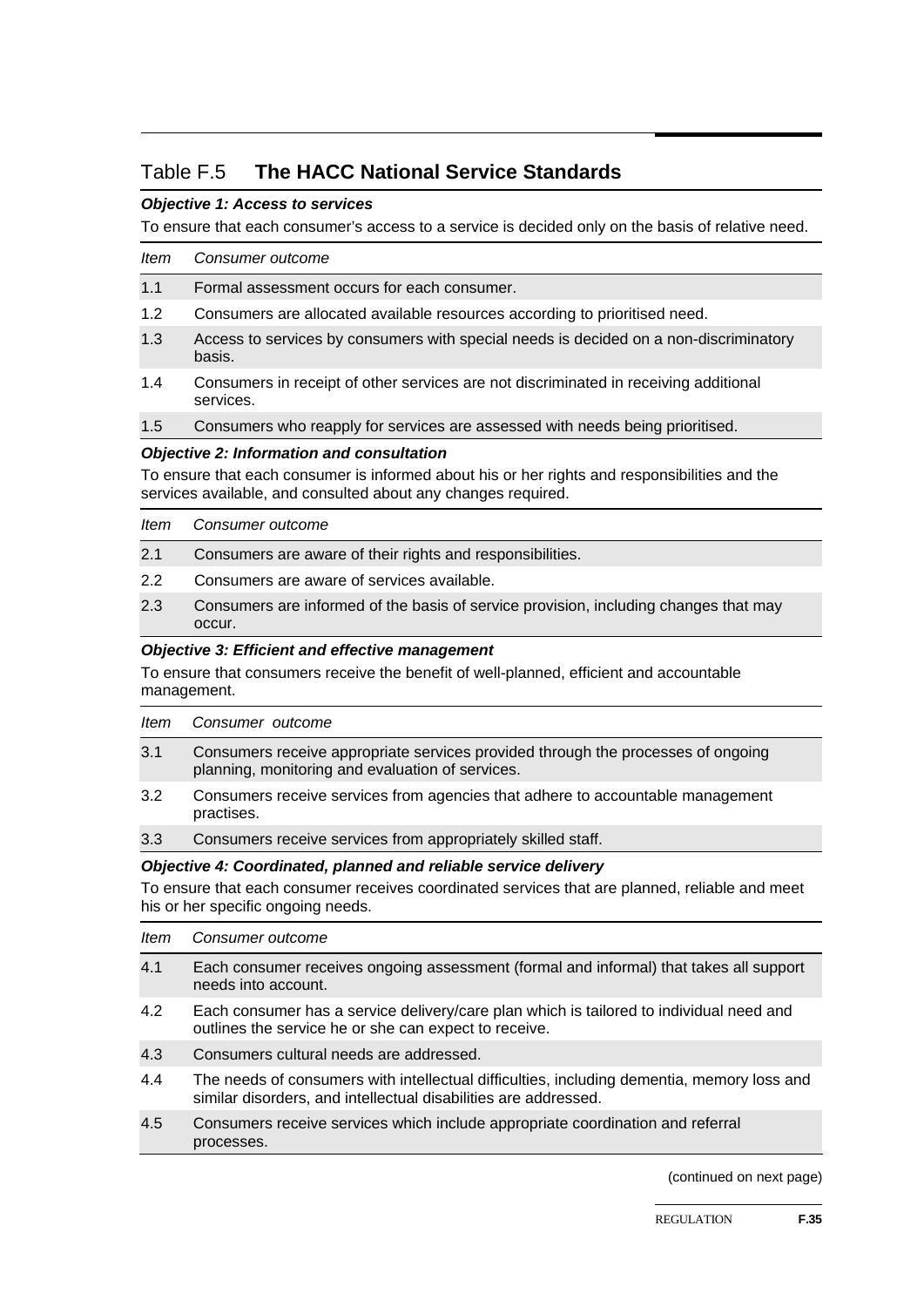#### Table F.5 **(continued)**

#### *Objective 5: Privacy, confidentiality and access to personal information*

To ensure that each consumer's rights to privacy and confidentiality are respected, and he or she has access to personal information held by the agency.

| ltem | Consumer outcome                                                                                                                     |
|------|--------------------------------------------------------------------------------------------------------------------------------------|
| 5.1  | Consumers are informed of the privacy and confidentiality procedures and understand<br>their rights in relation to these procedures. |
| 5.2  | The release of consumer information occurs with the consent of the consumer or their<br>advocate or legal guardian.                  |
| 5.3  | Consumers are able to gain access to their personal information.                                                                     |
|      | <b>Objective 6: Complaints and disputes</b>                                                                                          |
|      | To ensure that each consumer has access to fair and equitable procedures for dealing with<br>complaints and disputes.                |

| Item | Consumer outcome                                                                                                                             |
|------|----------------------------------------------------------------------------------------------------------------------------------------------|
| 6.1  | Consumers are aware of the complaints process.                                                                                               |
| 6.2  | Each consumer's complaint about a service, or access to a service is dealt with fairly,<br>promptly, confidentially and without retribution. |
| 6.3  | Services are modified as a result of 'upheld' complaints.                                                                                    |

6.4 Each consumer receives assistance, if requested, to help with the resolution of conflict about a service that arises between the frail elderly person or younger person with disability and his/her carer.

#### *Objective 7: Advocacy*

To ensure that each consumer has access to an advocate of his or her choice

| ltem | Consumer outcome                                                                         |
|------|------------------------------------------------------------------------------------------|
| 7.1  | Each consumer has access to an advocate of his/her choice.                               |
| 7.2  | Consumers know of their right to use an advocate.                                        |
| 7.3  | Consumers know about advocacy services — where they are and how to use them.             |
| 7.4  | The agency involves advocates in respect to representing the interests of the consumers. |

*Source*: Extracted from HACC (1998a).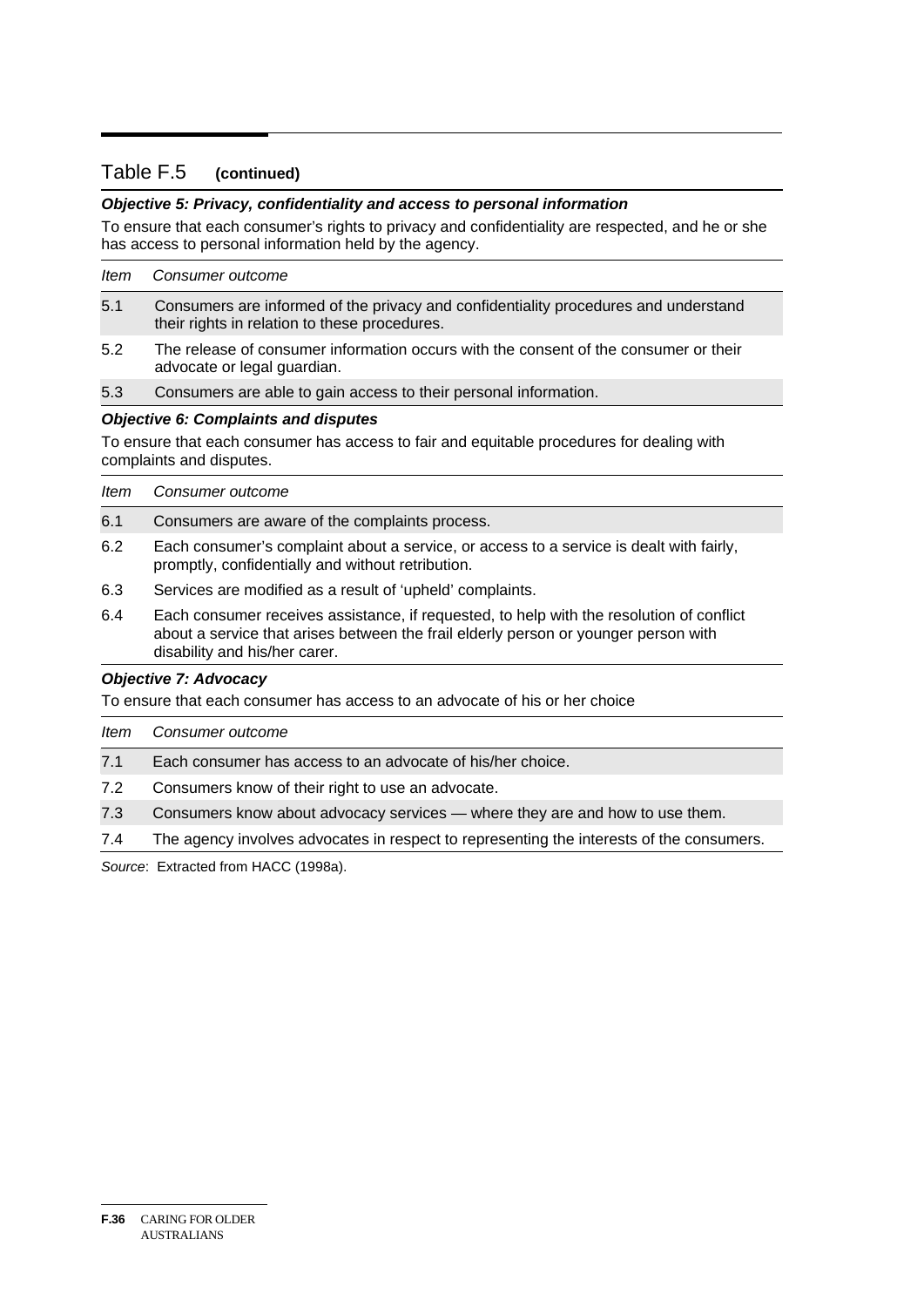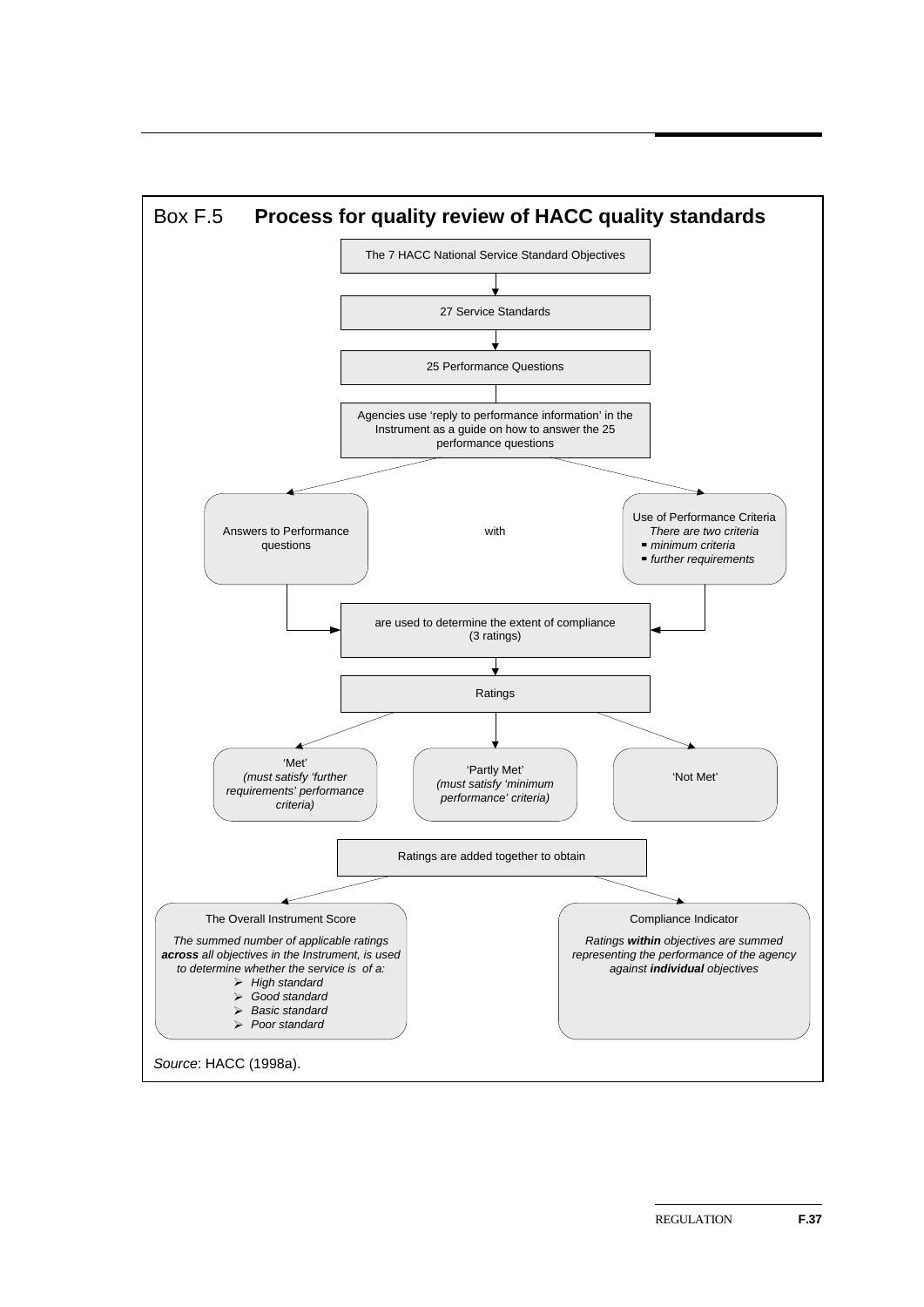### Table F.6 **Community Care Common Standards**

#### *Standard 1: Effective Management*

The service provider demonstrates effective management processes based on a continuous improvement approach to service management, planning and delivery.

| <b>Item</b> | Matter Indicator                                 | <b>Expected Outcome</b>                                                                                                                                                                                                |
|-------------|--------------------------------------------------|------------------------------------------------------------------------------------------------------------------------------------------------------------------------------------------------------------------------|
| 1.1         | Corporate governance                             | The service provider has implemented corporate governance<br>processes that are accountable to stakeholders.                                                                                                           |
| 1.2         | <b>Regulatory Compliance</b>                     | The service provider has systems in place to identify and<br>ensure compliance with funded program guidelines, relevant<br>legislation, regulatory requirements and professional<br>standards.                         |
| 1.3         | Information Management<br><b>Systems</b>         | The service provider has effective information management<br>systems in place.                                                                                                                                         |
| 1.4         | <b>Community Understanding</b><br>and Engagement | The service provider understands and engages with the<br>community in which it operates and reflects this in service<br>planning and development.                                                                      |
| 1.5         | Continuous Improvement                           | The service provider actively pursues and demonstrates<br>continuous improvement in all aspects of service<br>management and delivery.                                                                                 |
| 1.6         | Risk Management                                  | The service provider is actively working to identify and<br>address potential risk, to ensure the safety of service users,<br>staff and the organisation.                                                              |
| 1.7         | Human Resource<br>Management                     | The service provider manages human resources to ensure<br>that adequate numbers of appropriately skilled and trained<br>staff/volunteers are available for the safe delivery of care and<br>services to service users. |
| 1.8         | <b>Physical Resources</b>                        | The service provider manages physical resources to ensure<br>the safe delivery of care and services to service users and<br>organisation personnel.                                                                    |

#### *Standard 2: Appropriate Access and Service Delivery*

Each service user (and prospective service user) has access to services and service users receive appropriate services that are planned, delivered and evaluated in partnership with themselves and/or their representative.

| ltem | Matter Indicator                      | <b>Expected Outcome</b>                                                                                                                                                                                               |
|------|---------------------------------------|-----------------------------------------------------------------------------------------------------------------------------------------------------------------------------------------------------------------------|
| 2.1  | Service Access                        | Each service user's access to services is based on<br>consultation with the service user (and/or their<br>representative), equity, consideration of available resources<br>and program eligibility.                   |
| 2.2  | Assessment                            | Each service user participates in an assessment appropriate<br>to the complexity of their needs and with consideration of<br>their cultural and linguistic diversity.                                                 |
| 2.3  | Care Plan Development<br>and Delivery | Each service user and/or their representative, participates in<br>the development of a care/service plan that is based on<br>assessed needs and is provided with the care and/or services<br>described in their plan. |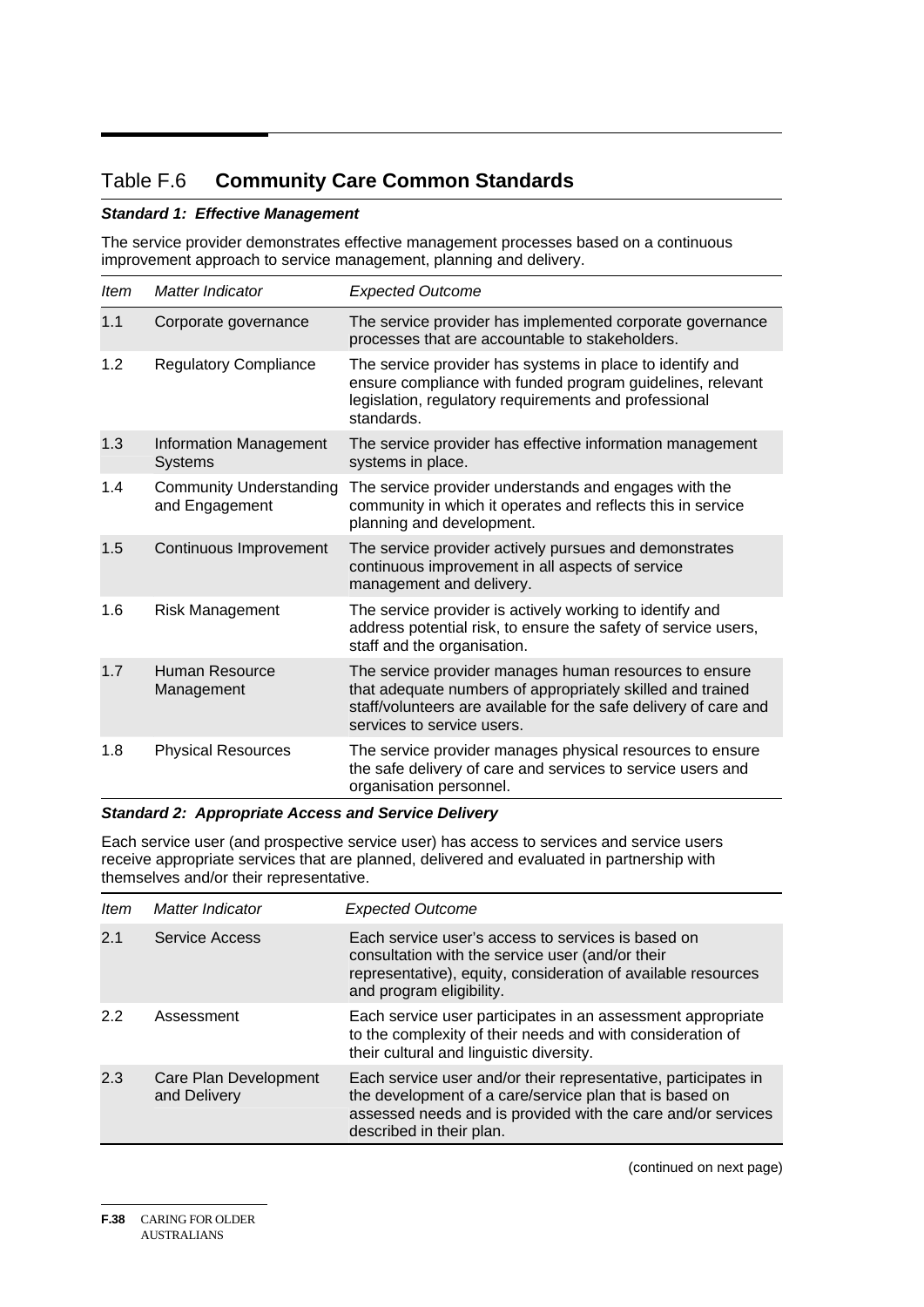#### Table F.6 **(continued)**

| Standard 2: (continued) |                              |                                                                                                                                                                                                                                                                                    |
|-------------------------|------------------------------|------------------------------------------------------------------------------------------------------------------------------------------------------------------------------------------------------------------------------------------------------------------------------------|
| ltem                    | Matter Indicator             | <b>Expected Outcome</b>                                                                                                                                                                                                                                                            |
| 2.4                     | Service User<br>Reassessment | Each service user's needs are monitored and regularly<br>reassessed taking into account any relevant program<br>guidelines and in accordance with the complexity of the<br>service user's needs. Each service users' care/service plans<br>are reviewed in consultation with them. |
| 2.5                     | Service User Referral        | The service provider refers service users (and/or their<br>representative) to other providers as appropriate.                                                                                                                                                                      |

#### *Standard 3: Service User Rights and Responsibilities*

Each service user (and/or their representative) is provided with information to assist them to make service choices and has the right (and responsibility) to be consulted and respected. Service users (and/or their representative) have access to complaints and advocacy information and processes and their privacy and confidentiality and right to independence is respected.

| <i>Item</i> | Matter Indicator                               | <b>Expected Outcome</b>                                                                                                                                                                                                                                                                                       |
|-------------|------------------------------------------------|---------------------------------------------------------------------------------------------------------------------------------------------------------------------------------------------------------------------------------------------------------------------------------------------------------------|
| 3.1         | information Provision                          | Each service user, or prospective service user, is provided<br>with information (initially and on an ongoing basis) in a format<br>appropriate to their needs to assist them to make service<br>choices and gain an understanding of the services available<br>to them and their rights and responsibilities. |
| 3.2         | <b>Privacy and Confidentiality</b>             | Each service user's right to privacy, dignity and confidentiality<br>is respected including in the collection, use and disclosure of<br>personal information.                                                                                                                                                 |
| 3.3         | <b>Complaints and Service</b><br>User Feedback | Complaints and service user feedback are dealt with fairly,<br>promptly, confidentially and without retribution.                                                                                                                                                                                              |
| 3.4         | Advocacy                                       | Each service user's (and/or their representative's) choice of<br>advocate is respected by the service provider and the service<br>provider will, if required, assist the service user (and/or their<br>representative) to access an advocate.                                                                 |
| 3.5         | Independence                                   | The independence of service users is supported, fostered<br>and encouraged.                                                                                                                                                                                                                                   |

*Source*: DoHA 2010n.